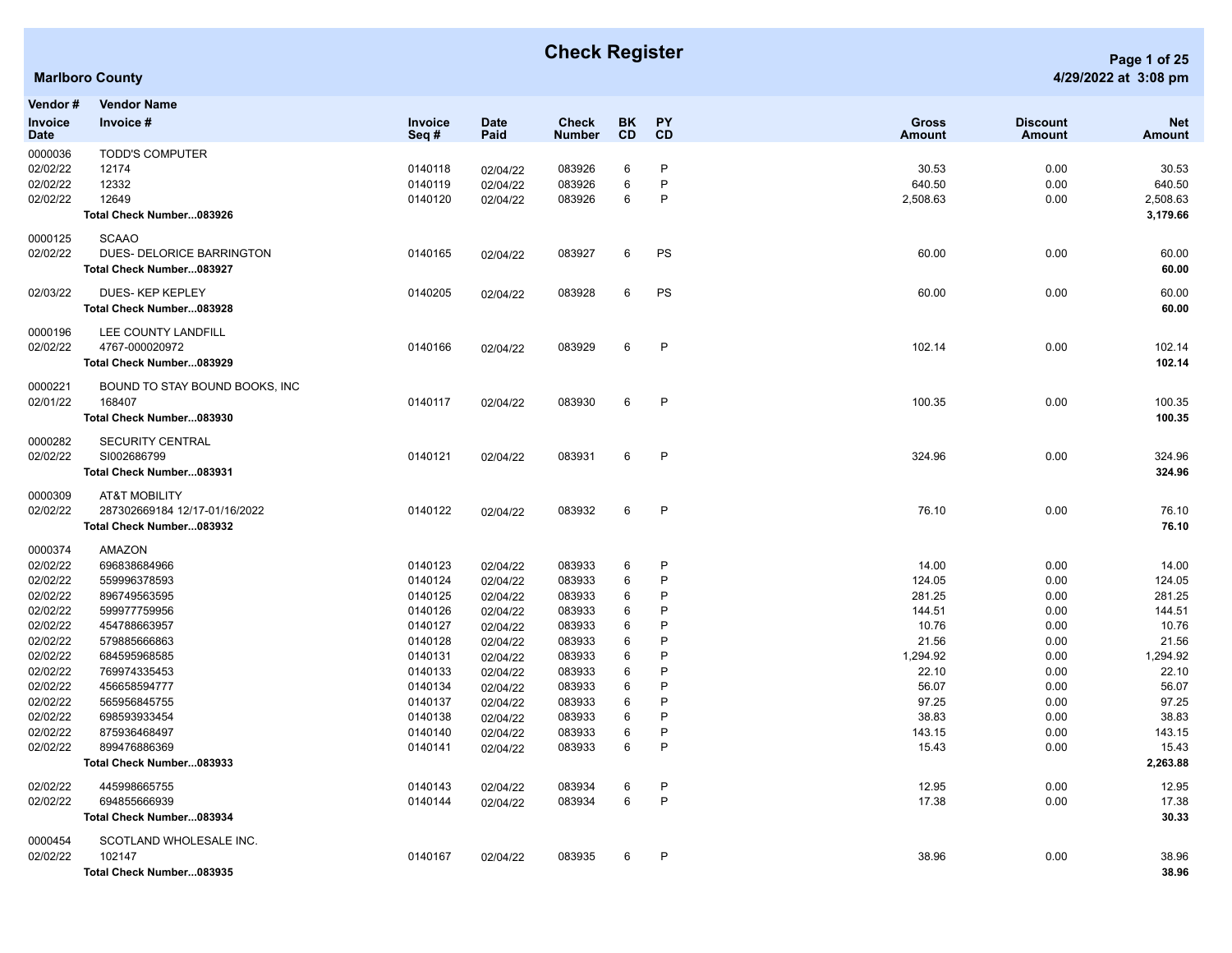|                                                         | <b>Marlboro County</b>                                                           |                                          |                                              |                                      |                        |                  |                                   |                              | <b>Check Register</b>             |
|---------------------------------------------------------|----------------------------------------------------------------------------------|------------------------------------------|----------------------------------------------|--------------------------------------|------------------------|------------------|-----------------------------------|------------------------------|-----------------------------------|
| Vendor#<br><b>Invoice</b><br>Date                       | <b>Vendor Name</b><br>Invoice #                                                  | Invoice<br>Seq#                          | <b>Date</b><br>Paid                          | <b>Check</b><br><b>Number</b>        | <b>BK</b><br><b>CD</b> | PY<br><b>CD</b>  | <b>Gross</b><br><b>Amount</b>     | <b>Discount</b><br>Amount    | <b>Net</b><br><b>Amount</b>       |
| 0000611<br>02/02/22                                     | <b>DEPT OF ADMINISTRATION</b><br>90331453<br>Total Check Number083936            | 0140152                                  | 02/04/22                                     | 083936                               | 6                      | P                | 1,193.25                          | 0.00                         | 1,193.25<br>1,193.25              |
| 0000662<br>02/02/22                                     | PITNEY BOWES, INC.<br>1019634039<br>Total Check Number083937                     | 0140153                                  | 02/04/22                                     | 083937                               | 6                      | PS               | 270.04                            | 0.00                         | 270.04<br>270.04                  |
| 0000691<br>02/02/22<br>02/02/22<br>02/02/22             | <b>GALE</b><br>76651798<br>76737200<br>76697237<br>Total Check Number083938      | 0140154<br>0140155<br>0140156            | 02/04/22<br>02/04/22<br>02/04/22             | 083938<br>083938<br>083938           | 6<br>6<br>6            | P<br>P<br>P      | 50.23<br>50.98<br>91.17           | 0.00<br>0.00<br>0.00         | 50.23<br>50.98<br>91.17<br>192.38 |
| 0000719<br>02/02/22                                     | S.E.W.E. COMPANY<br>5749<br>Total Check Number083939                             | 0140157                                  | 02/04/22                                     | 083939                               | 6                      | P                | 3,024.00                          | 0.00                         | 3,024.00<br>3,024.00              |
| 0000732<br>02/01/22                                     | <b>JAMES PATE</b><br><b>BASKETBALL OFFICIAL</b><br>Total Check Number083940      | 0140105                                  | 02/04/22                                     | 083940                               | 6                      | $\mathsf{P}$     | 90.00                             | 0.00                         | 90.00<br>90.00                    |
| 0000745<br>02/01/22                                     | <b>JOHN CROWLEY</b><br><b>BASKETBALL OFFICIAL</b><br>Total Check Number083941    | 0140106                                  | 02/04/22                                     | 083941                               | 6                      | P                | 150.00                            | 0.00                         | 150.00<br>150.00                  |
| 0000815<br>02/01/22                                     | <b>MARLON SMITH SR</b><br><b>BASKETBALL OFFICIAL</b><br>Total Check Number083942 | 0140107                                  | 02/04/22                                     | 083942                               | 6                      | P                | 90.00                             | 0.00                         | 90.00<br>90.00                    |
| 0000840<br>02/02/22                                     | FURR FACILITIES, INC<br>16639<br>Total Check Number083943                        | 0140168                                  | 02/04/22                                     | 083943                               | 6                      | P                | 1,225.70                          | 0.00                         | 1,225.70<br>1,225.70              |
| 0000841<br>02/02/22                                     | CAROLINA SECURITY & FIRE, INC<br>0112025<br>Total Check Number083944             | 0140158                                  | 02/04/22                                     | 083944                               | 6                      | P                | 545.40                            | 0.00                         | 545.40<br>545.40                  |
| 0000874<br>02/02/22                                     | <b>AFLAC</b><br>JANUARY 2022 PAYMENT<br>Total Check Number083945                 | 0140135                                  | 02/04/22                                     | 083945                               | 6                      | P                | 1,586.58                          | 0.00                         | 1,586.58<br>1,586.58              |
| 0000898<br>02/02/22                                     | RARE AIR, INC.<br>FEBRUARY 2022 PAYMENT<br>Total Check Number083946              | 0140142                                  | 02/04/22                                     | 083946                               | 6                      | P                | 1,250.00                          | 0.00                         | 1,250.00<br>1,250.00              |
| 0000981<br>02/02/22                                     | THE IVY SHOP<br>007561<br>Total Check Number083947                               | 0140159                                  | 02/04/22                                     | 083947                               | 6                      | P                | 221.00                            | 0.00                         | 221.00<br>221.00                  |
| 0001008<br>02/02/22<br>02/02/22<br>02/02/22<br>02/02/22 | HERALD OFFICE SUPPLY INC<br>M137325<br>M137342<br>M136532<br>M136067             | 0140160<br>0140161<br>0140162<br>0140163 | 02/04/22<br>02/04/22<br>02/04/22<br>02/04/22 | 083948<br>083948<br>083948<br>083948 | 6<br>6<br>6<br>6       | P<br>P<br>P<br>P | 22.65<br>62.38<br>64.80<br>697.06 | 0.00<br>0.00<br>0.00<br>0.00 | 22.65<br>62.38<br>64.80<br>697.06 |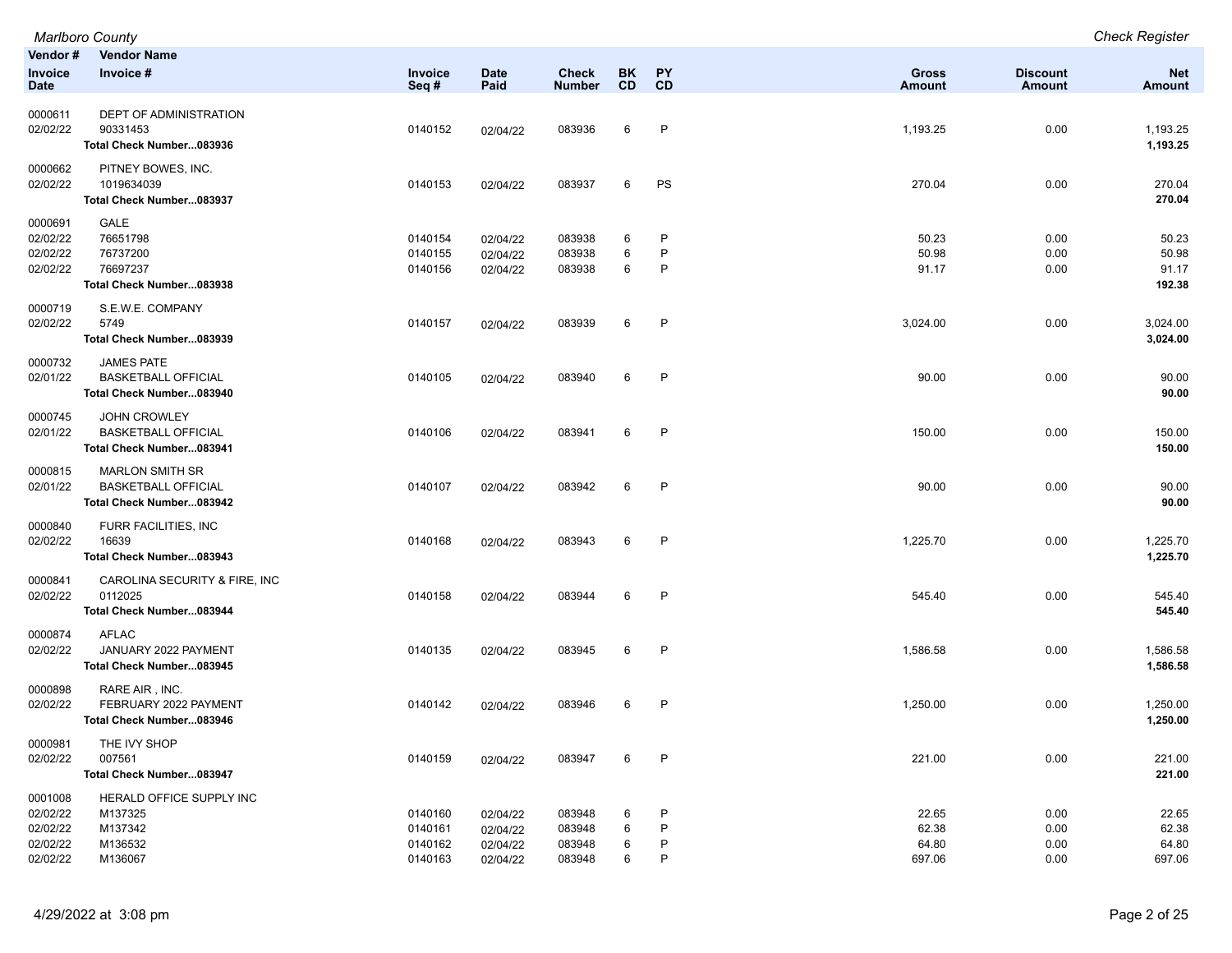|          | Marlboro County                  |         |             |               |     |           |               |                 | <b>Check Register</b> |
|----------|----------------------------------|---------|-------------|---------------|-----|-----------|---------------|-----------------|-----------------------|
| Vendor # | <b>Vendor Name</b>               |         |             |               |     |           |               |                 |                       |
| Invoice  | Invoice #                        | Invoice | <b>Date</b> | <b>Check</b>  | BK. | <b>PY</b> | <b>Gross</b>  | <b>Discount</b> | <b>Net</b>            |
| Date     |                                  | Seq#    | Paid        | <b>Number</b> | CD  | CD        | <b>Amount</b> | <b>Amount</b>   | <b>Amount</b>         |
| 02/02/22 | 978927-0                         | 0140164 | 02/04/22    | 083948        | 6   | P         | 24.09         | 0.00            | 24.09                 |
| 02/02/22 | 972513-2                         | 0140169 | 02/04/22    | 083948        | 6   | P         | 61.53         | 0.00            | 61.53                 |
| 02/02/22 | 941943-1                         | 0140170 | 02/04/22    | 083948        | 6   | P         | 70.15         | 0.00            | 70.15                 |
| 02/02/22 | 958235-0                         | 0140171 | 02/04/22    | 083948        | 6   | P         | 235.92        | 0.00            | 235.92                |
| 02/02/22 | 983564-0                         | 0140172 | 02/04/22    | 083948        | 6   | P         | 164.34        | 0.00            | 164.34                |
| 02/02/22 | 973231-0                         | 0140173 | 02/04/22    | 083948        | 6   | P         | 221.78        | 0.00            | 221.78                |
| 02/02/22 | 983712-0                         | 0140174 | 02/04/22    | 083948        | 6   | P         | 17.14         | 0.00            | 17.14                 |
|          | Total Check Number083948         |         |             |               |     |           |               |                 | 1,641.84              |
| 0001011  | SECRETARY OF STATE               |         |             |               |     |           |               |                 |                       |
| 02/02/22 | NOTARY- LASHAWN WHEELER          | 0140175 | 02/04/22    | 083949        | 6   | P         | 25.00         | 0.00            | 25.00                 |
|          | Total Check Number083949         |         |             |               |     |           |               |                 | 25.00                 |
| 0001055  | <b>HENRY ADAMS</b>               |         |             |               |     |           |               |                 |                       |
| 02/01/22 | <b>BASKETBALL OFFICIAL</b>       | 0140108 | 02/04/22    | 083950        | 6   | P         | 180.00        | 0.00            | 180.00                |
|          | Total Check Number083950         |         |             |               |     |           |               |                 | 180.00                |
| 0001079  | CAROLINA SIGNS SCREEN PRINTING   |         |             |               |     |           |               |                 |                       |
| 02/02/22 | P.O. 98008- P. WORKS             | 0140176 | 02/04/22    | 083951        | 6   | P         | 734.40        | 0.00            | 734.40                |
|          | Total Check Number083951         |         |             |               |     |           |               |                 | 734.40                |
| 0001110  | <b>VERIZON WIRELESS</b>          |         |             |               |     |           |               |                 |                       |
| 02/02/22 | 9897457390- JANUARY 2022         | 0140177 | 02/04/22    | 083952        | 6   | PS        | 40.78         | 0.00            | 40.78                 |
|          | Total Check Number083952         |         |             |               |     |           |               |                 | 40.78                 |
| 02/02/22 | 9897644781- JANUARY 2022         | 0140178 | 02/04/22    | 083953        | 6   | PS        | 823.21        | 0.00            | 823.21                |
|          | Total Check Number083953         |         |             |               |     |           |               |                 | 823.21                |
| 02/02/22 | 9897644780- JANUARY 2022         | 0140179 | 02/04/22    | 083954        | 6   | PS        | 2,729.28      | 0.00            | 2,729.28              |
|          | Total Check Number083954         |         |             |               |     |           |               |                 | 2,729.28              |
| 0001114  | <b>HAMILTONS</b>                 |         |             |               |     |           |               |                 |                       |
| 02/02/22 | 128037                           | 0140180 | 02/04/22    | 083955        | 6   | P         | 70.97         | 0.00            | 70.97                 |
| 02/02/22 | 128050                           | 0140181 | 02/04/22    | 083955        | 6   | P         | 121.36        | 0.00            | 121.36                |
| 02/02/22 | 128057                           | 0140182 | 02/04/22    | 083955        | 6   | Р         | 34.56         | 0.00            | 34.56                 |
| 02/02/22 | 128033                           | 0140183 | 02/04/22    | 083955        | 6   | P         | 70.19         | 0.00            | 70.19                 |
| 02/02/22 | 128042                           | 0140184 | 02/04/22    | 083955        | 6   | P         | 91.52         | 0.00            | 91.52                 |
|          | Total Check Number083955         |         |             |               |     |           |               |                 | 388.60                |
| 0001118  | <b>EDWARDS REFRIGERATION INC</b> |         |             |               |     |           |               |                 |                       |
| 02/02/22 | 75778                            | 0140185 | 02/04/22    | 083956        | 6   | P         | 95.00         | 0.00            | 95.00                 |
| 02/02/22 | 75674                            | 0140186 | 02/04/22    | 083956        | 6   | P         | 95.00         | 0.00            | 95.00                 |
| 02/02/22 | 75749                            | 0140187 | 02/04/22    | 083956        | 6   | P         | 142.50        | 0.00            | 142.50                |
| 02/03/22 | 75762                            | 0140188 | 02/04/22    | 083956        | 6   | P         | 1,556.50      | 0.00            | 1,556.50              |
|          | Total Check Number083956         |         |             |               |     |           |               |                 | 1,889.00              |
| 0001127  | ADVANCE AUTO COMMERCIAL          |         |             |               |     |           |               |                 |                       |
| 02/03/22 | 5200202675611                    | 0140189 | 02/04/22    | 083957        | 6   | P         | 127.90        | 0.00            | 127.90                |
| 02/03/22 | 5200202635730                    | 0140190 | 02/04/22    | 083957        | 6   | P         | 11.18         | 0.00            | 11.18                 |
|          | Total Check Number083957         |         |             |               |     |           |               |                 | 139.08                |
| 0001134  | BENNETTSVILLE HARDWARE           |         |             |               |     |           |               |                 |                       |
| 02/03/22 | MARLBORO COUNTY- JANUARY 2022    | 0140232 | 02/04/22    | 083958        | 6   | P         | 855.53        | 0.00            | 855.53                |
|          | Total Check Number083958         |         |             |               |     |           |               |                 | 855.53                |

0001181 WILLIAMS TIRE SERVICES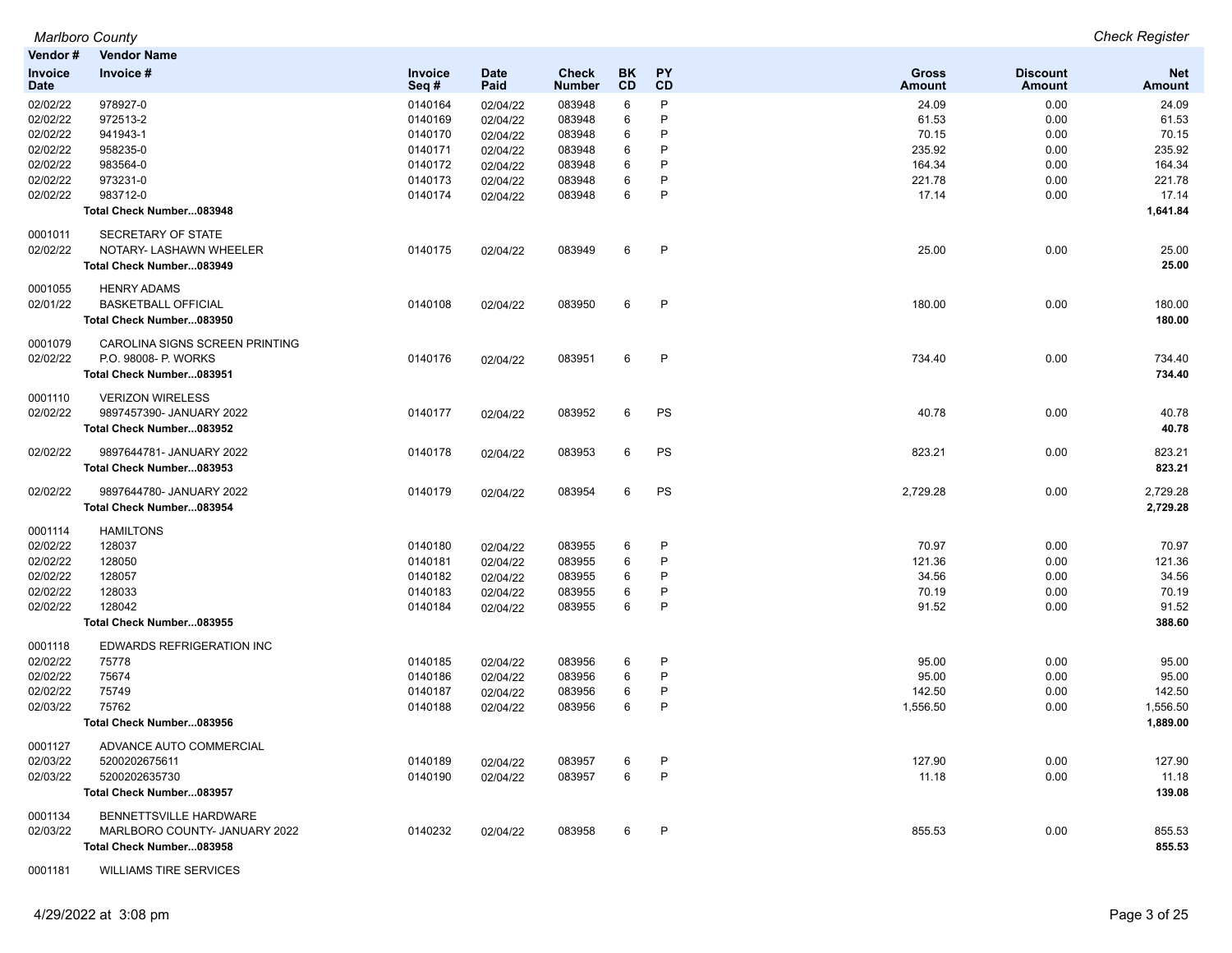*Marlboro County Check Register* **Vendor # Vendor Name Invoice Date Invoice # Invoice Seq # Date Paid Check Number BK CD PY CD Gross Amount Discount Amount Net Amount** 02/03/22 115700 0140191 02/04/22 083959 6 P 449.32 0.00 449.32 02/03/22 110708 0140192 02/04/22 083959 6 P 378.00 378.00 02/04/22 110652 0140253 02/04/22 083959 6 P 20.00 20.00 02/04/22 110659 0140254 02/04/22 083959 6 P 15.00 0.00 15.00 **Total Check Number...083959 862.32** 0001182 CHERAW ELECTRIC SUPPLY CO 02/03/22 40520 0140193 02/04/22 083960 6 P 203.58 0.00 203.58 **Total Check Number...083960 203.58** 0001184 WALMART COMMUNITY CARD 02/03/22 1639862919 0140194 02/04/22 083961 6 P 720.56 0.00 720.56 **Total Check Number...083961 720.56** 0001190 PALMETTO PROFESSIONAL SERVICES 02/03/22 20415 0140195 02/04/22 083962 6 P 816.85 0.00 816.85 **Total Check Number...083962 816.85** 0001230 JAMES WOODS JOHNSON 02/01/22 BASKETBALL OFFICIAL 0140109 02/04/22 083963 6 P 900.00 900.00 **Total Check Number...083963 900.00** 0001249 ALLSTATE BENEFITS 02/04/22 JANUARY 2022 PAYMENT 0140255 02/04/22 083964 6 P 2,187.50 0.00 2,187.50 **Total Check Number...083964 2,187.50** 0001252 DEAN TURNER 02/01/22 BASKETBALL OFFICIAL 0140110 02/04/22 083965 6 P 420.00 420.00 **Total Check Number...083965 420.00** 0001274 J & J WHOLESALE 02/03/22 17786 0140196 02/04/22 083966 6 P 100.00 0.00 100.00 **Total Check Number...083966 100.00** 0001296 C M I 02/03/22 19898 0140197 02/04/22 083967 6 P 2,586.00 2,586.00 **Total Check Number...083967 2,586.00** 0002015 WALLACE WATER COMPANY 02/03/22 1172070- JANUARY 2022 0140198 02/04/22 083968 6 P 37.95 0.00 37.95 02/03/22 1063062- JANUARY 2022 0140199 02/04/22 083968 6 P 37.95 0.00 37.95 02/03/22 1111020- JANUARY 2022 0140200 02/04/22 083968 6 P 37.95 0.00 37.95 02/03/22 1181010- JANUARY 2022 0140201 02/04/22 083968 6 P 37.95 0.00 37.95 02/03/22 6000890- JANUARY 2022 0140202 02/04/22 083968 6 P 37.95 0.00 37.95 **Total Check Number...083968 189.75** 0002034 PARK MANUFACTURING COMPANY INC 02/03/22 36503 0140203 02/04/22 083969 6 P 166.87 0.00 166.87 **Total Check Number...083969 166.87** 0002107 BLENHEIM VOL, FIRE DEPT 02/02/22 FEBRUARY 2022 PAYMENT 0140145 02/04/22 083970 6 P 6,166.63 0.00 6,166.63 **Total Check Number...083970 6,166.63** 0002165 CLIO RURAL FIRE DEPARTMENT 02/02/22 FEBRUARY 2022 PAYMENT 0140146 02/04/22 083971 6 P 6,000.00 0.00 6,000.00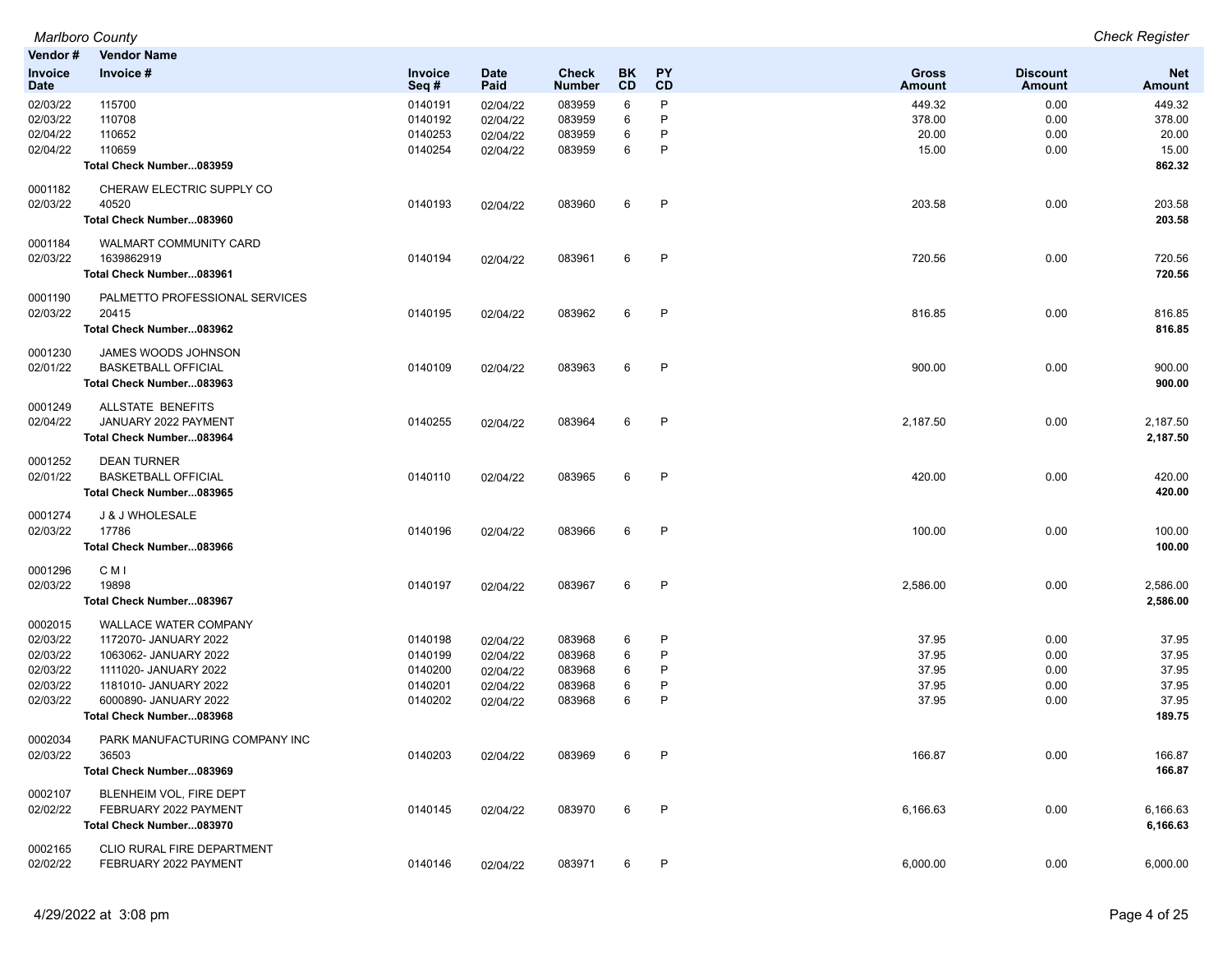| Vendor#                                                                                                                                                           | <b>Vendor Name</b>                                                                                                                                                                                                                                                                                                                                                                                                                                          |                                                                                                                       |                                                                                                                                  |                                                                                                            |                                                     |                                                          |                                                                                                                     |                                                                                      |                                                                                                                                            |
|-------------------------------------------------------------------------------------------------------------------------------------------------------------------|-------------------------------------------------------------------------------------------------------------------------------------------------------------------------------------------------------------------------------------------------------------------------------------------------------------------------------------------------------------------------------------------------------------------------------------------------------------|-----------------------------------------------------------------------------------------------------------------------|----------------------------------------------------------------------------------------------------------------------------------|------------------------------------------------------------------------------------------------------------|-----------------------------------------------------|----------------------------------------------------------|---------------------------------------------------------------------------------------------------------------------|--------------------------------------------------------------------------------------|--------------------------------------------------------------------------------------------------------------------------------------------|
| Invoice<br><b>Date</b>                                                                                                                                            | Invoice #                                                                                                                                                                                                                                                                                                                                                                                                                                                   | Invoice<br>Seq#                                                                                                       | <b>Date</b><br>Paid                                                                                                              | <b>Check</b><br><b>Number</b>                                                                              | BK<br><b>CD</b>                                     | PΥ<br>CD                                                 | <b>Gross</b><br>Amount                                                                                              | <b>Discount</b><br><b>Amount</b>                                                     | <b>Net</b><br>Amount                                                                                                                       |
|                                                                                                                                                                   | Total Check Number083971                                                                                                                                                                                                                                                                                                                                                                                                                                    |                                                                                                                       |                                                                                                                                  |                                                                                                            |                                                     |                                                          |                                                                                                                     |                                                                                      | 6,000.00                                                                                                                                   |
| 0002166<br>02/02/22                                                                                                                                               | TOWN OF MCCOLL<br>FEBRUARY 2022 PAYMENT<br>Total Check Number083972                                                                                                                                                                                                                                                                                                                                                                                         | 0140147                                                                                                               | 02/04/22                                                                                                                         | 083972                                                                                                     | 6                                                   | P                                                        | 4,166.63                                                                                                            | 0.00                                                                                 | 4,166.63<br>4,166.63                                                                                                                       |
| 0002167<br>02/02/22                                                                                                                                               | <b>WALLACE RURAL FIRE DEPT</b><br>FEBRUARY 2022 PAYMENT<br>Total Check Number083973                                                                                                                                                                                                                                                                                                                                                                         | 0140148                                                                                                               | 02/04/22                                                                                                                         | 083973                                                                                                     | 6                                                   | P                                                        | 6,000.00                                                                                                            | 0.00                                                                                 | 6,000.00<br>6,000.00                                                                                                                       |
| 0002168<br>02/02/22                                                                                                                                               | <b>BRIGHTSVILLE RURAL FIRE DEPT</b><br>FEBRUARY 2022 PAYMENT<br>Total Check Number083974                                                                                                                                                                                                                                                                                                                                                                    | 0140149                                                                                                               | 02/04/22                                                                                                                         | 083974                                                                                                     | 6                                                   | P                                                        | 5,166.63                                                                                                            | 0.00                                                                                 | 5,166.63<br>5,166.63                                                                                                                       |
| 0002525<br>02/03/22                                                                                                                                               | FLOYD'S JEWELERS, INC.<br>670145<br>Total Check Number083975                                                                                                                                                                                                                                                                                                                                                                                                | 0140204                                                                                                               | 02/04/22                                                                                                                         | 083975                                                                                                     | 6                                                   | P                                                        | 138.80                                                                                                              | 0.00                                                                                 | 138.80<br>138.80                                                                                                                           |
| 0002635<br>02/02/22                                                                                                                                               | MARL. CIVIC CENTER FOUNDATION<br>FEBRUARY 2022 PAYMENT<br>Total Check Number083976                                                                                                                                                                                                                                                                                                                                                                          | 0140150                                                                                                               | 02/04/22                                                                                                                         | 083976                                                                                                     | 6                                                   | P                                                        | 1,250.00                                                                                                            | 0.00                                                                                 | 1,250.00<br>1,250.00                                                                                                                       |
| 0002700<br>02/03/22<br>02/03/22<br>02/03/22<br>02/03/22<br>02/03/22<br>02/03/22<br>02/03/22<br>02/03/22<br>02/03/22<br>0004000<br>02/02/22<br>0004094<br>02/03/22 | BENNETTSVILLE ELECTRIC & WATER<br>DETENTION- JANUARY 2022<br>ECON. DEVELOPMENT- JANUARY 2022<br>LIBRARY- JANUARY 2022<br>MUSEUM- JANUARY 2022<br>P. BLDGS- JANUARY 2022<br>P. WORKS- JANUARY 2022<br>RECREATION- JANUARY 2022<br>SHERIFF/MAGISTRATE- JANUARY 2022<br><b>VOTER REGISTRATION- JANUARY 2022</b><br>Total Check Number083977<br>STATE CREDIT UNION<br>PR ENDING 02/04/2022<br>Total Check Number083978<br><b>XEROX CORPORATION</b><br>015291106 | 0140206<br>0140207<br>0140208<br>0140209<br>0140210<br>0140211<br>0140212<br>0140213<br>0140214<br>0140129<br>0140215 | 02/04/22<br>02/04/22<br>02/04/22<br>02/04/22<br>02/04/22<br>02/04/22<br>02/04/22<br>02/04/22<br>02/04/22<br>02/04/22<br>02/04/22 | 083977<br>083977<br>083977<br>083977<br>083977<br>083977<br>083977<br>083977<br>083977<br>083978<br>083979 | 6<br>6<br>6<br>6<br>6<br>6<br>6<br>6<br>6<br>6<br>6 | P<br>P<br>P<br>P<br>P<br>P<br>P<br>P<br>P<br>$\,$ P<br>P | 4,073.93<br>552.75<br>3,304.01<br>852.88<br>15,877.85<br>340.70<br>351.44<br>1,308.22<br>190.41<br>400.00<br>108.01 | 0.00<br>0.00<br>0.00<br>0.00<br>0.00<br>0.00<br>0.00<br>0.00<br>0.00<br>0.00<br>0.00 | 4,073.93<br>552.75<br>3,304.01<br>852.88<br>15.877.85<br>340.70<br>351.44<br>1,308.22<br>190.41<br>26,852.19<br>400.00<br>400.00<br>108.01 |
| 02/03/22                                                                                                                                                          | 015328447<br>Total Check Number083979                                                                                                                                                                                                                                                                                                                                                                                                                       | 0140216                                                                                                               | 02/04/22                                                                                                                         | 083979                                                                                                     | 6                                                   | P                                                        | 96.37                                                                                                               | 0.00                                                                                 | 96.37<br>204.38                                                                                                                            |
| 0005010<br>02/03/22<br>02/03/22<br>02/03/22<br>02/03/22<br>02/03/22<br>02/03/22<br>02/03/22                                                                       | <b>DUKE ENERGY</b><br>9100 8565 1496- JANUARY 2022<br>9100 8565 1660- JANUARY 2022<br>9100 8049 9868- JANUARY 2022<br>9100 8049 9454- JANUARY 2022<br>9100 8505 5195- JANUARY 2022<br>9100 8069 1155- JANUARY 2022<br>9100 8045 8653- JANUARY 2022<br>Total Check Number083980                                                                                                                                                                              | 0140217<br>0140218<br>0140219<br>0140220<br>0140221<br>0140222<br>0140223                                             | 02/04/22<br>02/04/22<br>02/04/22<br>02/04/22<br>02/04/22<br>02/04/22<br>02/04/22                                                 | 083980<br>083980<br>083980<br>083980<br>083980<br>083980<br>083980                                         | 6<br>6<br>6<br>6<br>6<br>6<br>6                     | P<br>P<br>P<br>P<br>P<br>P<br>P                          | 38.12<br>176.39<br>96.55<br>44.56<br>140.29<br>177.83<br>29.49                                                      | 0.00<br>0.00<br>0.00<br>0.00<br>0.00<br>0.00<br>0.00                                 | 38.12<br>176.39<br>96.55<br>44.56<br>140.29<br>177.83<br>29.49<br>703.23                                                                   |
| 0006017<br>02/03/22                                                                                                                                               | PEBA INSURANCE FINANCE<br>FEBRUARY 2022 PAYMENT                                                                                                                                                                                                                                                                                                                                                                                                             | 0140224                                                                                                               | 02/04/22                                                                                                                         | 083981                                                                                                     | 6                                                   | PS                                                       | 145,819.12                                                                                                          | 0.00                                                                                 | 145,819.12                                                                                                                                 |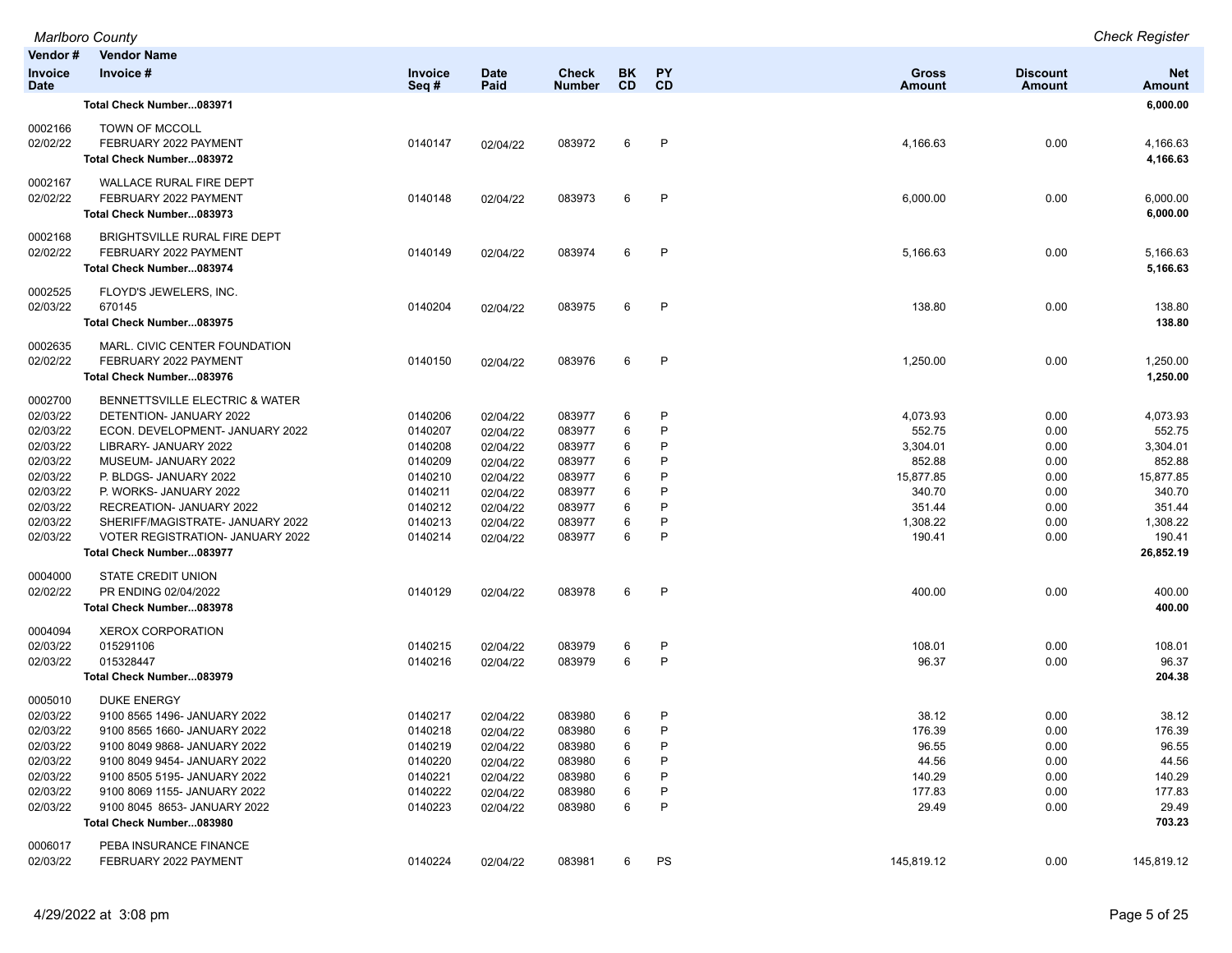| Vendor#<br>Invoice<br><b>Date</b> | <b>Vendor Name</b><br>Invoice #                                                           | Invoice<br>Seq#    | <b>Date</b><br>Paid  | <b>Check</b><br>Number | BK<br><b>CD</b> | PY<br>CD          | <b>Gross</b><br>Amount | <b>Discount</b><br><b>Amount</b> | <b>Net</b><br><b>Amount</b> |
|-----------------------------------|-------------------------------------------------------------------------------------------|--------------------|----------------------|------------------------|-----------------|-------------------|------------------------|----------------------------------|-----------------------------|
|                                   | Total Check Number083981                                                                  |                    |                      |                        |                 |                   |                        |                                  | 145,819.12                  |
| 02/03/22                          | FEBRUARY 2022 PAYMENT<br>Total Check Number083982                                         | 0140225            | 02/04/22             | 083982                 | 6               | PS                | 34.54                  | 0.00                             | 34.54<br>34.54              |
| 0006029<br>02/03/22<br>02/03/22   | <b>AUTOZONE</b><br>1014687595<br>1014687599<br>Total Check Number083983                   | 0140226<br>0140227 | 02/04/22<br>02/04/22 | 083983<br>083983       | 6<br>6          | P<br>$\mathsf{P}$ | 75.59<br>28.47         | 0.00<br>0.00                     | 75.59<br>28.47<br>104.06    |
| 0007970<br>02/03/22               | SAFEBUILT CAROLINAS, INC.<br>0082926-IN<br>Total Check Number083984                       | 0140228            | 02/04/22             | 083984                 | 6               | P                 | 160.00                 | 0.00                             | 160.00<br>160.00            |
| 0008034<br>02/01/22               | LAWRENCE ELLERBE JR<br><b>BASKETBALL OFFICIAL</b><br>Total Check Number083985             | 0140111            | 02/04/22             | 083985                 | 6               | P                 | 220.00                 | 0.00                             | 220.00<br>220.00            |
| 0008166<br>02/03/22               | SC CORONER'S ASSOCIATION<br>DUES-TIMOTHY E. BROWN FY' 2022<br>Total Check Number083986    | 0140229            | 02/04/22             | 083986                 | 6               | P                 | 200.00                 | 0.00                             | 200.00<br>200.00            |
| 0008769<br>02/02/22               | SC RETIREMENT SYS CAPITOL STAT<br>D CARABO PR END 02/04/2022<br>Total Check Number083987  | 0140130            | 02/04/22             | 083987                 | 6               | P                 | 287.83                 | 0.00                             | 287.83<br>287.83            |
| 0016392<br>02/02/22               | MARLBORO COUNTY HUMANE SOCIETY<br>FEBRUARY 2022 PAYMENT<br>Total Check Number083988       | 0140151            | 02/04/22             | 083988                 | 6               | P                 | 9,500.00               | 0.00                             | 9,500.00<br>9,500.00        |
| 1111181<br>02/03/22               | AT&T<br>030 403 9844 001- JANUARY 2022<br>Total Check Number083989                        | 0140230            | 02/04/22             | 083989                 | 6               | P                 | 60.10                  | 0.00                             | 60.10<br>60.10              |
| 2800117<br>02/03/22               | <b>SCATT</b><br>REGISTRATION- DEBORAH P. WELDON<br>Total Check Number083990               | 0140233            | 02/04/22             | 083990                 | 6               | $\mathsf{P}$      | 150.00                 | 0.00                             | 150.00<br>150.00            |
| 2800167<br>02/03/22               | HILTON MYRTLE BEACH RESORT<br>CONF.#3217628346-DEBORAH WELDON<br>Total Check Number083991 | 0140234            | 02/04/22             | 083991                 | 6               | P                 | 328.08                 | 0.00                             | 328.08<br>328.08            |
| 2800273<br>02/02/22               | COLONIAL SUPPLEMENTAL INSURANC<br>JAUNARY 2022 PAYMENT<br>Total Check Number083992        | 0140139            | 02/04/22             | 083992                 | 6               | P                 | 1,862.24               | 0.00                             | 1,862.24<br>1,862.24        |
| 2800281<br>02/03/22               | <b>INGRAM LIBRARY SERVICE</b><br>57389959<br>Total Check Number083993                     | 0140231            | 02/04/22             | 083993                 | 6               | P                 | 56.51                  | 0.00                             | 56.51<br>56.51              |
| 2800471<br>02/01/22               | <b>BOBBY JOHNSON</b><br><b>BASKETBALL OFFICIAL</b><br>Total Check Number083994            | 0140112            | 02/04/22             | 083994                 | 6               | P                 | 180.00                 | 0.00                             | 180.00<br>180.00            |
| 2800762<br>02/03/22               | AT&T<br>843 M41 1516 001 1893- JANUARY 2022<br>Total Check Number083995                   | 0140235            | 02/04/22             | 083995                 | 6               | PS                | 110.39                 | 0.00                             | 110.39<br>110.39            |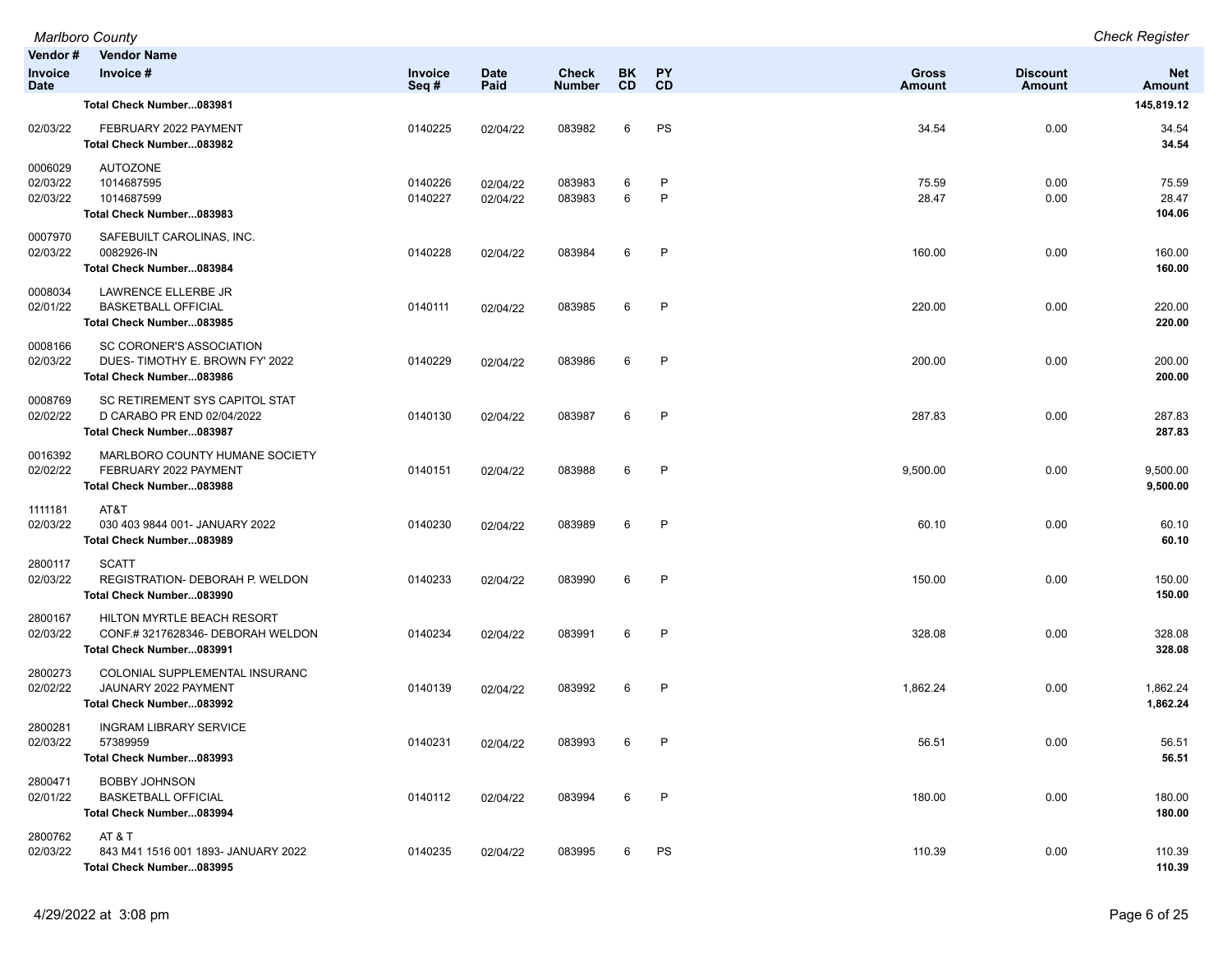| Vendor#<br>Invoice<br><b>Date</b> | <b>Vendor Name</b><br>Invoice #                                                                   | <b>Invoice</b><br>Seq# | <b>Date</b><br>Paid  | Check<br>Number  | BK<br>CD | <b>PY</b><br>CD | <b>Gross</b><br><b>Amount</b> | <b>Discount</b><br><b>Amount</b> | <b>Net</b><br><b>Amount</b>  |
|-----------------------------------|---------------------------------------------------------------------------------------------------|------------------------|----------------------|------------------|----------|-----------------|-------------------------------|----------------------------------|------------------------------|
| 02/03/22                          | 843 M48 5279 001 1899- JANUARY 2022<br>Total Check Number083996                                   | 0140236                | 02/04/22             | 083996           | 6        | PS              | 190.00                        | 0.00                             | 190.00<br>190.00             |
| 02/03/22                          | 843 M40 9148 258 1890- JANUARY 2022<br>Total Check Number083997                                   | 0140237                | 02/04/22             | 083997           | 6        | PS              | 6,412.13                      | 0.00                             | 6,412.13<br>6,412.13         |
| 02/03/22                          | 843 M41 1132 001 1891- JANUARY 2022<br>Total Check Number083998                                   | 0140238                | 02/04/22             | 083998           | 6        | PS              | 42.40                         | 0.00                             | 42.40<br>42.40               |
| 2800768<br>02/03/22               | COTT SYSTEMS, INC.<br>145027<br>Total Check Number083999                                          | 0140239                | 02/04/22             | 083999           | 6        | P               | 3,067.20                      | 0.00                             | 3,067.20<br>3,067.20         |
| 2800843<br>02/01/22<br>02/01/22   | JEMEL FOX<br><b>BASKETBALL OFFICIAL</b><br><b>BASKETBALL OFFICIAL</b><br>Total Check Number084000 | 0140113<br>0141615     | 02/04/22<br>02/04/22 | 084000<br>084000 | 6<br>6   | P<br>$\sf P$    | 180.00<br>$-180.00$           | 0.00<br>0.00                     | 180.00<br>$-180.00$<br>0.00  |
| 2800881<br>02/01/22               | <b>KELLIE E CROWLEY</b><br><b>BASKETBALL OFFICIAL</b><br>Total Check Number084001                 | 0140114                | 02/04/22             | 084001           | 6        | P               | 30.00                         | 0.00                             | 30.00<br>30.00               |
| 2800891<br>02/03/22<br>02/03/22   | ZOLL MEDICAL CORPORATION<br>3436884<br>3437630<br>Total Check Number084002                        | 0140240<br>0140241     | 02/04/22<br>02/04/22 | 084002<br>084002 | 6<br>6   | P<br>P          | 374.25<br>982.96              | 0.00<br>0.00                     | 374.25<br>982.96<br>1,357.21 |
| 2800923<br>02/03/22               | AXIS FORENSIC TOXICOLOGY, INC.<br>79252<br>Total Check Number084003                               | 0140242                | 02/04/22             | 084003           | 6        | P               | 740.00                        | 0.00                             | 740.00<br>740.00             |
| 2801002<br>02/03/22               | PEE DEE GIS USER GROUP<br>MEMBERSHIP DUES- LISA HOOD<br>Total Check Number084004                  | 0140243                | 02/04/22             | 084004           | 6        | P               | 30.00                         | 0.00                             | 30.00<br>30.00               |
| 2801105<br>02/03/22               | CRAWFORD SPRINKLER COMPANY<br>A21-1453/W25738<br>Total Check Number084005                         | 0140244                | 02/04/22             | 084005           | 6        | P               | 799.00                        | 0.00                             | 799.00<br>799.00             |
| 2801227<br>02/01/22               | <b>CHARLES WEST</b><br><b>BASKETBALL OFFICIAL</b><br>Total Check Number084006                     | 0140115                | 02/04/22             | 084006           | 6        | P               | 180.00                        | 0.00                             | 180.00<br>180.00             |
| 2801250<br>02/02/22               | <b>ASIFLEX</b><br>ADMIN/MED SPEND PR END 02/04/2022<br>Total Check Number084007                   | 0140132                | 02/04/22             | 084007           | 6        | P               | 138.40                        | 0.00                             | 138.40<br>138.40             |
| 2801261<br>02/03/22               | TMS INTERNATIONAL, LLC<br>10256016<br>Total Check Number084008                                    | 0140245                | 02/04/22             | 084008           | 6        | P               | 2,563.28                      | 0.00                             | 2.563.28<br>2,563.28         |
| 2801274<br>02/03/22               | <b>DOUG NEDEROSTEK</b><br>FEBRUARY 2022 PAYMENT<br>Total Check Number084009                       | 0140246                | 02/04/22             | 084009           | 6        | P               | 3,000.00                      | 0.00                             | 3,000.00<br>3,000.00         |

2801281 BOUND TREE MEDICAL,LLC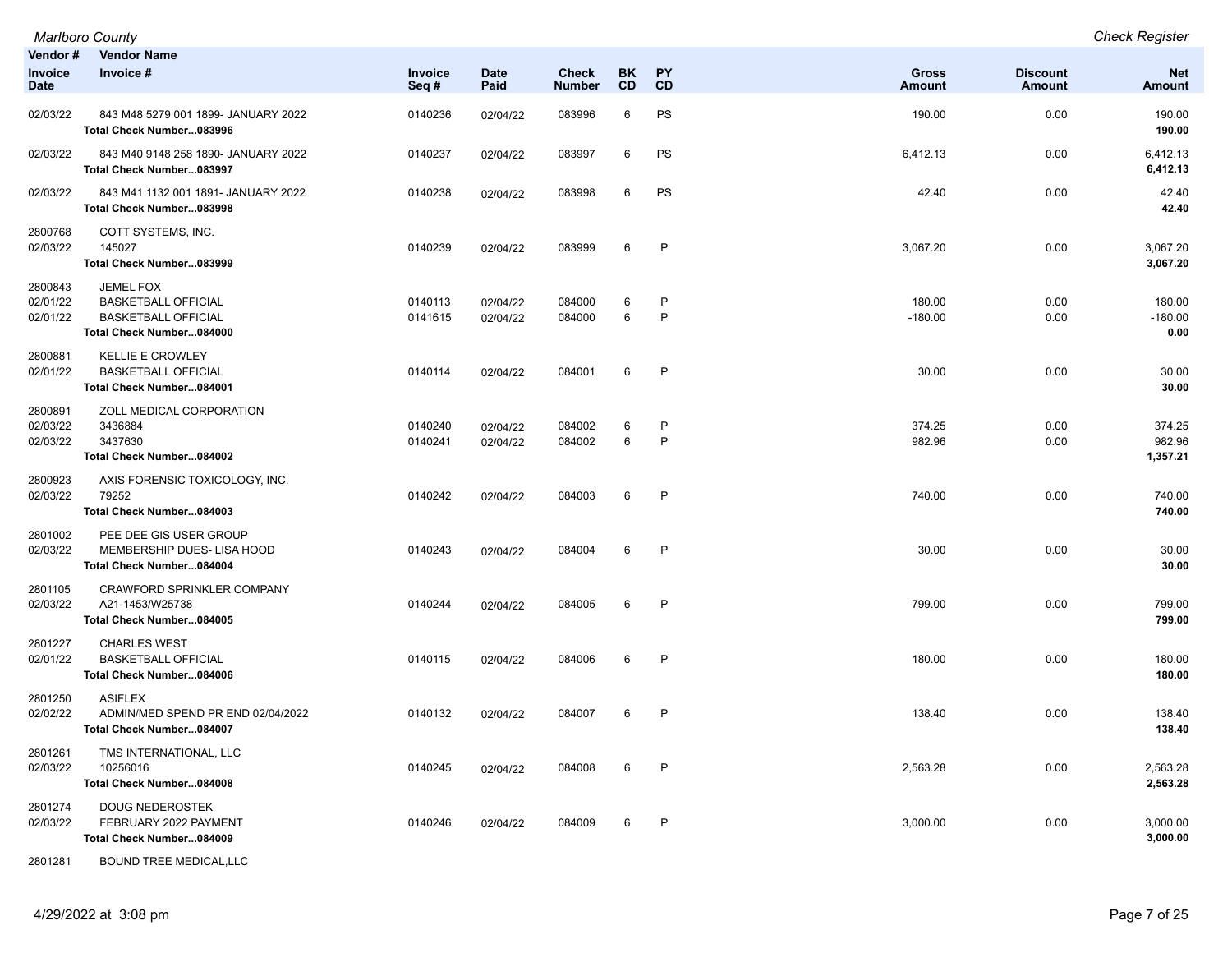| Vendor#                                                 | <b>Vendor Name</b>                                                                                                                                               |                                          |                                              |                                      |                        |                  |                                  |                                  |                                           |
|---------------------------------------------------------|------------------------------------------------------------------------------------------------------------------------------------------------------------------|------------------------------------------|----------------------------------------------|--------------------------------------|------------------------|------------------|----------------------------------|----------------------------------|-------------------------------------------|
| <b>Invoice</b><br><b>Date</b>                           | Invoice #                                                                                                                                                        | Invoice<br>Seq#                          | <b>Date</b><br>Paid                          | <b>Check</b><br>Number               | <b>BK</b><br><b>CD</b> | PY<br>CD         | <b>Gross</b><br>Amount           | <b>Discount</b><br><b>Amount</b> | <b>Net</b><br><b>Amount</b>               |
| 02/03/22                                                | 84382291<br>Total Check Number084010                                                                                                                             | 0140247                                  | 02/04/22                                     | 084010                               | 6                      | P                | 982.83                           | 0.00                             | 982.83<br>982.83                          |
| 2801341<br>02/03/22                                     | MEDIKO P.C.<br>4207<br>Total Check Number084011                                                                                                                  | 0140248                                  | 02/04/22                                     | 084011                               | 6                      | P                | 13,185.42                        | 0.00                             | 13,185.42<br>13,185.42                    |
| 2801389<br>02/03/22                                     | <b>SEGRA</b><br>2121755- JANUARY 2022<br>Total Check Number084012                                                                                                | 0140249                                  | 02/04/22                                     | 084012                               | 6                      | PS               | 9.04                             | 0.00                             | 9.04<br>9.04                              |
| 02/03/22                                                | 2119980- JANUARY 2022<br>Total Check Number084013                                                                                                                | 0140250                                  | 02/04/22                                     | 084013                               | 6                      | PS               | 300.00                           | 0.00                             | 300.00<br>300.00                          |
| 2801402<br>02/01/22                                     | <b>SHANNON ADAMS</b><br><b>BASKETBALL OFFICIAL</b><br>Total Check Number084014                                                                                   | 0140116                                  | 02/04/22                                     | 084014                               | 6                      | P                | 180.00                           | 0.00                             | 180.00<br>180.00                          |
| 2801548<br>02/03/22                                     | PUBLIQ, LLC<br>000603304-7564<br>Total Check Number084015                                                                                                        | 0140251                                  | 02/04/22                                     | 084015                               | 6                      | PS               | 104.41                           | 0.00                             | 104.41<br>104.41                          |
| 2801631<br>02/03/22                                     | <b>RHONDA FRAZIER</b><br>P.O. 83012- MEMORIAL<br>Total Check Number084016                                                                                        | 0140252                                  | 02/04/22                                     | 084016                               | 6                      | P                | 100.00                           | 0.00                             | 100.00<br>100.00                          |
| 0000011<br>02/08/22<br>02/08/22                         | TAYLOR TERMITE & PEST CONTROL<br>11702<br>11776<br>Total Check Number084017                                                                                      | 0140256<br>0140257                       | 02/08/22<br>02/08/22                         | 084017<br>084017                     | 6<br>6                 | P<br>P           | 150.00<br>285.00                 | 0.00<br>0.00                     | 150.00<br>285.00<br>435.00                |
| 0005983<br>02/08/22<br>02/08/22<br>02/08/22<br>02/08/22 | MARLBORO WATER COMPANY<br>ACCT. 1165- JANUARY 2022<br>ACCT. 816- JANUARY 2022<br>ACCT. 587- JANUARY 2022<br>ACCT. 1401- JANUARY 2022<br>Total Check Number084018 | 0140258<br>0140259<br>0140260<br>0140261 | 02/08/22<br>02/08/22<br>02/08/22<br>02/08/22 | 084018<br>084018<br>084018<br>084018 | 6<br>6<br>6<br>6       | P<br>P<br>P<br>P | 21.50<br>21.50<br>21.50<br>21.50 | 0.00<br>0.00<br>0.00<br>0.00     | 21.50<br>21.50<br>21.50<br>21.50<br>86.00 |
| 0008878<br>02/08/22                                     | AT & T<br>124870729- JANUARY 2022<br>Total Check Number084019                                                                                                    | 0140262                                  | 02/08/22                                     | 084019                               | 6                      | PS               | 74.19                            | 0.00                             | 74.19<br>74.19                            |
| 02/08/22                                                | 298446031- JANUARY 2022<br>Total Check Number084020                                                                                                              | 0140263                                  | 02/08/22                                     | 084020                               | 6                      | PS               | 63.49                            | 0.00                             | 63.49<br>63.49                            |
| 2801033<br>02/08/22                                     | C. KELLY JACKSON<br>PROF. SERVICES- JANUARY 2022<br>Total Check Number084021                                                                                     | 0140264                                  | 02/08/22                                     | 084021                               | 6                      | P                | 7,000.00                         | 0.00                             | 7,000.00<br>7,000.00                      |
| 2801347<br>02/08/22                                     | <b>ENTERPRISE FM TRUST</b><br>FBN4390316<br>Total Check Number084022                                                                                             | 0140265                                  | 02/08/22                                     | 084022                               | 6                      | P                | 17,180.91                        | 0.00                             | 17,180.91<br>17,180.91                    |
| 2801417<br>02/08/22                                     | <b>WASTE CONNECTIONS</b><br>2934645W113<br>Total Check Number084023                                                                                              | 0140266                                  | 02/08/22                                     | 084023                               | 6                      | P                | 100,054.60                       | 0.00                             | 100,054.60<br>100,054.60                  |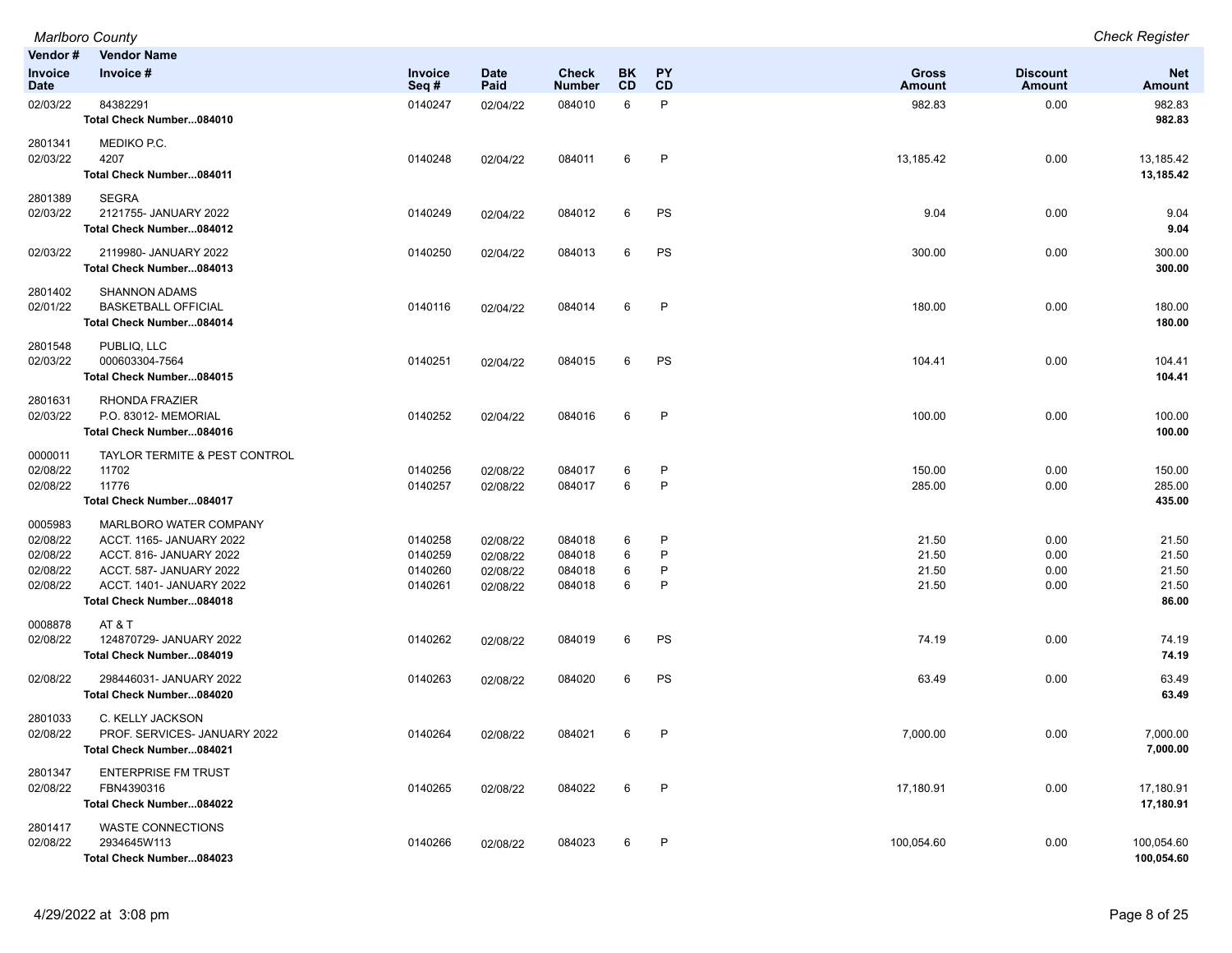|                                 | <b>Marlboro County</b>                                                                    |                    |                      |                               |                        |                        |                               |                                  | <b>Check Register</b>       |
|---------------------------------|-------------------------------------------------------------------------------------------|--------------------|----------------------|-------------------------------|------------------------|------------------------|-------------------------------|----------------------------------|-----------------------------|
| Vendor #                        | <b>Vendor Name</b>                                                                        |                    |                      |                               |                        |                        |                               |                                  |                             |
| Invoice<br>Date                 | Invoice #                                                                                 | Invoice<br>Seq#    | <b>Date</b><br>Paid  | <b>Check</b><br><b>Number</b> | <b>BK</b><br><b>CD</b> | <b>PY</b><br><b>CD</b> | <b>Gross</b><br><b>Amount</b> | <b>Discount</b><br><b>Amount</b> | <b>Net</b><br><b>Amount</b> |
| 2801523<br>02/08/22             | WESLEY D. PARK CPA<br>PROF. SERVICES- JANUARY 2022<br>Total Check Number084024            | 0140267            | 02/08/22             | 084024                        | 6                      | $\mathsf{P}$           | 5,120.00                      | 0.00                             | 5,120.00<br>5,120.00        |
| 2801565<br>02/08/22             | ROK BROTHERS, INC<br>INV202036<br>Total Check Number084025                                | 0140268            | 02/08/22             | 084025                        | 6                      | P                      | 929.55                        | 0.00                             | 929.55<br>929.55            |
| 2801572<br>02/08/22<br>02/08/22 | <b>VERIZON CONNECT</b><br>350000021007<br>356000023006<br>Total Check Number084026        | 0140269<br>0140270 | 02/08/22<br>02/08/22 | 084026<br>084026              | 6<br>6                 | P<br>$\mathsf{P}$      | 68.91<br>68.91                | 0.00<br>0.00                     | 68.91<br>68.91<br>137.82    |
| 2801634<br>02/08/22             | CHARLES R. MCRAE, JR.<br>OPENING/CLOSING CLIO GYM- REC. GAMES<br>Total Check Number084027 | 0140271            | 02/08/22             | 084027                        | 6                      | $\mathsf{P}$           | 432.00                        | 0.00                             | 432.00<br>432.00            |
| 0000011<br>02/09/22             | <b>TAYLOR TERMITE &amp; PEST CONTROL</b><br>11753<br>Total Check Number084028             | 0140273            | 02/10/22             | 084028                        | 6                      | $\mathsf{P}$           | 1,067.00                      | 0.00                             | 1,067.00<br>1,067.00        |
| 0000348<br>02/10/22             | ANOTHER PRINTER, INC<br>131243<br>Total Check Number084029                                | 0140294            | 02/10/22             | 084029                        | 6                      | P                      | 77.20                         | 0.00                             | 77.20<br>77.20              |
| 0000454<br>02/09/22             | SCOTLAND WHOLESALE INC.<br>10178<br>Total Check Number084030                              | 0140274            | 02/10/22             | 084030                        | 6                      | P                      | 34.69                         | 0.00                             | 34.69<br>34.69              |
| 0000643<br>02/09/22<br>02/09/22 | AL HENSLEY<br>581016<br>581017<br>Total Check Number084031                                | 0140275<br>0140276 | 02/10/22<br>02/10/22 | 084031<br>084031              | 6<br>6                 | P<br>P                 | 100.00<br>21.25               | 0.00<br>0.00                     | 100.00<br>21.25<br>121.25   |
| 0000662<br>02/09/22             | PITNEY BOWES, INC.<br>1019936710<br>Total Check Number084032                              | 0140277            | 02/10/22             | 084032                        | 6                      | $\mathsf{P}$           | 633.36                        | 0.00                             | 633.36<br>633.36            |
| 0000678<br>02/09/22             | AT&T<br>803 M07 0242 001- FEBRUARY 2022<br>Total Check Number084033                       | 0140278            | 02/10/22             | 084033                        | 6                      | PS                     | 162.95                        | 0.00                             | 162.95<br>162.95            |
| 0000953<br>02/09/22             | RESERVE ACCOUNT<br>POSTAGE- FINANCE<br>Total Check Number084034                           | 0140293            | 02/10/22             | 084034                        | 6                      | P                      | 300.00                        | 0.00                             | 300.00<br>300.00            |
| 0000957<br>02/09/22             | SHARP ELECTRONICS CORPORATION<br>9003666326<br>Total Check Number084035                   | 0140279            | 02/10/22             | 084035                        | 6                      | P                      | 134.84                        | 0.00                             | 134.84<br>134.84            |
| 0000971<br>02/09/22             | DAIKIN APPLIED<br>3335984<br>Total Check Number084036                                     | 0140280            | 02/10/22             | 084036                        | 6                      | P                      | 840.00                        | 0.00                             | 840.00<br>840.00            |
| 0001008<br>02/09/22             | HERALD OFFICE SUPPLY INC<br>985951-0                                                      | 0140281            | 02/10/22             | 084037                        | 6                      | P                      | 30.30                         | 0.00                             | 30.30                       |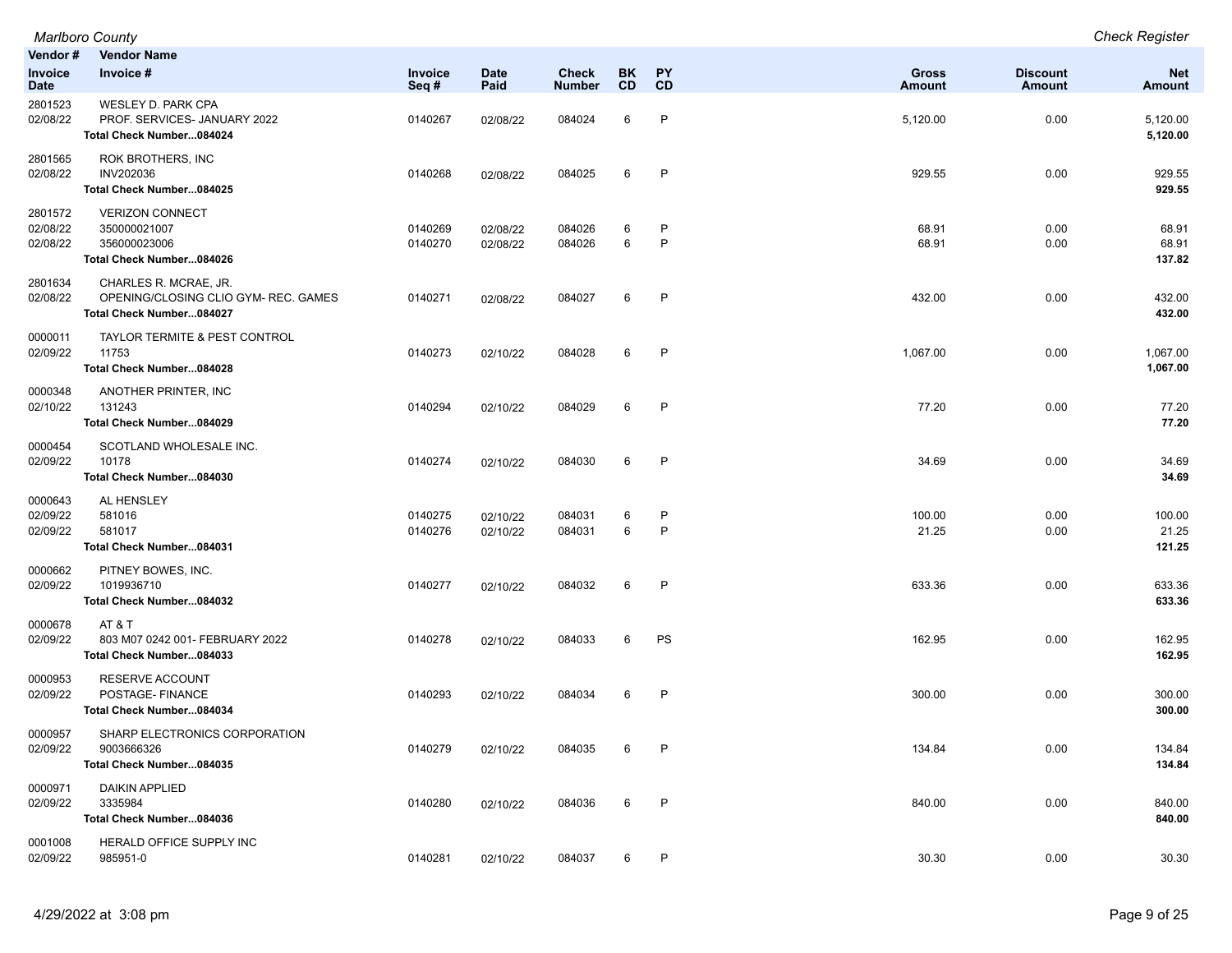|                        | <b>Marlboro County</b>        |                    |                     |                               |                 |              |                               |                                  | <b>Check Register</b>       |
|------------------------|-------------------------------|--------------------|---------------------|-------------------------------|-----------------|--------------|-------------------------------|----------------------------------|-----------------------------|
| Vendor#                | <b>Vendor Name</b>            |                    |                     |                               |                 |              |                               |                                  |                             |
| Invoice<br><b>Date</b> | Invoice #                     | Invoice<br>Seq#    | <b>Date</b><br>Paid | <b>Check</b><br><b>Number</b> | BK<br><b>CD</b> | PY<br>CD     | <b>Gross</b><br><b>Amount</b> | <b>Discount</b><br><b>Amount</b> | <b>Net</b><br><b>Amount</b> |
| 02/09/22               | 987232-0                      | 0140282            | 02/10/22            | 084037                        | 6               | P            | 23.72                         | 0.00                             | 23.72                       |
| 02/09/22               | M137944                       | 0140283            | 02/10/22            | 084037                        | 6               | $\mathsf{P}$ | 142.09                        | 0.00                             | 142.09                      |
| 02/09/22               | M137297                       | 0140284            | 02/10/22            | 084037                        | 6               | P            | 41.04                         | 0.00                             | 41.04                       |
|                        | Total Check Number084037      |                    |                     |                               |                 |              |                               |                                  | 237.15                      |
| 0001114                | <b>HAMILTONS</b>              |                    |                     |                               |                 |              |                               |                                  |                             |
| 02/09/22               | 128076                        | 0140285            | 02/10/22            | 084038                        | 6               | $\mathsf{P}$ | 35.90                         | 0.00                             | 35.90                       |
| 02/09/22               | 128085                        | 0140286            | 02/10/22            | 084038                        | 6               | $\mathsf{P}$ | 127.93                        | 0.00                             | 127.93                      |
| 02/09/22               | 128067                        | 0140287            | 02/10/22            | 084038                        | 6               | P            | 178.73                        | 0.00                             | 178.73                      |
| 02/09/22               | 128064                        | 0140288            | 02/10/22            | 084038                        | 6               | P            | 105.79                        | 0.00                             | 105.79                      |
| 02/09/22               | 128058                        | 0140289            | 02/10/22            | 084038                        | 6               | P            | 597.95                        | 0.00                             | 597.95                      |
|                        | Total Check Number084038      |                    |                     |                               |                 |              |                               |                                  | 1,046.30                    |
| 0001118                | EDWARDS REFRIGERATION INC     |                    |                     |                               |                 |              |                               |                                  |                             |
| 02/09/22               | 75784                         | 0140290            | 02/10/22            | 084039                        | 6               | P            | 1,300.00                      | 0.00                             | 1,300.00                    |
|                        | Total Check Number084039      |                    |                     |                               |                 |              |                               |                                  | 1,300.00                    |
| 0001123                | STATE FISCAL ACCT. AUTHORITY  |                    |                     |                               |                 |              |                               |                                  |                             |
| 02/09/22               | 1235857                       | 0140291            | 02/10/22            | 084040                        | 6               | $\mathsf{P}$ | 1,655.32                      | 0.00                             | 1,655.32                    |
|                        | Total Check Number084040      |                    |                     |                               |                 |              |                               |                                  | 1,655.32                    |
| 0001157                | AIRGAS NATIONAL WELDERS       |                    |                     |                               |                 |              |                               |                                  |                             |
| 02/09/22               | 9985934836                    | 0140292            | 02/10/22            | 084041                        | 6               | $\mathsf{P}$ | 173.18                        | 0.00                             | 173.18                      |
|                        | Total Check Number084041      |                    |                     |                               |                 |              |                               |                                  | 173.18                      |
| 0001181                | <b>WILLIAMS TIRE SERVICES</b> |                    |                     |                               |                 |              |                               |                                  |                             |
| 02/10/22               | 110788                        | 0140295            | 02/10/22            | 084042                        | 6               | $\mathsf{P}$ | 454.72                        | 0.00                             | 454.72                      |
|                        | Total Check Number084042      |                    |                     |                               |                 |              |                               |                                  | 454.72                      |
| 0002471                | GALLS, LLC                    |                    |                     |                               |                 |              |                               |                                  |                             |
| 02/10/22               | 020319039                     | 0140296            | 02/10/22            | 084043                        | 6               | $\mathsf{P}$ | 490.45                        | 0.00                             | 490.45                      |
| 02/10/22               | 020312876                     | 0140297            | 02/10/22            | 084043                        | 6               | P            | 277.15                        | 0.00                             | 277.15                      |
| 02/10/22               | 020312875                     | 0140298            | 02/10/22            | 084043                        | 6               | P<br>P       | 1,139.05<br>70.34             | 0.00                             | 1,139.05<br>70.34           |
| 02/10/22               | 020275402<br>020275427        | 0140299            | 02/10/22            | 084043                        | 6               | P            |                               | 0.00                             |                             |
| 02/10/22<br>02/10/22   | 020283094                     | 0140300<br>0140301 | 02/10/22            | 084043                        | 6<br>6          | P            | 452.33<br>56.29               | 0.00                             | 452.33<br>56.29             |
|                        | Total Check Number084043      |                    | 02/10/22            | 084043                        |                 |              |                               | 0.00                             | 2,485.61                    |
|                        | CAUSEY HOMECENTER. INC.       |                    |                     |                               |                 |              |                               |                                  |                             |
| 0003954                | MARLBORO COUNTY- JANUARY 2022 |                    |                     | 084044                        | 6               | $\mathsf{P}$ |                               |                                  |                             |
| 02/10/22               | Total Check Number084044      | 0140302            | 02/10/22            |                               |                 |              | 233.57                        | 0.00                             | 233.57<br>233.57            |
| 0005002                | <b>MOTOROLA</b>               |                    |                     |                               |                 |              |                               |                                  |                             |
| 02/10/22               | 28612320220104                | 0140303            |                     | 084045                        | 6               | PS           |                               | 0.00                             | 981.94                      |
|                        | Total Check Number084045      |                    | 02/10/22            |                               |                 |              | 981.94                        |                                  | 981.94                      |
|                        |                               |                    |                     |                               |                 |              |                               |                                  |                             |
| 02/10/22               | 28612420220104                | 0140304            | 02/10/22            | 084046                        | 6               | PS           | 98.19                         | 0.00                             | 98.19                       |
|                        | Total Check Number084046      |                    |                     |                               |                 |              |                               |                                  | 98.19                       |
| 02/10/22               | 28612520220104                | 0140305            | 02/10/22            | 084047                        | 6               | PS           | 229.16                        | 0.00                             | 229.16                      |
|                        | Total Check Number084047      |                    |                     |                               |                 |              |                               |                                  | 229.16                      |
| 0007576                | MCRAE'S SERVICE CENTER        |                    |                     |                               |                 |              |                               |                                  |                             |
| 02/10/22               | 0016212                       | 0140306            | 02/10/22            | 084048                        | 6               | P            | 55.00                         | 0.00                             | 55.00                       |
| 02/10/22               | 0016223                       | 0140307            | 02/10/22            | 084048                        | 6               | P<br>P       | 55.00                         | 0.00                             | 55.00                       |
| 02/10/22               | 0016204                       | 0140308            | 02/10/22            | 084048                        | 6               |              | 155.00                        | 0.00                             | 155.00                      |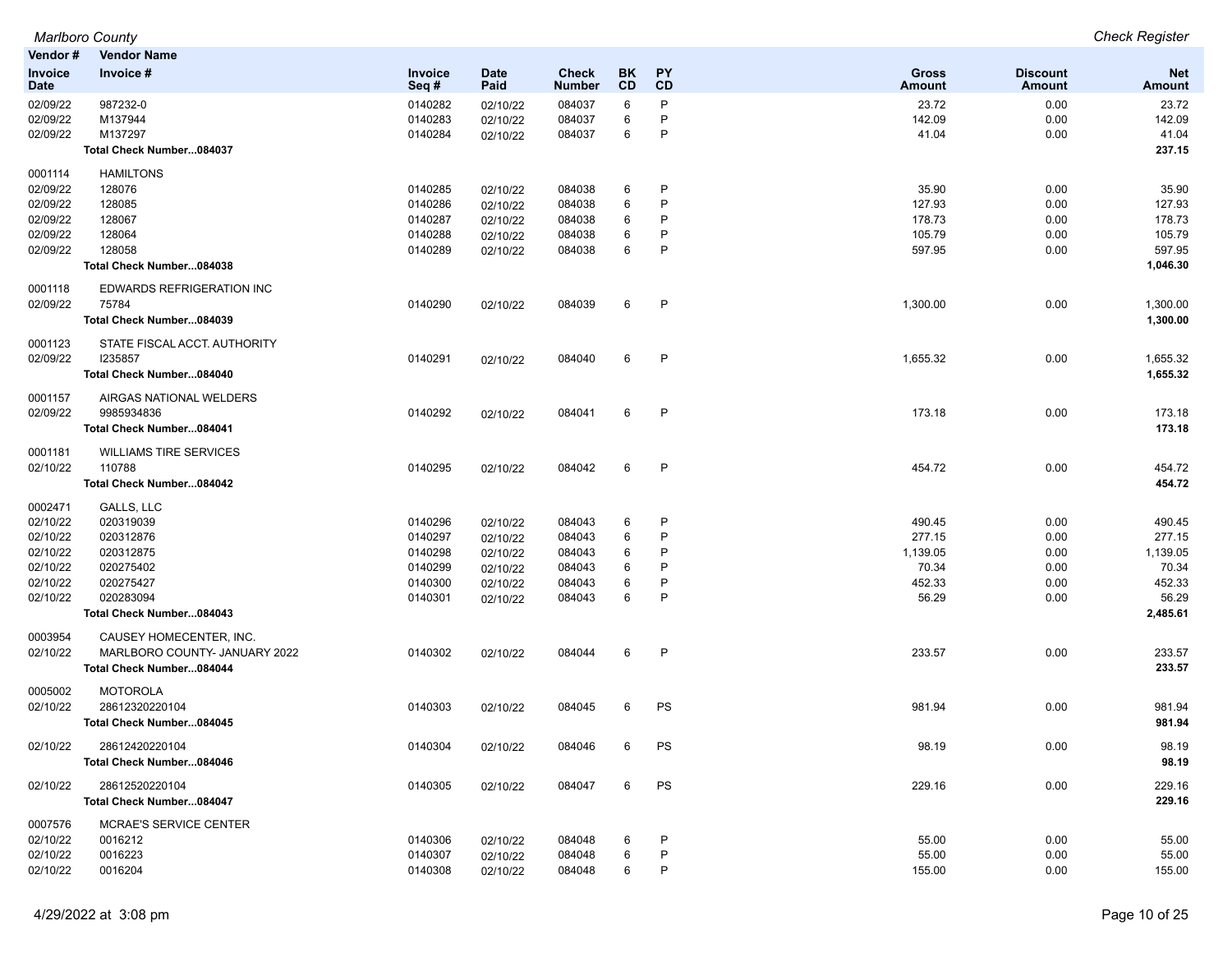|                               | <b>Marlboro County</b>              |                    |                      |                               |                 |              |                               |                                  | <b>Check Register</b>       |
|-------------------------------|-------------------------------------|--------------------|----------------------|-------------------------------|-----------------|--------------|-------------------------------|----------------------------------|-----------------------------|
| Vendor#                       | <b>Vendor Name</b>                  |                    |                      |                               |                 |              |                               |                                  |                             |
| <b>Invoice</b><br><b>Date</b> | Invoice #                           | Invoice<br>Seq#    | Date<br>Paid         | <b>Check</b><br><b>Number</b> | BK<br><b>CD</b> | PY<br>CD     | <b>Gross</b><br><b>Amount</b> | <b>Discount</b><br><b>Amount</b> | <b>Net</b><br><b>Amount</b> |
|                               | Total Check Number084048            |                    |                      |                               |                 |              |                               |                                  | 265.00                      |
| 0008769                       | SC RETIREMENT SYS CAPITOL STAT      |                    |                      |                               |                 |              |                               |                                  |                             |
| 02/09/22                      | JANUARY 2022 PAYMENT                | 0140272            | 02/10/22             | 084049                        | 6               | P            | 187,551.00                    | 0.00                             | 187,551.00                  |
|                               | Total Check Number084049            |                    |                      |                               |                 |              |                               |                                  | 187,551.00                  |
| 0008878                       | AT&T                                |                    |                      |                               |                 |              |                               |                                  |                             |
| 02/10/22                      | 148528409- JANUARY 2022             | 0140309            | 02/10/22             | 084050                        | 6               | $\mathsf{P}$ | 98.81                         | 0.00                             | 98.81                       |
|                               | Total Check Number084050            |                    |                      |                               |                 |              |                               |                                  | 98.81                       |
| 2800207                       | DANA SAFETY SUPPLY, INC.            |                    |                      |                               |                 |              |                               |                                  |                             |
| 02/10/22                      | 771241                              | 0140310            | 02/10/22             | 084051                        | 6               | P            | 501.12                        | 0.00                             | 501.12                      |
| 02/10/22                      | 771240                              | 0140311            | 02/10/22             | 084051                        | 6               | P            | 257.60                        | 0.00                             | 257.60                      |
| 02/10/22                      | 771794                              | 0140312            | 02/10/22             | 084051                        | 6               | P            | 2,613.60                      | 0.00                             | 2,613.60<br>3,372.32        |
|                               | Total Check Number084051            |                    |                      |                               |                 |              |                               |                                  |                             |
| 2800281                       | <b>INGRAM LIBRARY SERVICE</b>       |                    |                      |                               |                 |              |                               |                                  |                             |
| 02/10/22                      | 57635705                            | 0140313            | 02/10/22             | 084052                        | 6               | P            | 5.24                          | 0.00                             | 5.24                        |
| 02/10/22                      | 57635704                            | 0140314            | 02/10/22             | 084052                        | 6               | P            | 22.89                         | 0.00                             | 22.89                       |
| 02/10/22                      | 57481348                            | 0140315            | 02/10/22             | 084052                        | 6               | P            | 45.92                         | 0.00                             | 45.92                       |
| 02/10/22                      | 57481347                            | 0140316            | 02/10/22             | 084052                        | 6               | P            | 36.87                         | 0.00                             | 36.87                       |
| 02/10/22<br>02/10/22          | 57507264                            | 0140317            | 02/10/22             | 084052                        | 6               | P<br>P       | 36.30                         | 0.00                             | 36.30                       |
|                               | 57507265                            | 0140318            | 02/10/22             | 084052                        | 6               | P            | 71.76<br>35.21                | 0.00                             | 71.76<br>35.21              |
| 02/10/22<br>02/10/22          | 57548775<br>57446092                | 0140319<br>0140320 | 02/10/22<br>02/10/22 | 084052<br>084052              | 6<br>6          | P            | 17.13                         | 0.00<br>0.00                     | 17.13                       |
| 02/10/22                      | 57446091                            | 0140321            | 02/10/22             | 084052                        | 6               | P            | 78.67                         | 0.00                             | 78.67                       |
|                               | Total Check Number084052            |                    |                      |                               |                 |              |                               |                                  | 349.99                      |
| 2800382                       | CENTRAL CAROLINA HOLDING, LLC       |                    |                      |                               |                 |              |                               |                                  |                             |
| 02/10/22                      | 2210138                             | 0140322            | 02/10/22             | 084053                        | 6               | $\mathsf{P}$ | 1,824.46                      | 0.00                             | 1,824.46                    |
|                               | Total Check Number084053            |                    |                      |                               |                 |              |                               |                                  | 1,824.46                    |
| 2800423                       | <b>FRS</b>                          |                    |                      |                               |                 |              |                               |                                  |                             |
| 02/10/22                      | 1456792                             | 0140323            | 02/10/22             | 084054                        | 6               | $\mathsf{P}$ | 172.38                        | 0.00                             | 172.38                      |
|                               | Total Check Number084054            |                    |                      |                               |                 |              |                               |                                  | 172.38                      |
| 2800581                       | U.S. PATRIOT, LLC                   |                    |                      |                               |                 |              |                               |                                  |                             |
| 02/10/22                      | 883108                              | 0140324            | 02/10/22             | 084055                        | 6               | P            | 66.96                         | 0.00                             | 66.96                       |
| 02/10/22                      | 883105                              | 0140325            | 02/10/22             | 084055                        | 6               | P            | 133.92                        | 0.00                             | 133.92                      |
| 02/10/22                      | 883188                              | 0140326            | 02/10/22             | 084055                        | 6               | P            | 53.47                         | 0.00                             | 53.47                       |
| 02/10/22                      | 883162                              | 0140327            | 02/10/22             | 084055                        | 6               | P            | 106.92                        | 0.00                             | 106.92                      |
| 02/10/22                      | 883104                              | 0140328            | 02/10/22             | 084055                        | 6               | P            | 177.34                        | 0.00                             | 177.34                      |
|                               | Total Check Number084055            |                    |                      |                               |                 |              |                               |                                  | 538.61                      |
| 2800762                       | AT&T                                |                    |                      |                               |                 |              |                               |                                  |                             |
| 02/10/22                      | 843 M74 6746 001 1891- JANUARY 2022 | 0140329            | 02/10/22             | 084056                        | 6               | PS           | 320.94                        | 0.00                             | 320.94                      |
|                               | Total Check Number084056            |                    |                      |                               |                 |              |                               |                                  | 320.94                      |
| 2800925                       | PROTECTION ONE ALARM                |                    |                      |                               |                 |              |                               |                                  |                             |
| 02/10/22                      | 143928252                           | 0140330            | 02/10/22             | 084057                        | 6               | P            | 116.61                        | 0.00                             | 116.61                      |
|                               | Total Check Number084057            |                    |                      |                               |                 |              |                               |                                  | 116.61                      |
| 2800986                       | SUMMIT FOOD SERVICES LLC            |                    |                      |                               |                 |              |                               |                                  |                             |
| 02/10/22                      | INV2000134004                       | 0140331            | 02/10/22             | 084058                        | 6               | P            | 3,081.18                      | 0.00                             | 3,081.18                    |
|                               | Total Check Number084058            |                    |                      |                               |                 |              |                               |                                  | 3,081.18                    |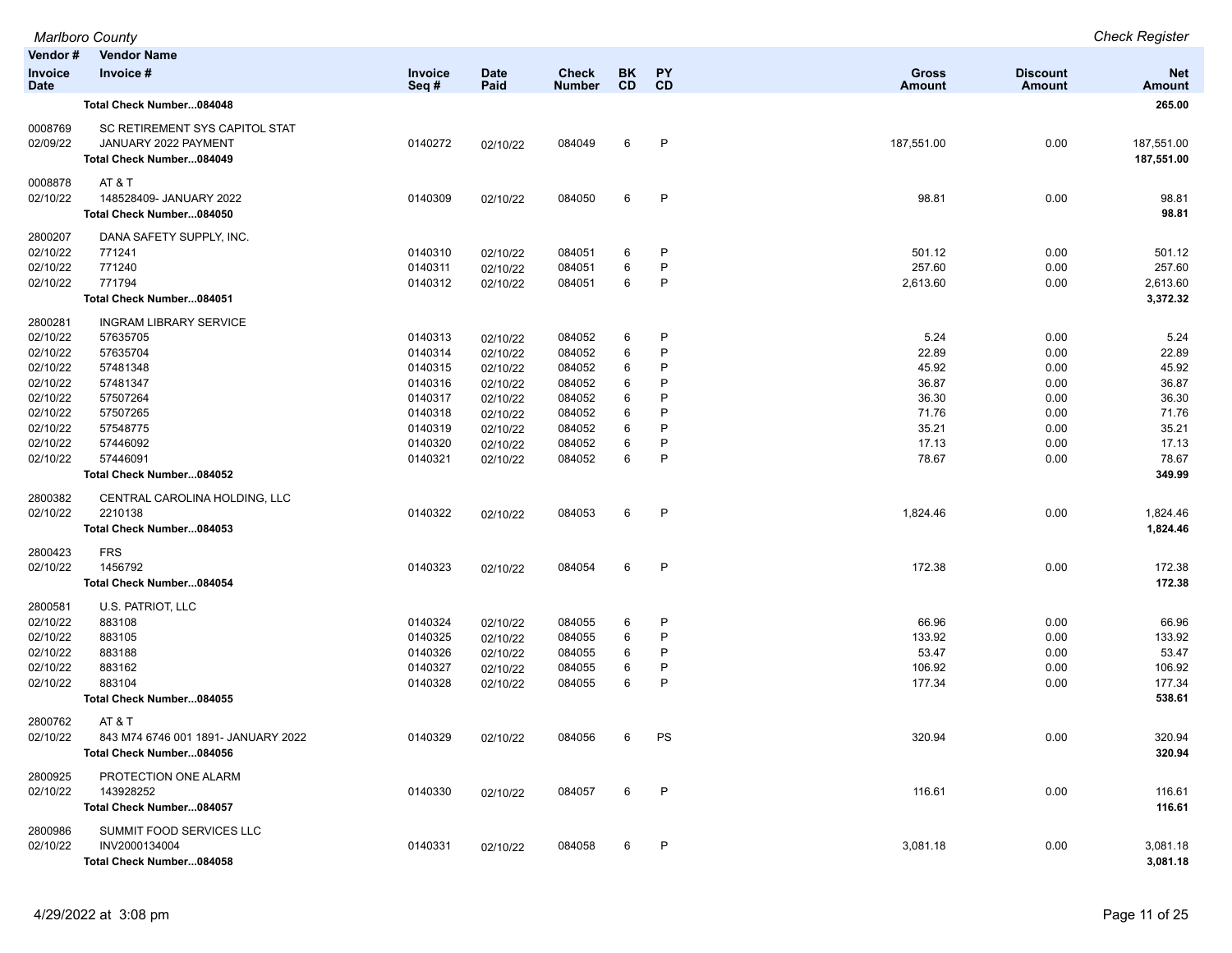| Vendor#                                     | <b>Vendor Name</b>                                                                         |                               |                                  |                            |                 |                   |                               |                                  |                                  |
|---------------------------------------------|--------------------------------------------------------------------------------------------|-------------------------------|----------------------------------|----------------------------|-----------------|-------------------|-------------------------------|----------------------------------|----------------------------------|
| Invoice<br><b>Date</b>                      | Invoice #                                                                                  | Invoice<br>Seq#               | <b>Date</b><br>Paid              | Check<br><b>Number</b>     | BK<br><b>CD</b> | <b>PY</b><br>CD   | <b>Gross</b><br><b>Amount</b> | <b>Discount</b><br><b>Amount</b> | <b>Net</b><br><b>Amount</b>      |
| 2801016<br>02/10/22                         | PUBLIC SAFETY COMMUNICATIONS<br>20-000024<br>Total Check Number084059                      | 0140332                       | 02/10/22                         | 084059                     | 6               | P                 | 1,555.20                      | 0.00                             | 1,555.20<br>1,555.20             |
| 2801069<br>02/10/22                         | MACKAY COMMUNICATIONS, INC.<br>SB089346<br>Total Check Number084060                        | 0140333                       | 02/10/22                         | 084060                     | 6               | P                 | 66.30                         | 0.00                             | 66.30<br>66.30                   |
| 2801142<br>02/10/22                         | MANSFIELD OIL COMPANY<br>SQLCD-735967<br>Total Check Number084061                          | 0140334                       | 02/10/22                         | 084061                     | 6               | $\mathsf{P}$      | 20,396.35                     | 0.00                             | 20,396.35<br>20,396.35           |
| 2801150<br>02/10/22                         | SHRED360<br>3876020122<br>Total Check Number084062                                         | 0140335                       | 02/10/22                         | 084062                     | 6               | $\mathsf{P}$      | 69.95                         | 0.00                             | 69.95<br>69.95                   |
| 2801203<br>02/10/22                         | <b>REPUBLIC SERVICES #782</b><br>0782-001073466<br>Total Check Number084063                | 0140336                       | 02/10/22                         | 084063                     | 6               | P                 | 2,995.37                      | 0.00                             | 2,995.37<br>2,995.37             |
| 2801254<br>02/10/22                         | INNOVATIVE COURIER SOLUTIONS<br>22021<br>Total Check Number084064                          | 0140337                       | 02/10/22                         | 084064                     | 6               | $\mathsf{P}$      | 73.08                         | 0.00                             | 73.08<br>73.08                   |
| 2801261<br>02/10/22                         | TMS INTERNATIONAL, LLC<br>10256633<br>Total Check Number084065                             | 0140338                       | 02/10/22                         | 084065                     | 6               | $\mathsf{P}$      | 7,694.19                      | 0.00                             | 7,694.19<br>7,694.19             |
| 2801281<br>02/10/22<br>02/10/22             | <b>BOUND TREE MEDICAL, LLC</b><br>84397587<br>84390404<br>Total Check Number084066         | 0140339<br>0140340            | 02/10/22<br>02/10/22             | 084066<br>084066           | 6<br>6          | $\mathsf{P}$<br>P | 1,369.85<br>659.39            | 0.00<br>0.00                     | 1,369.85<br>659.39<br>2,029.24   |
| 2801285<br>02/10/22                         | <b>HENRY SCHEIN</b><br>16190460<br>Total Check Number084067                                | 0140341                       | 02/10/22                         | 084067                     | 6               | P                 | 432.17                        | 0.00                             | 432.17<br>432.17                 |
| 2801303<br>02/10/22<br>02/10/22<br>02/10/22 | LINDE GAS & EQUIPMENT INC.<br>68519738<br>68709274<br>68640570<br>Total Check Number084068 | 0140342<br>0140343<br>0140344 | 02/10/22<br>02/10/22<br>02/10/22 | 084068<br>084068<br>084068 | 6<br>6<br>6     | P<br>P<br>P       | 89.80<br>71.62<br>5.95        | 0.00<br>0.00<br>0.00             | 89.80<br>71.62<br>5.95<br>167.37 |
| 2801341<br>02/10/22                         | MEDIKO P.C.<br>4219<br>Total Check Number084069                                            | 0140345                       | 02/10/22                         | 084069                     | 6               | $\mathsf{P}$      | 127.93                        | 0.00                             | 127.93<br>127.93                 |
| 2801343<br>02/10/22                         | <b>EMS MANAGEMENT &amp; CONSULTANTS</b><br>045255<br>Total Check Number084070              | 0140346                       | 02/10/22                         | 084070                     | 6               | P                 | 6,588.33                      | 0.00                             | 6,588.33<br>6,588.33             |
| 2801364<br>02/10/22                         | <b>VOIANCE</b><br>1455735<br>Total Check Number084071                                      | 0140347                       | 02/10/22                         | 084071                     | 6               | P                 | 25.00                         | 0.00                             | 25.00<br>25.00                   |

2801501 CARDMEMBER SERVICE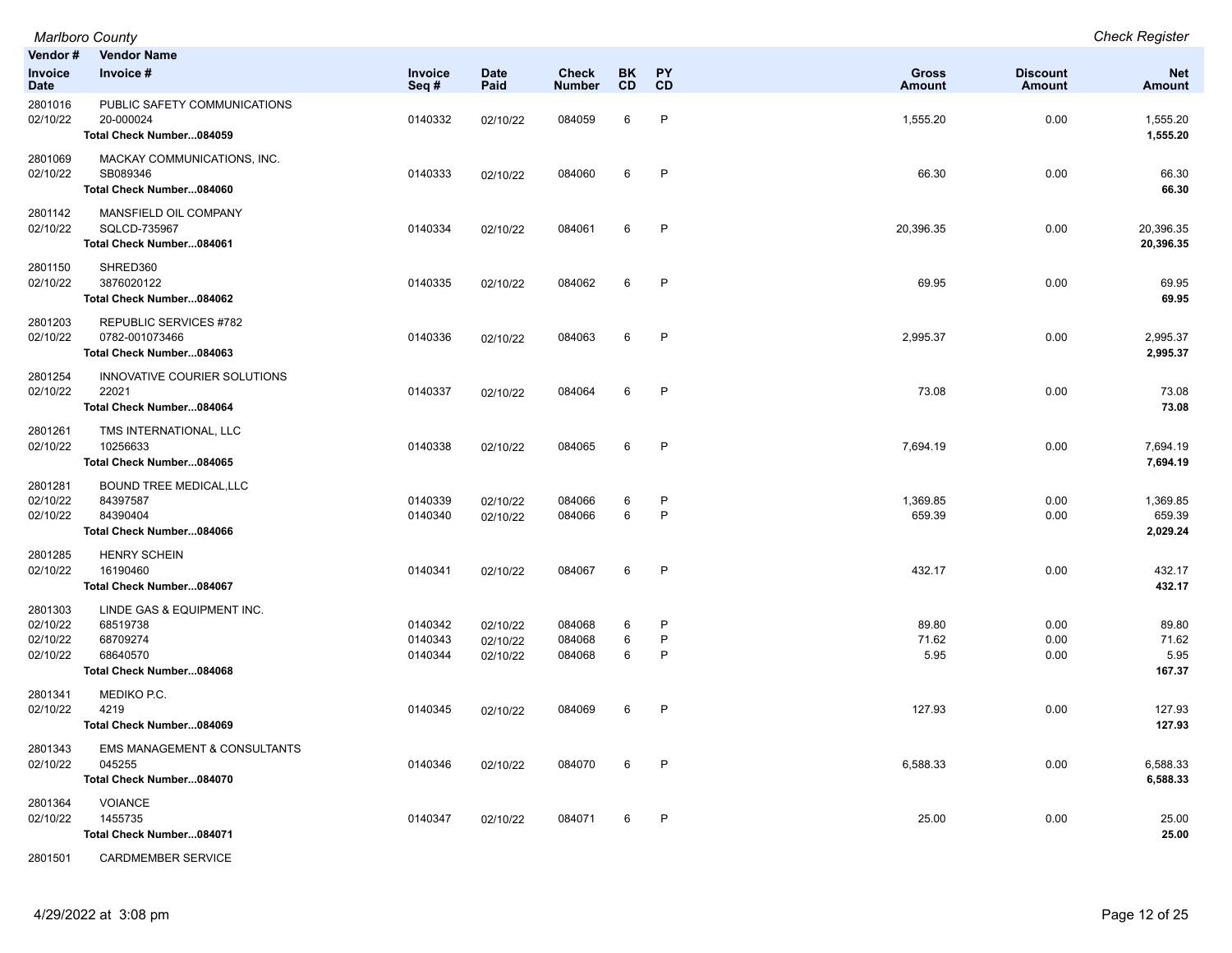| Vendor #               | <b>Vendor Name</b>             |                 |                     |                        |                 |                 |                               |                           |                             |
|------------------------|--------------------------------|-----------------|---------------------|------------------------|-----------------|-----------------|-------------------------------|---------------------------|-----------------------------|
| Invoice<br><b>Date</b> | Invoice #                      | Invoice<br>Seq# | <b>Date</b><br>Paid | Check<br><b>Number</b> | <b>BK</b><br>CD | <b>PY</b><br>CD | <b>Gross</b><br><b>Amount</b> | <b>Discount</b><br>Amount | <b>Net</b><br><b>Amount</b> |
| 02/10/22               | 1/1/2022-911                   | 0140348         | 02/10/22            | 084072                 | 6               | P               | 40.90                         | 0.00                      | 40.90                       |
| 02/10/22               | 1/12/2022- ECON. DEVELOPMENT   | 0140349         | 02/10/22            | 084072                 | 6               | P               | 14.99                         | 0.00                      | 14.99                       |
| 02/10/22               | 12/30/2021-IT                  | 0140350         | 02/10/22            | 084072                 | 6               | P               | 2,542.30                      | 0.00                      | 2,542.30                    |
| 02/10/22               | 1/1/2022- EMS/PERSONNEL        | 0140351         | 02/10/22            | 084072                 | 6               | P               | 530.88                        | 0.00                      | 530.88                      |
| 02/10/22               | 1/6/2022- PERSONNEL            | 0140352         | 02/10/22            | 084072                 | 6               | P               | 14.99                         | 0.00                      | 14.99                       |
| 02/10/22               | 1/13/2022- EMS/PERSONNEL       | 0140353         | 02/10/22            | 084072                 | 6               | P               | 541.46                        | 0.00                      | 541.46                      |
| 02/10/22               | 1/17/2022- PERSONNEL           | 0140354         | 02/10/22            | 084072                 | 6               | P               | 47.54                         | 0.00                      | 47.54                       |
| 02/10/22               | 12/29/2021- P/Z                | 0140355         | 02/10/22            | 084072                 | 6               | P               | 120.00                        | 0.00                      | 120.00                      |
| 02/10/22               | 12/29/2021- P/Z                | 0140356         | 02/10/22            | 084072                 | 6               | P               | 120.00                        | 0.00                      | 120.00                      |
| 02/10/22               | 12/29/2021- P/Z                | 0140357         | 02/10/22            | 084072                 | 6               | P               | 120.00                        | 0.00                      | 120.00                      |
| 02/10/22               | 12/29/2021- P/Z                | 0140358         | 02/10/22            | 084072                 | 6               | P               | 120.00                        | 0.00                      | 120.00                      |
| 02/10/22               | 1/3/2022- P. WORKS             | 0140359         | 02/10/22            | 084072                 | 6               | P               | 51.77                         | 0.00                      | 51.77                       |
| 02/10/22               | 1/13/2021- NON DEPARTMENTAL    | 0140360         | 02/10/22            | 084072                 | 6               | P               | 532.84                        | 0.00                      | 532.84                      |
|                        | Total Check Number084072       |                 |                     |                        |                 |                 |                               |                           | 4,797.67                    |
| 02/10/22               | 1/18/2021- NON DEPARTMENTAL    | 0140361         | 02/10/22            | 084073                 | 6               | P               | 155.26                        | 0.00                      | 155.26                      |
| 02/10/22               | 1/21/2022- P. WORKS            | 0140362         | 02/10/22            | 084073                 | 6               | P               | 57.18                         | 0.00                      | 57.18                       |
| 02/10/22               | 12/24/2021- ADMIN              | 0140363         | 02/10/22            | 084073                 | 6               | P               | 16.99                         | 0.00                      | 16.99                       |
| 02/10/22               | 12/29/2021- NON DEPARTMENTAL   | 0140364         | 02/10/22            | 084073                 | 6               | P               | 58.54                         | 0.00                      | 58.54                       |
| 02/10/22               | 1/3/2022- PROBATE              | 0140365         | 02/10/22            | 084073                 | 6               | P               | 14.99                         | 0.00                      | 14.99                       |
| 02/10/22               | 1/3/2022- PROBATE              | 0140366         | 02/10/22            | 084073                 | 6               | P               | 14.99                         | 0.00                      | 14.99                       |
| 02/10/22               | 1/5/2022-911                   | 0140367         | 02/10/22            | 084073                 | 6               | P               | 150.00                        | 0.00                      | 150.00                      |
| 02/10/22               | 1/6/2021- NON DEPARTMENTAL     | 0140368         | 02/10/22            | 084073                 | 6               | P               | 128.52                        | 0.00                      | 128.52                      |
| 02/10/22               | 1/9/2022- ADMIN                | 0140369         | 02/10/22            | 084073                 | 6               | P               | 693.28                        | 0.00                      | 693.28                      |
| 02/10/22               | 1/9/2022- PERSONNEL            | 0140370         | 02/10/22            | 084073                 | 6               | P               | 693.27                        | 0.00                      | 693.27                      |
| 02/10/22               | 1/7/2022- RECREATION           | 0140371         | 02/10/22            | 084073                 | 6               | P               | 227.21                        | 0.00                      | 227.21                      |
| 02/10/22               | 1/10/2022- ADMIN               | 0140372         | 02/10/22            | 084073                 | 6               | P               | 32.38                         | 0.00                      | 32.38                       |
| 02/10/22               | 1/11/2022- RECREATION          | 0140373         | 02/10/22            | 084073                 | 6               | P               | 161.96                        | 0.00                      | 161.96                      |
|                        | Total Check Number084073       |                 |                     |                        |                 |                 |                               |                           | 2,404.57                    |
| 02/10/22               | 1/15/2022- RECREATION          | 0140374         | 02/10/22            | 084074                 | 6               | P               | 97.19                         | 0.00                      | 97.19                       |
| 02/10/22               | 1/15/2022- RECREATION          | 0140375         | 02/10/22            | 084074                 | 6               | P               | 183.57                        | 0.00                      | 183.57                      |
| 02/10/22               | 1/19/2022- COUNCIL             | 0140376         | 02/10/22            | 084074                 | 6               | P               | 151.48                        | 0.00                      | 151.48                      |
| 02/10/22               | 1/19/2022- SHERIFF             | 0140377         | 02/10/22            | 084074                 | 6               | P               | 281.58                        | 0.00                      | 281.58                      |
| 02/10/22               | 1/20/2022- RECREATION          | 0140378         | 02/10/22            | 084074                 | 6               | P               | 89.95                         | 0.00                      | 89.95                       |
| 02/10/22               | 1/21/2022- SHERIFF             | 0140379         | 02/10/22            | 084074                 | 6               | P               | 268.80                        | 0.00                      | 268.80                      |
| 02/10/22               | 1/21/2022- SHERIFF             | 0140380         | 02/10/22            | 084074                 | 6               | P               | 782.04                        | 0.00                      | 782.04                      |
| 02/10/22               | 1/24/2022- ADMIN               | 0140381         | 02/10/22            | 084074                 | 6               | P               | 16.99                         | 0.00                      | 16.99                       |
| 02/10/22               | 12/29/21- P/Z                  | 0140382         | 02/10/22            | 084074                 | 6               | P               | 2.40                          | 0.00                      | 2.40                        |
| 02/10/22               | 12/29/2021- P/Z                | 0140383         | 02/10/22            | 084074                 | 6               | P               | 2.40                          | 0.00                      | 2.40                        |
| 02/10/22               | 12/29/2021- P/Z                | 0140384         | 02/10/22            | 084074                 | 6               | P               | 2.40                          | 0.00                      | 2.40                        |
| 02/10/22               | 12/29/2021- P/Z                | 0140385         | 02/10/22            | 084074                 | 6               | P               | 2.40                          | 0.00                      | 2.40                        |
|                        | Total Check Number084074       |                 |                     |                        |                 |                 |                               |                           | 1,881.20                    |
| 2801550                | UNIFIRST CORPORATION           |                 |                     |                        |                 |                 |                               |                           |                             |
| 02/10/22               | 298 2944636                    | 0140386         | 02/10/22            | 084075                 | 6               | P               | 126.09                        | 0.00                      | 126.09                      |
|                        | Total Check Number084075       |                 |                     |                        |                 |                 |                               |                           | 126.09                      |
| 2801559                | <b>HIGH POINT NETWORKS.LLC</b> |                 |                     |                        |                 |                 |                               |                           |                             |
| 02/10/22               | 197321                         | 0140387         | 02/10/22            | 084076                 | 6               | P               | 497.50                        | 0.00                      | 497.50                      |
|                        | Total Check Number084076       |                 |                     |                        |                 |                 |                               |                           | 497.50                      |

2801603 HERALD ADVOCATE ADV. PAYMENTS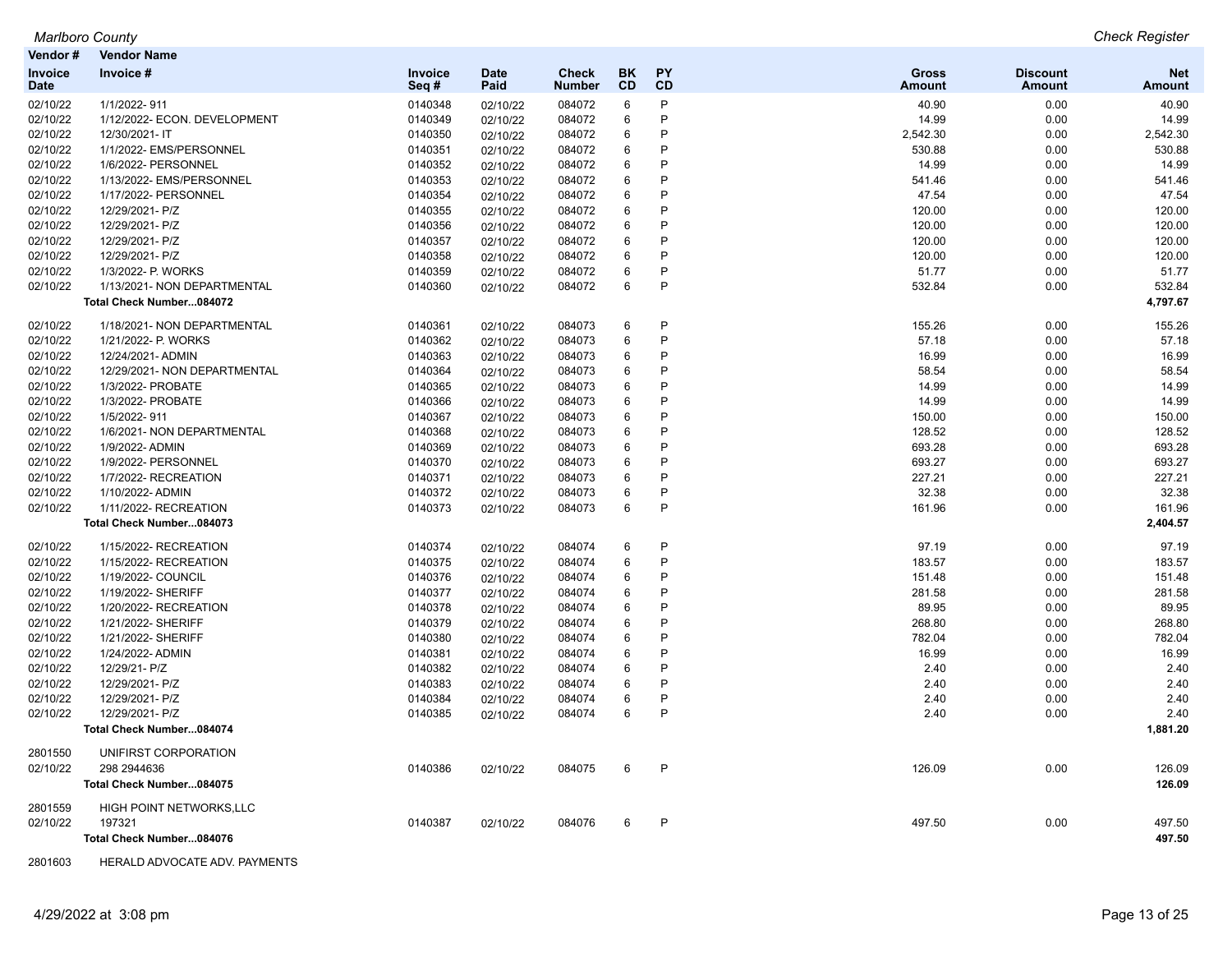| Vendor#                                                  | <b>Vendor Name</b>                                                                |                                                     |                                                          |                                                |                       |                       |                                              |                                      |                                              |
|----------------------------------------------------------|-----------------------------------------------------------------------------------|-----------------------------------------------------|----------------------------------------------------------|------------------------------------------------|-----------------------|-----------------------|----------------------------------------------|--------------------------------------|----------------------------------------------|
| Invoice<br><b>Date</b>                                   | Invoice #                                                                         | <b>Invoice</b><br>Seq#                              | <b>Date</b><br>Paid                                      | <b>Check</b><br><b>Number</b>                  | <b>BK</b><br>CD       | <b>PY</b><br>CD       | <b>Gross</b><br><b>Amount</b>                | <b>Discount</b><br><b>Amount</b>     | <b>Net</b><br><b>Amount</b>                  |
| 02/10/22                                                 | 22047568 12/26/21-1/26/22<br>Total Check Number084077                             | 0140388                                             | 02/10/22                                                 | 084077                                         | 6                     | P                     | 757.00                                       | 0.00                                 | 757.00<br>757.00                             |
| 2801633<br>02/10/22                                      | MPD ENERGY, LLC<br>98228<br>Total Check Number084078                              | 0140389                                             | 02/10/22                                                 | 084078                                         | 6                     | P                     | 1,716.91                                     | 0.00                                 | 1,716.91<br>1,716.91                         |
| 0000036<br>02/16/22                                      | <b>TODD'S COMPUTER</b><br>12707<br>Total Check Number084079                       | 0140390                                             | 02/17/22                                                 | 084079                                         | 6                     | P                     | 40.03                                        | 0.00                                 | 40.03<br>40.03                               |
| 0000338<br>02/16/22                                      | <b>PITNEY BOWES</b><br>3315150375<br>Total Check Number084080                     | 0140391                                             | 02/17/22                                                 | 084080                                         | 6                     | P                     | 209.69                                       | 0.00                                 | 209.69<br>209.69                             |
| 0000436<br>02/16/22                                      | O'REILLY AUTOMOTIVE, INC<br>4690-345655<br>Total Check Number084081               | 0140408                                             | 02/17/22                                                 | 084081                                         | 6                     | P                     | 180.49                                       | 0.00                                 | 180.49<br>180.49                             |
| 0000454<br>02/16/22<br>02/16/22                          | SCOTLAND WHOLESALE INC.<br>10455<br>10456<br>Total Check Number084082             | 0140409<br>0140410                                  | 02/17/22<br>02/17/22                                     | 084082<br>084082                               | 6<br>6                | P<br>P                | 10.57<br>104.08                              | 0.00<br>0.00                         | 10.57<br>104.08<br>114.65                    |
| 0000621<br>02/16/22<br>02/16/22<br>02/16/22<br>02/16/22  | LOWE'S COMPANIES, INC<br>907977<br>907978<br>907452<br>907765                     | 0140411<br>0140412<br>0140413<br>0140414            | 02/17/22<br>02/17/22<br>02/17/22<br>02/17/22             | 084083<br>084083<br>084083<br>084083           | 6<br>6<br>6<br>6      | P<br>P<br>P<br>P      | 322.49<br>97.19<br>225.01<br>128.71          | 0.00<br>0.00<br>0.00<br>0.00         | 322.49<br>97.19<br>225.01<br>128.71          |
| 02/16/22<br>02/16/22<br>02/16/22<br>02/16/22<br>02/16/22 | 906290<br>907666<br>906603<br>907322<br>992321                                    | 0140415<br>0140416<br>0140417<br>0140418<br>0140419 | 02/17/22<br>02/17/22<br>02/17/22<br>02/17/22<br>02/17/22 | 084083<br>084083<br>084083<br>084083<br>084083 | 6<br>6<br>6<br>6<br>6 | P<br>P<br>P<br>P<br>P | 193.31<br>79.96<br>61.63<br>201.81<br>661.17 | 0.00<br>0.00<br>0.00<br>0.00<br>0.00 | 193.31<br>79.96<br>61.63<br>201.81<br>661.17 |
|                                                          | Total Check Number084083                                                          |                                                     |                                                          |                                                |                       |                       |                                              |                                      | 1,971.28                                     |
| 0000631<br>02/16/22                                      | <b>DEBORAH WELDON</b><br><b>TRAVEL REIMBURSEMENT</b><br>Total Check Number084084  | 0140420                                             | 02/17/22                                                 | 084084                                         | 6                     | P                     | 148.00                                       | 0.00                                 | 148.00<br>148.00                             |
| 0000662<br>02/16/22                                      | PITNEY BOWES, INC.<br>1020026083<br>Total Check Number084085                      | 0140421                                             | 02/17/22                                                 | 084085                                         | 6                     | PS                    | 113.40                                       | 0.00                                 | 113.40<br>113.40                             |
| 0000691<br>02/16/22                                      | GALE<br>77197578<br>Total Check Number084086                                      | 0140422                                             | 02/17/22                                                 | 084086                                         | 6                     | P                     | 24.74                                        | 0.00                                 | 24.74<br>24.74                               |
| 0000719<br>02/16/22                                      | S.E.W.E. COMPANY<br>5752<br>Total Check Number084087                              | 0140423                                             | 02/17/22                                                 | 084087                                         | 6                     | P                     | 860.00                                       | 0.00                                 | 860.00<br>860.00                             |
| 0000732<br>02/16/22                                      | <b>JAMES PATE</b><br>BASKETBALL OFFICIAL 1/31-2/12/22<br>Total Check Number084088 | 0140392                                             | 02/17/22                                                 | 084088                                         | 6                     | P                     | 90.00                                        | 0.00                                 | 90.00<br>90.00                               |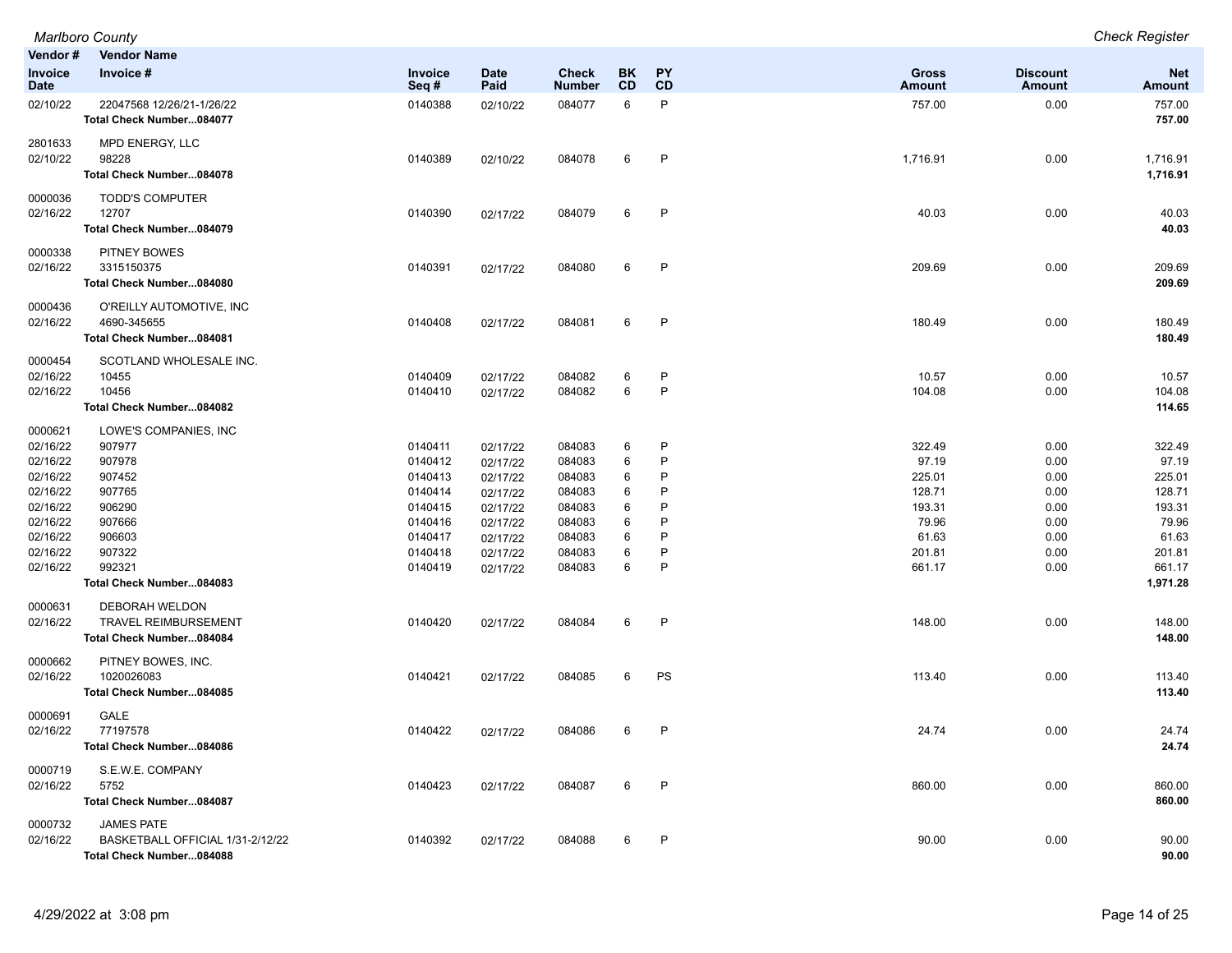| Vendor#                                                                         | <b>Vendor Name</b>                                                                                       |                                                                |                                                                      |                                                          |                            |                            |                                                          |                                              |                                                                      |
|---------------------------------------------------------------------------------|----------------------------------------------------------------------------------------------------------|----------------------------------------------------------------|----------------------------------------------------------------------|----------------------------------------------------------|----------------------------|----------------------------|----------------------------------------------------------|----------------------------------------------|----------------------------------------------------------------------|
| Invoice<br><b>Date</b>                                                          | Invoice #                                                                                                | Invoice<br>Seq $#$                                             | <b>Date</b><br>Paid                                                  | <b>Check</b><br><b>Number</b>                            | BK<br><b>CD</b>            | <b>PY</b><br>CD            | <b>Gross</b><br><b>Amount</b>                            | <b>Discount</b><br><b>Amount</b>             | <b>Net</b><br><b>Amount</b>                                          |
| 0000745<br>02/16/22                                                             | <b>JOHN CROWLEY</b><br>BASKETBALL OFFICIAL 1/31-2/12/22<br>Total Check Number084089                      | 0140393                                                        | 02/17/22                                                             | 084089                                                   | 6                          | P                          | 200.00                                                   | 0.00                                         | 200.00<br>200.00                                                     |
| 0000801<br>02/16/22                                                             | <b>WINDSTREAM</b><br>010835546- FEBRUARY 2022<br>Total Check Number084090                                | 0140424                                                        | 02/17/22                                                             | 084090                                                   | 6                          | PS                         | 20.27                                                    | 0.00                                         | 20.27<br>20.27                                                       |
| 02/16/22                                                                        | 010199253- FEBRUARY 2022<br>Total Check Number084091                                                     | 0140425                                                        | 02/17/22                                                             | 084091                                                   | 6                          | PS                         | 265.16                                                   | 0.00                                         | 265.16<br>265.16                                                     |
| 0000815<br>02/16/22                                                             | <b>MARLON SMITH SR</b><br>BASKETBALL OFFICIAL 1/31-2/12/22<br>Total Check Number084092                   | 0140394                                                        | 02/17/22                                                             | 084092                                                   | 6                          | P                          | 180.00                                                   | 0.00                                         | 180.00<br>180.00                                                     |
| 0000931<br>02/16/22                                                             | <b>NAPA</b><br>MARLBORO COUNTY- JANUARY 2022<br>Total Check Number084093                                 | 0140426                                                        | 02/17/22                                                             | 084093                                                   | 6                          | P                          | 2,322.22                                                 | 0.00                                         | 2,322.22<br>2,322.22                                                 |
| 0000981<br>02/16/22                                                             | THE IVY SHOP<br>007592<br>Total Check Number084094                                                       | 0140427                                                        | 02/17/22                                                             | 084094                                                   | 6                          | P                          | 140.00                                                   | 0.00                                         | 140.00<br>140.00                                                     |
| 0001008<br>02/16/22<br>02/16/22<br>02/16/22                                     | HERALD OFFICE SUPPLY INC<br>986878-0<br>986878-1<br>M138221<br>Total Check Number084095                  | 0140428<br>0140429<br>0140430                                  | 02/17/22<br>02/17/22<br>02/17/22                                     | 084095<br>084095<br>084095                               | 6<br>6<br>$\,6\,$          | P<br>P<br>P                | 193.36<br>32.08<br>297.40                                | 0.00<br>0.00<br>0.00                         | 193.36<br>32.08<br>297.40<br>522.84                                  |
| 0001055<br>02/16/22                                                             | <b>HENRY ADAMS</b><br>BASKETBALL OFFICIAL 1/31-2/12/22<br>Total Check Number084096                       | 0140395                                                        | 02/17/22                                                             | 084096                                                   | 6                          | P                          | 90.00                                                    | 0.00                                         | 90.00<br>90.00                                                       |
| 0001110<br>02/16/22                                                             | <b>VERIZON WIRELESS</b><br>9898651704- FEBRUARY 2022<br>Total Check Number084097                         | 0140431                                                        | 02/17/22                                                             | 084097                                                   | 6                          | PS                         | 25.78                                                    | 0.00                                         | 25.78<br>25.78                                                       |
| 0001114<br>02/16/22<br>02/16/22<br>02/16/22<br>02/16/22<br>02/16/22<br>02/16/22 | <b>HAMILTONS</b><br>128090<br>128102<br>128116<br>128120<br>128136<br>128073<br>Total Check Number084098 | 0140432<br>0140433<br>0140434<br>0140435<br>0140436<br>0140437 | 02/17/22<br>02/17/22<br>02/17/22<br>02/17/22<br>02/17/22<br>02/17/22 | 084098<br>084098<br>084098<br>084098<br>084098<br>084098 | 6<br>6<br>6<br>6<br>6<br>6 | P<br>P<br>P<br>P<br>P<br>P | 179.07<br>203.04<br>36.70<br>141.44<br>32.27<br>1,004.40 | 0.00<br>0.00<br>0.00<br>0.00<br>0.00<br>0.00 | 179.07<br>203.04<br>36.70<br>141.44<br>32.27<br>1,004.40<br>1,596.92 |
| 0001118<br>02/16/22                                                             | EDWARDS REFRIGERATION INC<br>75798<br>Total Check Number084099                                           | 0140438                                                        | 02/17/22                                                             | 084099                                                   | 6                          | P                          | 765.00                                                   | 0.00                                         | 765.00<br>765.00                                                     |
| 0001127<br>02/16/22<br>02/16/22                                                 | ADVANCE AUTO COMMERCIAL<br>5200204036192<br>5200204573809<br>Total Check Number084100                    | 0140439<br>0140440                                             | 02/17/22<br>02/17/22                                                 | 084100<br>084100                                         | 6<br>6                     | P<br>P                     | 23.82<br>127.90                                          | 0.00<br>0.00                                 | 23.82<br>127.90<br>151.72                                            |

0001139 MARLBORO ELECTRIC COOP., INC.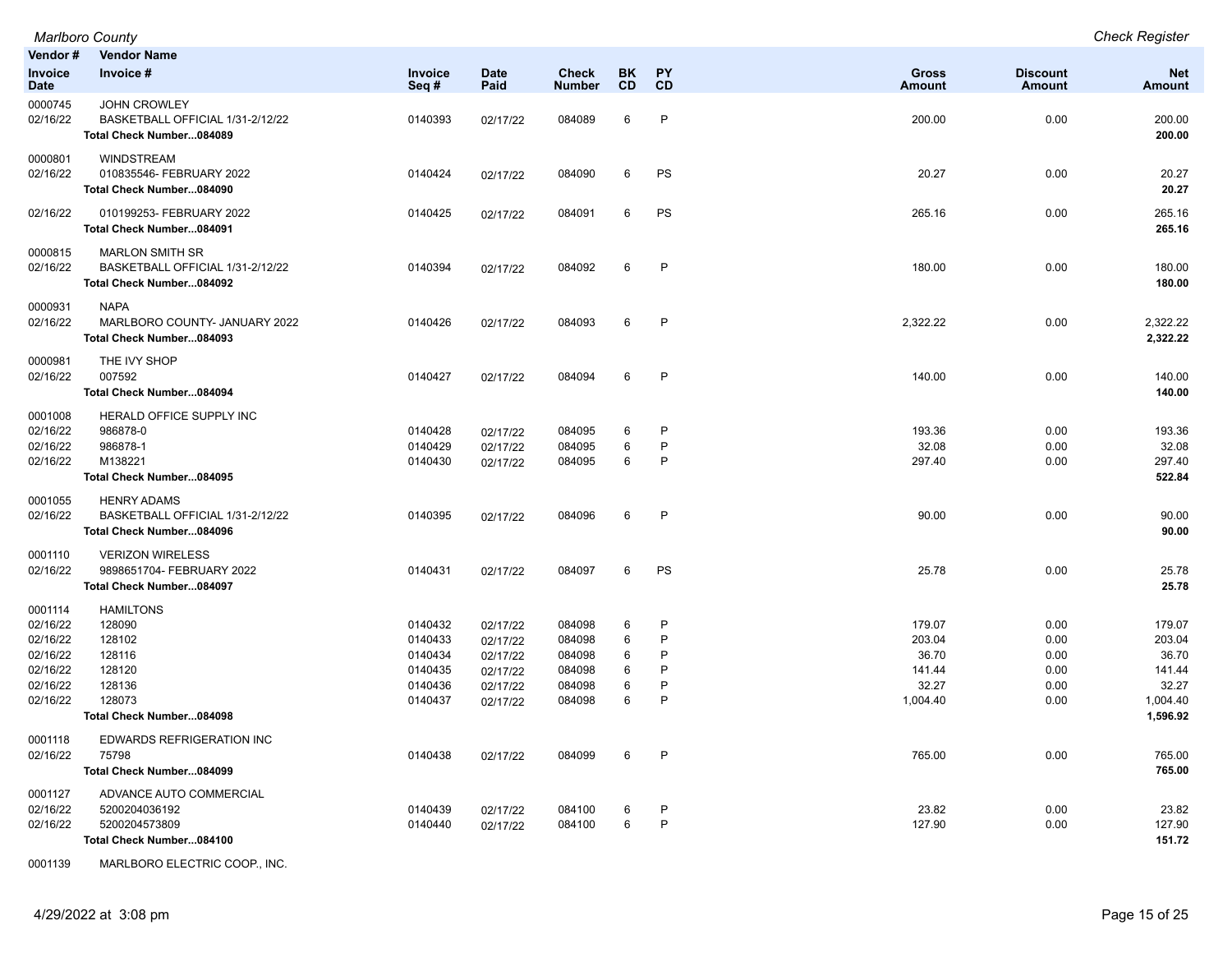```
Marlboro County Check Register
```

| Vendor#                | <b>Vendor Name</b>               |                 |                     |                               |                 |              |                        |                           |                      |
|------------------------|----------------------------------|-----------------|---------------------|-------------------------------|-----------------|--------------|------------------------|---------------------------|----------------------|
| Invoice<br><b>Date</b> | Invoice #                        | Invoice<br>Seq# | <b>Date</b><br>Paid | <b>Check</b><br><b>Number</b> | <b>BK</b><br>CD | PY<br>CD     | <b>Gross</b><br>Amount | <b>Discount</b><br>Amount | <b>Net</b><br>Amount |
| 02/16/22               | 7176002- FEBRUARY 2022           | 0140441         | 02/17/22            | 084101                        | 6               | P            | 89.00                  | 0.00                      | 89.00                |
| 02/16/22               | 7176003- FEBRUARY 2022           | 0140442         | 02/17/22            | 084101                        | 6               | P            | 726.00                 | 0.00                      | 726.00               |
| 02/16/22               | 7176004- FEBRUARY 2022           | 0140443         | 02/17/22            | 084101                        | 6               | P            | 79.12                  | 0.00                      | 79.12                |
| 02/16/22               | 7176005- FEBRUARY 2022           | 0140444         | 02/17/22            | 084101                        | 6               | P            | 45.00                  | 0.00                      | 45.00                |
| 02/16/22               | 7176009- FEBRUARY 2022           | 0140445         | 02/17/22            | 084101                        | 6               | P            | 130.00                 | 0.00                      | 130.00               |
| 02/17/22               | 7176012- FEBRUARY 2022           | 0140446         | 02/17/22            | 084101                        | 6               | P            | 48.00                  | 0.00                      | 48.00                |
| 02/17/22               | 7176015- FEBRUARY 2022           | 0140447         | 02/17/22            | 084101                        | 6               | P            | 595.00                 | 0.00                      | 595.00               |
| 02/17/22               | 7176017- FEBRUARY 2022           | 0140448         | 02/17/22            | 084101                        | 6               | P            | 118.00                 | 0.00                      | 118.00               |
|                        | Total Check Number084101         |                 |                     |                               |                 |              |                        |                           | 1,830.12             |
| 0001146                | AT&T                             |                 |                     |                               |                 |              |                        |                           |                      |
| 02/17/22               | 000017694062- FEBRUARY 2022      | 0140449         | 02/17/22            | 084102                        | 6               | $\mathsf{P}$ | 377.32                 | 0.00                      | 377.32               |
|                        | Total Check Number084102         |                 |                     |                               |                 |              |                        |                           | 377.32               |
| 0001176                | DELORICE B BARRINGTON            |                 |                     |                               |                 |              |                        |                           |                      |
| 02/17/22               | <b>TRAVEL REIMBURSEMENT</b>      | 0140450         | 02/17/22            | 084103                        | 6               | $\mathsf{P}$ | 173.38                 | 0.00                      | 173.38               |
| 02/17/22               | <b>TRAVEL REIMBURSEMENT</b>      | 0140451         | 02/17/22            | 084103                        | 6               | P            | 382.26                 | 0.00                      | 382.26               |
|                        | Total Check Number084103         |                 |                     |                               |                 |              |                        |                           | 555.64               |
| 0001181                | <b>WILLIAMS TIRE SERVICES</b>    |                 |                     |                               |                 |              |                        |                           |                      |
| 02/17/22               | 110765                           | 0140452         | 02/17/22            | 084104                        | 6               | P            | 449.32                 | 0.00                      | 449.32               |
|                        | Total Check Number084104         |                 |                     |                               |                 |              |                        |                           | 449.32               |
| 0001230                | JAMES WOODS JOHNSON              |                 |                     |                               |                 |              |                        |                           |                      |
| 02/16/22               | BASKETBALL OFFICIAL 1/31-2/12/22 | 0140396         | 02/17/22            | 084105                        | 6               | P            | 390.00                 | 0.00                      | 390.00               |
|                        | Total Check Number084105         |                 |                     |                               |                 |              |                        |                           | 390.00               |
| 0001252                | <b>DEAN TURNER</b>               |                 |                     |                               |                 |              |                        |                           |                      |
| 02/16/22               | BASKETBALL OFFICIAL 1/31-2/12/22 | 0140397         | 02/17/22            | 084106                        | 6               | P            | 450.00                 | 0.00                      | 450.00               |
|                        | Total Check Number084106         |                 |                     |                               |                 |              |                        |                           | 450.00               |
| 0001274                | J & J WHOLESALE                  |                 |                     |                               |                 |              |                        |                           |                      |
| 02/17/22               | 17781                            | 0140453         | 02/17/22            | 084107                        | 6               | P            | 2,027.43               | 0.00                      | 2,027.43             |
|                        | Total Check Number084107         |                 |                     |                               |                 |              |                        |                           | 2,027.43             |
| 0002051                | <b>SCATT</b>                     |                 |                     |                               |                 |              |                        |                           |                      |
| 02/17/22               | 2022 DONATIONS- SPRING CONF.     | 0140454         | 02/17/22            | 084108                        | 6               | $\mathsf{P}$ | 5,000.00               | 0.00                      | 5,000.00             |
|                        | Total Check Number084108         |                 |                     |                               |                 |              |                        |                           | 5,000.00             |
| 0002401                | ROTARY CLUB OF BENNETTSVILLE     |                 |                     |                               |                 |              |                        |                           |                      |
| 02/17/22               | 5768                             | 0140455         | 02/17/22            | 084109                        | 6               | PS           | 225.00                 | 0.00                      | 225.00               |
|                        | Total Check Number084109         |                 |                     |                               |                 |              |                        |                           | 225.00               |
| 02/17/22               | 5759                             | 0140456         | 02/17/22            | 084110                        | 6               | PS           | 225.00                 | 0.00                      | 225.00               |
|                        | Total Check Number084110         |                 |                     |                               |                 |              |                        |                           | 225.00               |
| 0002456                | FORENSIC PATHOLOGY CONSULTANTS   |                 |                     |                               |                 |              |                        |                           |                      |
| 02/17/22               | 3659                             | 0140457         | 02/17/22            | 084111                        | 6               | $\mathsf{P}$ | 2,600.00               | 0.00                      | 2,600.00             |
|                        | Total Check Number084111         |                 |                     |                               |                 |              |                        |                           | 2,600.00             |
| 0002471                | GALLS, LLC                       |                 |                     |                               |                 |              |                        |                           |                      |
| 02/17/22               | 020054313                        | 0140458         | 02/17/22            | 084112                        | 6               | $\mathsf{P}$ | 18.05                  | 0.00                      | 18.05                |
| 02/17/22               | 020099282                        | 0140459         | 02/17/22            | 084112                        | 6               | P            | 108.33                 | 0.00                      | 108.33               |
|                        | Total Check Number084112         |                 |                     |                               |                 |              |                        |                           | 126.38               |

0004000 STATE CREDIT UNION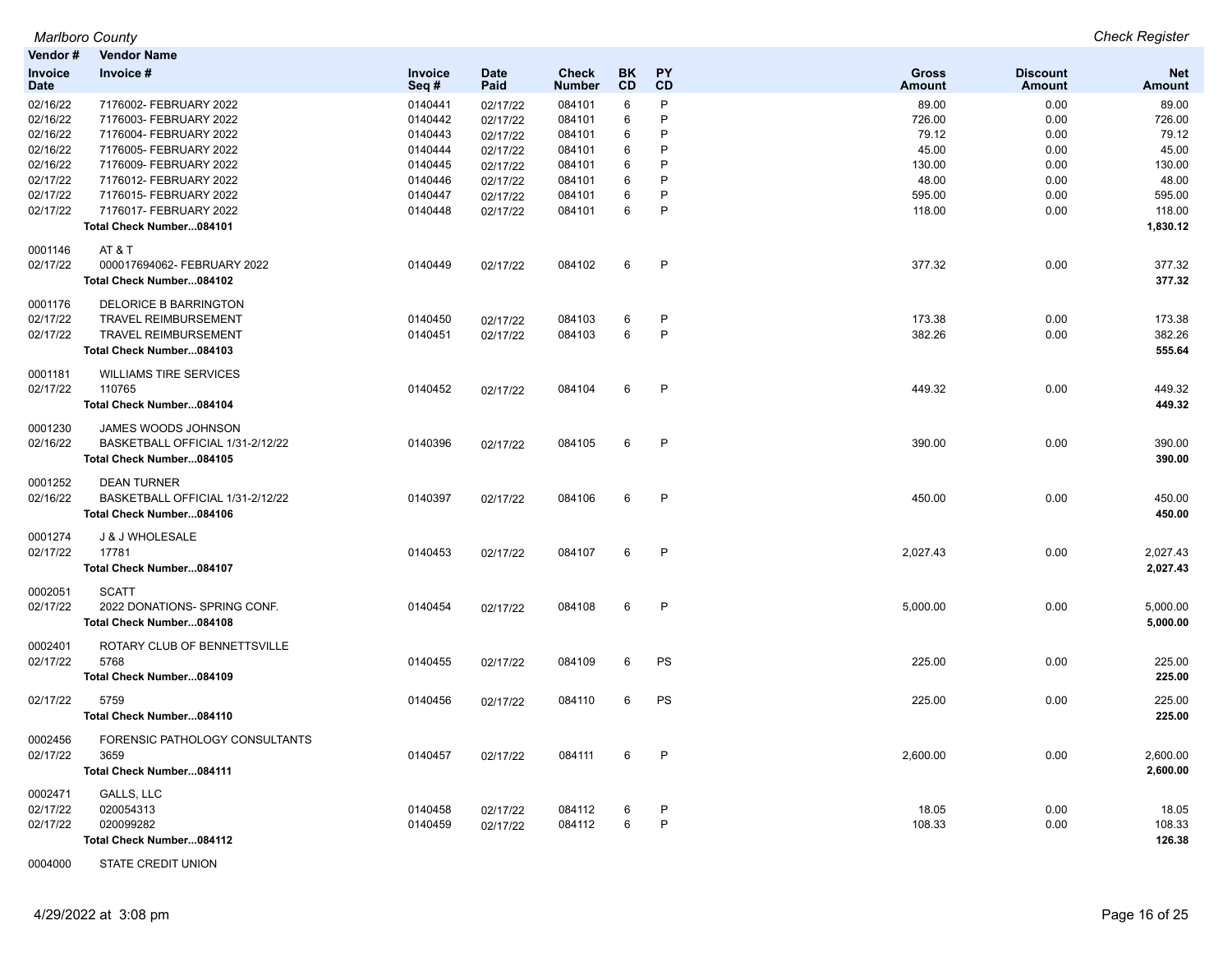| Vendor #               | <b>Vendor Name</b>                                           |                 |                     |                               |                  |              |                               |                                  |                      |
|------------------------|--------------------------------------------------------------|-----------------|---------------------|-------------------------------|------------------|--------------|-------------------------------|----------------------------------|----------------------|
| Invoice<br><b>Date</b> | Invoice #                                                    | Invoice<br>Seq# | <b>Date</b><br>Paid | <b>Check</b><br><b>Number</b> | BK.<br><b>CD</b> | PY<br>CD     | <b>Gross</b><br><b>Amount</b> | <b>Discount</b><br><b>Amount</b> | <b>Net</b><br>Amount |
| 02/17/22               | PAYROLL ENDING 02/12/2022<br>Total Check Number084113        | 0140407         | 02/17/22            | 084113                        | 6                | P            | 400.00                        | 0.00                             | 400.00<br>400.00     |
| 0004094                | <b>XEROX CORPORATION</b>                                     |                 |                     |                               |                  |              |                               |                                  |                      |
| 02/17/22               | 015390278                                                    | 0140460         | 02/17/22            | 084114                        | 6                | P            | 66.94                         | 0.00                             | 66.94                |
| 02/17/22               | 015390272                                                    | 0140461         | 02/17/22            | 084114                        | 6                | P            | 31.61                         | 0.00                             | 31.61                |
| 02/17/22               | 015390271                                                    | 0140462         | 02/17/22            | 084114                        | 6                | P            | 391.35                        | 0.00                             | 391.35               |
| 02/17/22               | 015390289                                                    | 0140463         | 02/17/22            | 084114                        | 6                | P            | 194.46                        | 0.00                             | 194.46               |
| 02/17/22               | 015390288                                                    | 0140464         | 02/17/22            | 084114                        | 6                | P            | 481.71                        | 0.00                             | 481.71               |
| 02/17/22               | 015390313                                                    | 0140465         | 02/17/22            | 084114                        | 6                | P            | 45.84                         | 0.00                             | 45.84                |
| 02/17/22               | 015390300                                                    | 0140466         | 02/17/22            | 084114                        | 6                | P            | 106.81                        | 0.00                             | 106.81               |
|                        | Total Check Number084114                                     |                 |                     |                               |                  |              |                               |                                  | 1,318.72             |
| 0005010                | <b>DUKE ENERGY</b>                                           |                 |                     |                               |                  |              |                               |                                  |                      |
| 02/17/22               | 9100 8065 4978- FEBRUARY 2022                                | 0140467         | 02/17/22            | 084115                        | 6                | P            | 36.04                         | 0.00                             | 36.04                |
| 02/17/22               | 9100 8049 9230- FEBRUARY 2022                                | 0140468         | 02/17/22            | 084115                        | 6                | P            | 89.89                         | 0.00                             | 89.89                |
|                        | Total Check Number084115                                     |                 |                     |                               |                  |              |                               |                                  | 125.93               |
| 0006012                | AMERICAN JAIL ASSOCIATION                                    |                 |                     |                               |                  |              |                               |                                  |                      |
| 02/17/22               | 20759                                                        | 0140469         | 02/17/22            | 084116                        | 6                | $\mathsf{P}$ | 60.00                         | 0.00                             | 60.00                |
|                        | Total Check Number084116                                     |                 |                     |                               |                  |              |                               |                                  | 60.00                |
|                        |                                                              |                 |                     |                               |                  |              |                               |                                  |                      |
| 0008034                | LAWRENCE ELLERBE JR                                          |                 |                     |                               |                  |              |                               |                                  |                      |
| 02/16/22               | BASKETBALL OFFICIAL 1/31-2/12/22                             | 0140398         | 02/17/22            | 084117                        | 6                | $\mathsf{P}$ | 290.00                        | 0.00                             | 290.00               |
|                        | Total Check Number084117                                     |                 |                     |                               |                  |              |                               |                                  | 290.00               |
| 0008585                | UNIFORMS BY JOHN, INC.                                       |                 |                     |                               |                  |              |                               |                                  |                      |
| 02/17/22               | 44244-1                                                      | 0140470         | 02/17/22            | 084118                        | 6                | P            | 121.87                        | 0.00                             | 121.87               |
|                        | Total Check Number084118                                     |                 |                     |                               |                  |              |                               |                                  | 121.87               |
| 0008769                | SC RETIREMENT SYS CAPITOL STAT                               |                 |                     |                               |                  |              |                               |                                  |                      |
| 02/17/22               | D CARABO PR END 02/12/2022                                   | 0140406         | 02/17/22            | 084119                        | 6                | P            | 287.83                        | 0.00                             | 287.83               |
|                        | Total Check Number084119                                     |                 |                     |                               |                  |              |                               |                                  | 287.83               |
| 0009064                | BFPE INTERNATIONAL                                           |                 |                     |                               |                  |              |                               |                                  |                      |
| 02/17/22               | 2719638                                                      | 0140471         | 02/17/22            | 084120                        | 6                | P            | 176.67                        | 0.00                             | 176.67               |
| 02/17/22               | 2719637                                                      | 0140472         | 02/17/22            | 084120                        | 6                | P            | 761.24                        | 0.00                             | 761.24               |
|                        | Total Check Number084120                                     |                 |                     |                               |                  |              |                               |                                  | 937.91               |
| 0009440                | <b>GRAINGER</b>                                              |                 |                     |                               |                  |              |                               |                                  |                      |
| 02/17/22               | 9199799140                                                   | 0140473         | 02/17/22            | 084121                        | 6                | $\mathsf{P}$ | 210.11                        | 0.00                             | 210.11               |
|                        | Total Check Number084121                                     |                 |                     |                               |                  |              |                               |                                  | 210.11               |
|                        |                                                              |                 |                     |                               |                  |              |                               |                                  |                      |
| 2800116                | EDDIE CHAPLIN JR                                             |                 |                     |                               |                  |              |                               |                                  |                      |
| 02/16/22               | BASKETBALL OFFICIAL 1/31-2/12/22<br>Total Check Number084122 | 0140399         | 02/17/22            | 084122                        | 6                | P            | 180.00                        | 0.00                             | 180.00<br>180.00     |
|                        |                                                              |                 |                     |                               |                  |              |                               |                                  |                      |
| 2800259                | <b>BOBBY PATTERSON</b>                                       |                 |                     |                               |                  |              |                               |                                  |                      |
| 02/16/22               | BASKETBALL OFFICIAL 1/31-2/12/22                             | 0140400         | 02/17/22            | 084123                        | 6                | P            | 210.00                        | 0.00                             | 210.00               |
|                        | Total Check Number084123                                     |                 |                     |                               |                  |              |                               |                                  | 210.00               |
| 2800281                | <b>INGRAM LIBRARY SERVICE</b>                                |                 |                     |                               |                  |              |                               |                                  |                      |
| 02/17/22               | 57659251                                                     | 0140474         | 02/17/22            | 084124                        | 6                | P            | 23.70                         | 0.00                             | 23.70                |
| 02/17/22               | 57659250                                                     | 0140475         | 02/17/22            | 084124                        | 6                | P            | 17.69                         | 0.00                             | 17.69                |
| 02/17/22               | 57664099                                                     | 0140476         | 02/17/22            | 084124                        | 6                | P            | 141.10                        | 0.00                             | 141.10               |
| 02/17/22               | 57664100                                                     | 0140477         | 02/17/22            | 084124                        | 6                | P            | 19.59                         | 0.00                             | 19.59                |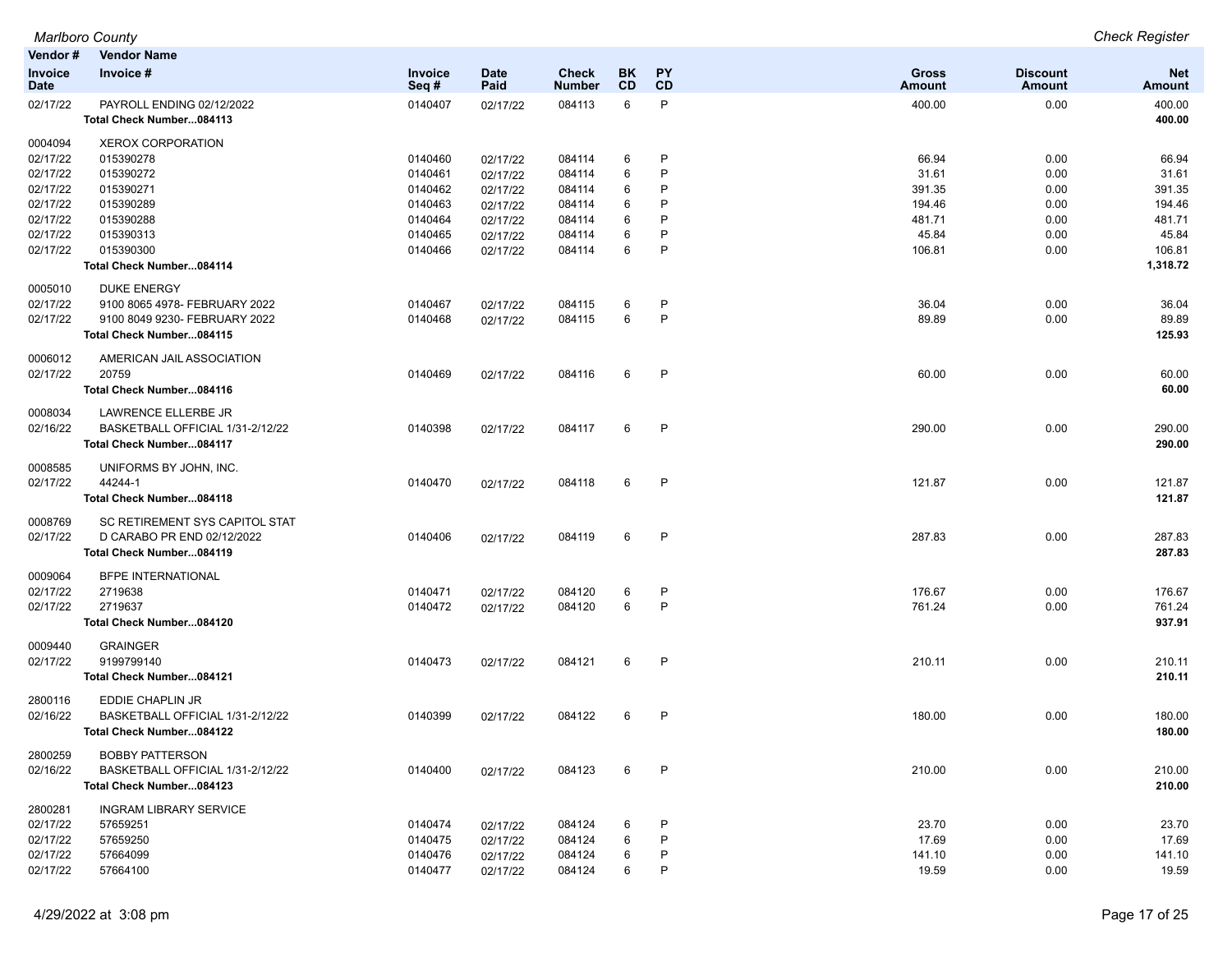| Vendor #                        | <b>Vendor Name</b>                                                                          |                    |                      |                               |                        |                   |                        |                                  |                                  |
|---------------------------------|---------------------------------------------------------------------------------------------|--------------------|----------------------|-------------------------------|------------------------|-------------------|------------------------|----------------------------------|----------------------------------|
| <b>Invoice</b><br>Date          | Invoice #                                                                                   | Invoice<br>Seq#    | <b>Date</b><br>Paid  | <b>Check</b><br><b>Number</b> | <b>BK</b><br><b>CD</b> | <b>PY</b><br>CD   | <b>Gross</b><br>Amount | <b>Discount</b><br><b>Amount</b> | <b>Net</b><br><b>Amount</b>      |
| 02/17/22<br>02/17/22            | 57664098<br>57695289<br>Total Check Number084124                                            | 0140478<br>0140479 | 02/17/22<br>02/17/22 | 084124<br>084124              | 6<br>6                 | P<br>P            | 238.74<br>23.50        | 0.00<br>0.00                     | 238.74<br>23.50<br>464.32        |
| 2800471<br>02/16/22             | <b>BOBBY JOHNSON</b><br>BASKETBALL OFFICIAL 1/31-2/12/22<br>Total Check Number084125        | 0140401            | 02/17/22             | 084125                        | 6                      | $\mathsf{P}$      | 270.00                 | 0.00                             | 270.00<br>270.00                 |
| 2800677<br>02/16/22             | PATRICK JOHN WILLIAMS<br>BASKETBALL OFFICIAL 1/31-2/12/22<br>Total Check Number084126       | 0140402            | 02/17/22             | 084126                        | 6                      | P                 | 120.00                 | 0.00                             | 120.00<br>120.00                 |
| 2800839<br>02/17/22             | <b>BOBBIE GROOMS</b><br><b>TRAVEL REIMBURSEMENT</b><br>Total Check Number084127             | 0140480            | 02/17/22             | 084127                        | 6                      | P                 | 215.10                 | 0.00                             | 215.10<br>215.10                 |
| 2800986<br>02/17/22<br>02/17/22 | SUMMIT FOOD SERVICES LLC<br>INV2000135153<br>INV2000134563<br>Total Check Number084128      | 0140481<br>0140482 | 02/17/22<br>02/17/22 | 084128<br>084128              | 6<br>6                 | P<br>$\mathsf{P}$ | 3,185.68<br>3,114.40   | 0.00<br>0.00                     | 3,185.68<br>3,114.40<br>6,300.08 |
| 2801039<br>02/17/22             | <b>HARRIS, MCLEOD &amp; RUFFNER</b><br>FILE# 8576- JANUARY 2022<br>Total Check Number084129 | 0140483            | 02/17/22             | 084129                        | 6                      | $\mathsf{P}$      | 3,420.00               | 0.00                             | 3,420.00<br>3,420.00             |
| 2801227<br>02/16/22             | <b>CHARLES WEST</b><br>BASKETBALL OFFICIAL 1/31-2/12/22<br>Total Check Number084130         | 0140403            | 02/17/22             | 084130                        | 6                      | $\mathsf{P}$      | 60.00                  | 0.00                             | 60.00<br>60.00                   |
| 2801234<br>02/17/22             | ADP, LLC<br>598903099<br>Total Check Number084131                                           | 0140484            | 02/17/22             | 084131                        | 6                      | P                 | 3,630.36               | 0.00                             | 3,630.36<br>3,630.36             |
| 2801250<br>02/17/22             | <b>ASIFLEX</b><br>ADMIN/MED SPEND PR END 02/12/2022<br>Total Check Number084132             | 0140405            | 02/17/22             | 084132                        | 6                      | P                 | 265.72                 | 0.00                             | 265.72<br>265.72                 |
| 2801253<br>02/17/22             | <b>WELLS FARGO FINANCIAL LEASING</b><br>5018807866<br>Total Check Number084133              | 0140485            | 02/17/22             | 084133                        | 6                      | PS                | 268.38                 | 0.00                             | 268.38<br>268.38                 |
| 02/17/22                        | 5018807567<br>Total Check Number084134                                                      | 0140486            | 02/17/22             | 084134                        | 6                      | PS                | 174.59                 | 0.00                             | 174.59<br>174.59                 |
| 02/17/22                        | 5018807569<br>Total Check Number084135                                                      | 0140487            | 02/17/22             | 084135                        | 6                      | PS                | 247.15                 | 0.00                             | 247.15<br>247.15                 |
| 2801261<br>02/17/22             | TMS INTERNATIONAL, LLC<br>10257027<br>Total Check Number084136                              | 0140488            | 02/17/22             | 084136                        | 6                      | P                 | 2,533.79               | 0.00                             | 2,533.79<br>2,533.79             |
| 2801332<br>02/17/22             | STERICYCLE, INC.<br>1011361700<br>Total Check Number084137                                  | 0140489            | 02/17/22             | 084137                        | 6                      | $\mathsf{P}$      | 54.18                  | 0.00                             | 54.18<br>54.18                   |
| 2801389<br>02/17/22             | <b>SEGRA</b><br>2139431- FEBRUARY 2022                                                      | 0140490            | 02/17/22             | 084138                        | 6                      | $\mathsf{P}$      | 300.00                 | 0.00                             | 300.00                           |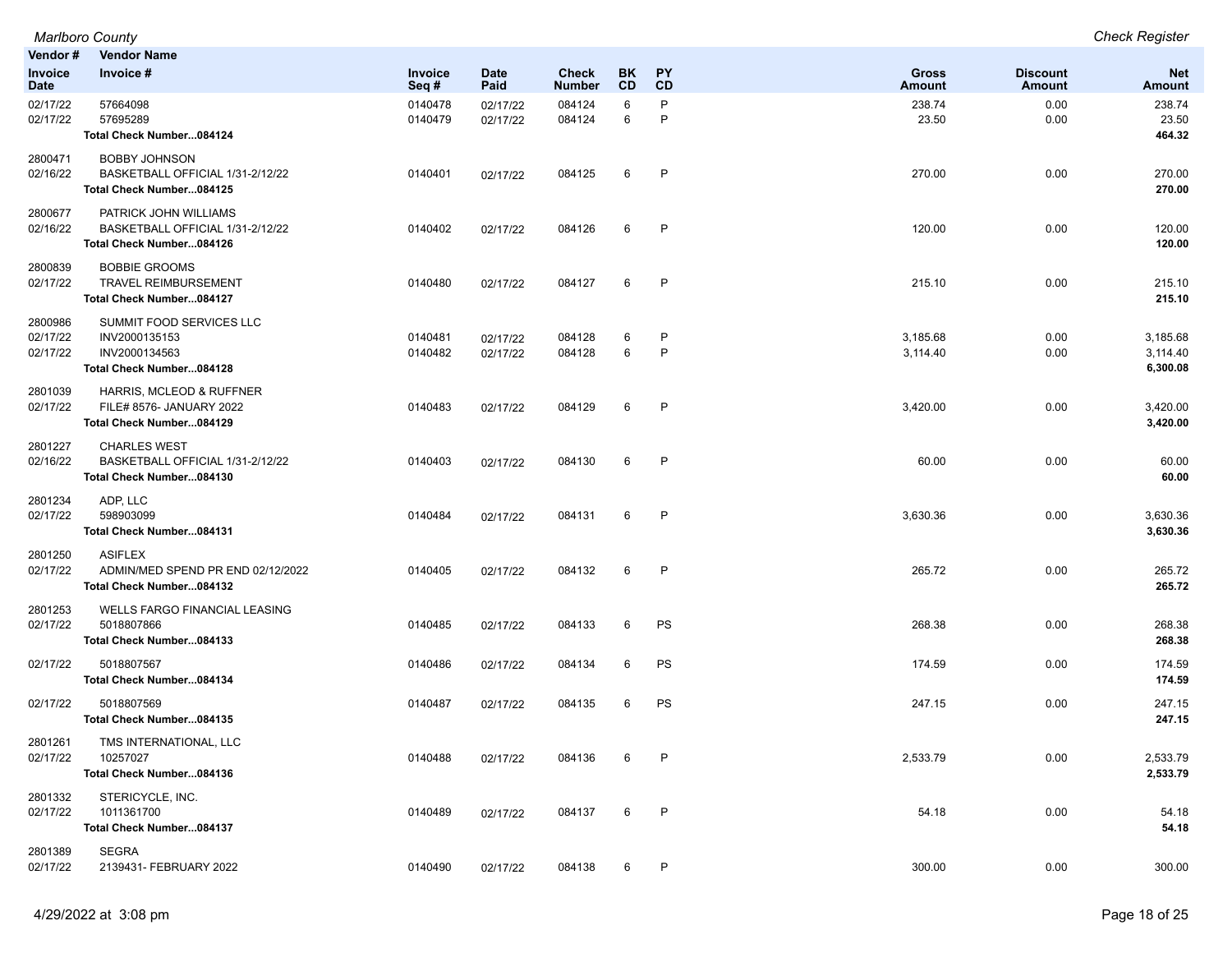|                                          | <b>Marlboro County</b>                                                                 |                    |                      |                               |                 |                 |                               |                           | <b>Check Register</b>       |
|------------------------------------------|----------------------------------------------------------------------------------------|--------------------|----------------------|-------------------------------|-----------------|-----------------|-------------------------------|---------------------------|-----------------------------|
| Vendor#<br><b>Invoice</b><br><b>Date</b> | <b>Vendor Name</b><br>Invoice #                                                        | Invoice<br>Seq#    | <b>Date</b><br>Paid  | <b>Check</b><br><b>Number</b> | BK<br><b>CD</b> | <b>PY</b><br>CD | <b>Gross</b><br><b>Amount</b> | <b>Discount</b><br>Amount | <b>Net</b><br><b>Amount</b> |
|                                          | Total Check Number084138                                                               |                    |                      |                               |                 |                 |                               |                           | 300.00                      |
| 2801402<br>02/16/22                      | <b>SHANNON ADAMS</b><br>BASKETBALL OFFICIAL 1/31-2/12/22<br>Total Check Number084139   | 0140404            | 02/17/22             | 084139                        | 6               | P               | 270.00                        | 0.00                      | 270.00<br>270.00            |
| 2801527<br>02/17/22                      | PEE DEE REGIONAL EMERG MED SVC<br>28836<br>Total Check Number084140                    | 0140491            | 02/17/22             | 084140                        | 6               | $\mathsf{P}$    | 750.00                        | 0.00                      | 750.00<br>750.00            |
| 2801548<br>02/17/22                      | PUBLIQ, LLC<br>000610422-7562<br>Total Check Number084141                              | 0140492            | 02/17/22             | 084141                        | 6               | PS              | 85.00                         | 0.00                      | 85.00<br>85.00              |
| 02/17/22                                 | 000608244-7562<br>Total Check Number084142                                             | 0140493            | 02/17/22             | 084142                        | 6               | PS              | 1,899.33                      | 0.00                      | 1,899.33<br>1,899.33        |
| 02/17/22                                 | 000608247-7562<br>Total Check Number084143                                             | 0140494            | 02/17/22             | 084143                        | 6               | PS              | 1,506.32                      | 0.00                      | 1,506.32<br>1,506.32        |
| 02/17/22                                 | 000610421-7561<br>Total Check Number084144                                             | 0140495            | 02/17/22             | 084144                        | 6               | PS              | 1,098.22                      | 0.00                      | 1,098.22<br>1,098.22        |
| 02/17/22                                 | 000608110-7563<br>Total Check Number084145                                             | 0140496            | 02/17/22             | 084145                        | 6               | PS              | 1,351.36                      | 0.00                      | 1,351.36<br>1,351.36        |
| 02/17/22                                 | 000608245-7563<br>Total Check Number084146                                             | 0140497            | 02/17/22             | 084146                        | 6               | PS              | 17.57                         | 0.00                      | 17.57<br>17.57              |
| 02/17/22                                 | 000608246-7563<br>Total Check Number084147                                             | 0140498            | 02/17/22             | 084147                        | 6               | PS              | 12.59                         | 0.00                      | 12.59<br>12.59              |
| 02/17/22                                 | 000608037-7563<br>Total Check Number084148                                             | 0140499            | 02/17/22             | 084148                        | 6               | PS              | 1,617.90                      | 0.00                      | 1,617.90<br>1,617.90        |
| 02/17/22                                 | 000608248-7563<br>Total Check Number084149                                             | 0140500            | 02/17/22             | 084149                        | 6               | PS              | 10.40                         | 0.00                      | 10.40<br>10.40              |
| 02/17/22                                 | 000608249-7563<br>Total Check Number084150                                             | 0140501            | 02/17/22             | 084150                        | 6               | PS              | 7.44                          | 0.00                      | 7.44<br>7.44                |
| 2801550<br>02/17/22<br>02/17/22          | UNIFIRST CORPORATION<br>298 2945473<br>298 2943294<br>Total Check Number084151         | 0140502<br>0140503 | 02/17/22<br>02/17/22 | 084151<br>084151              | 6<br>6          | P<br>P          | 202.57<br>268.83              | 0.00<br>0.00              | 202.57<br>268.83<br>471.40  |
| 02/17/22                                 | 298 294 2461<br>Total Check Number084152                                               | 0140504            | 02/17/22             | 084152                        | 6               | PS              | 1,359.56                      | 0.00                      | 1,359.56<br>1,359.56        |
| 2801603<br>02/17/22                      | HERALD ADVOCATE ADV. PAYMENTS<br>22047437-12/2/21-12/16/21<br>Total Check Number084153 | 0140505            | 02/17/22             | 084153                        | 6               | P               | 240.00                        | 0.00                      | 240.00<br>240.00            |
| 2801621<br>02/17/22                      | RIVERSTREET WIRELESS OF NC INC<br>20482840<br>Total Check Number084154                 | 0140506            | 02/17/22             | 084154                        | 6               | $\mathsf{P}$    | 52.48                         | 0.00                      | 52.48<br>52.48              |

0000198 THOMSON REUTERS - WEST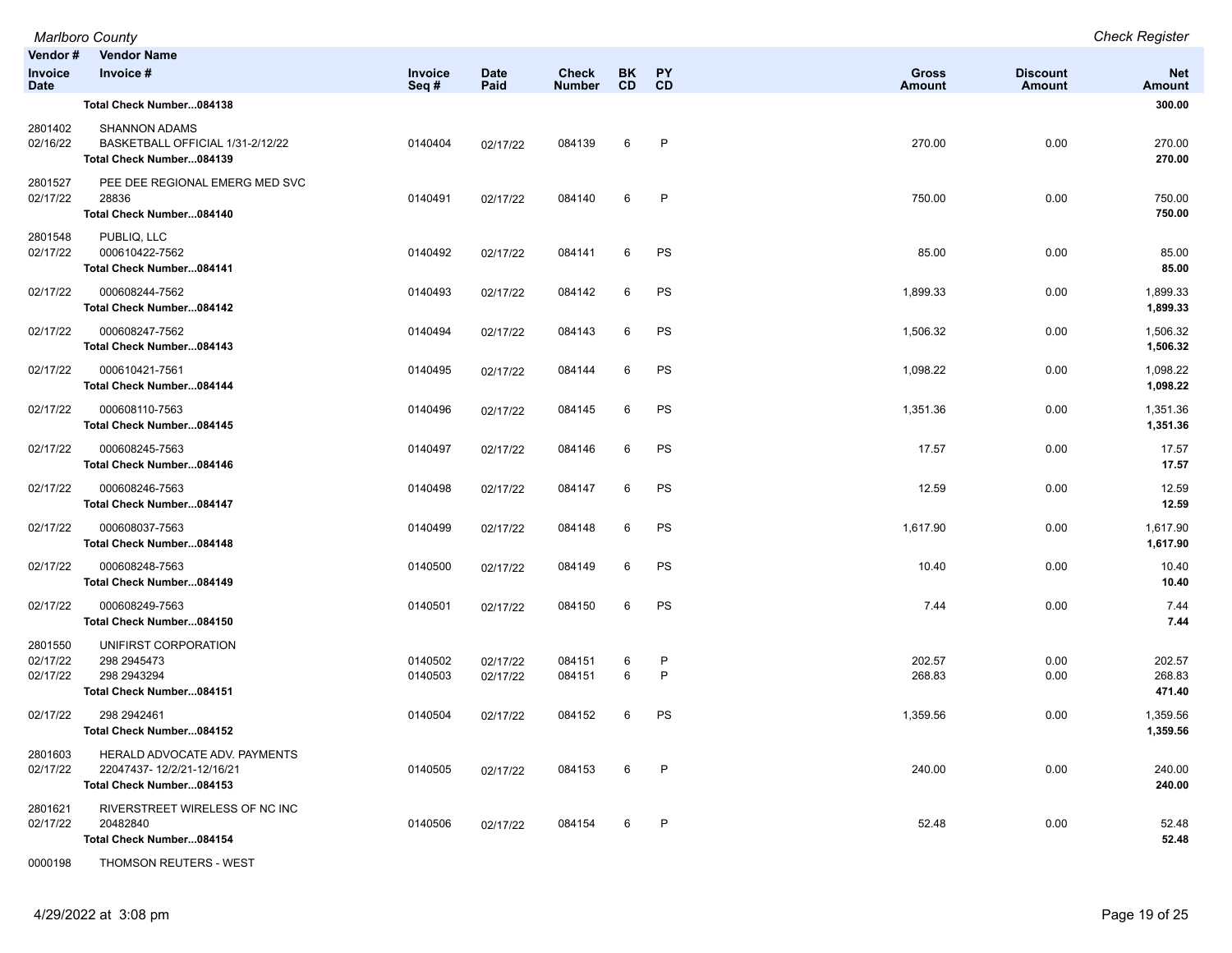| Vendor #<br>Invoice | <b>Vendor Name</b><br>Invoice #                                                         | Invoice | <b>Date</b> | <b>Check</b>  | <b>BK</b> | <b>PY</b>    | <b>Gross</b> | <b>Discount</b> | <b>Net</b>           |
|---------------------|-----------------------------------------------------------------------------------------|---------|-------------|---------------|-----------|--------------|--------------|-----------------|----------------------|
| Date                |                                                                                         | Seq#    | Paid        | <b>Number</b> | <b>CD</b> | CD           | Amount       | <b>Amount</b>   | Amount               |
| 02/23/22            | 845860935<br>Total Check Number084218                                                   | 0140507 | 02/25/22    | 084218        | 6         | $\mathsf{P}$ | 829.44       | 0.00            | 829.44<br>829.44     |
| 0000217<br>02/23/22 | <b>MARSHALL &amp; SWIFT</b><br>CUST.#-2705231- FY 2021-2022<br>Total Check Number084219 | 0140508 | 02/25/22    | 084219        | 6         | $\mathsf{P}$ | 2,459.50     | 0.00            | 2,459.50<br>2,459.50 |
| 0000309<br>02/23/22 | <b>AT&amp;T MOBILITY</b><br>287249817981 1/7/22-2/6/22<br>Total Check Number084220      | 0140509 | 02/25/22    | 084220        | 6         | PS           | 166.63       | 0.00            | 166.63<br>166.63     |
| 02/24/22            | 287266238845 1/7/22-2/6/22<br>Total Check Number084221                                  | 0140537 | 02/25/22    | 084221        | 6         | PS           | 39.24        | 0.00            | 39.24<br>39.24       |
| 0000324<br>02/23/22 | SANDHILL CONNEXTIONS<br>4631500 2/15-3/14/2022<br>Total Check Number084222              | 0140511 | 02/25/22    | 084222        | 6         | PS           | 406.11       | 0.00            | 406.11<br>406.11     |
| 02/23/22            | 3988000 2/15-3/14/2022<br>Total Check Number084223                                      | 0140512 | 02/25/22    | 084223        | 6         | PS           | 176.62       | 0.00            | 176.62<br>176.62     |
| 02/23/22            | 4663500 2/15-3/14/2022<br>Total Check Number084224                                      | 0140513 | 02/25/22    | 084224        | 6         | PS           | 68.54        | 0.00            | 68.54<br>68.54       |
| 02/23/22            | 4180500 2/15-3/14/2022<br>Total Check Number084225                                      | 0140514 | 02/25/22    | 084225        | 6         | <b>PS</b>    | 68.54        | 0.00            | 68.54<br>68.54       |
| 02/23/22            | 4038400 2/15-3/14/2022<br>Total Check Number084226                                      | 0140515 | 02/25/22    | 084226        | 6         | <b>PS</b>    | 66.43        | 0.00            | 66.43<br>66.43       |
| 02/23/22            | 4486500 2/15-3/14/2022<br>Total Check Number084227                                      | 0140516 | 02/25/22    | 084227        | 6         | PS           | 186.92       | 0.00            | 186.92<br>186.92     |
| 02/23/22            | 4150600 2/15-3/14/2022<br>Total Check Number084228                                      | 0140517 | 02/25/22    | 084228        | 6         | PS           | 61.51        | 0.00            | 61.51<br>61.51       |
| 02/23/22            | 4077200 2/15-3/14/2022<br>Total Check Number084229                                      | 0140518 | 02/25/22    | 084229        | 6         | PS           | 184.76       | 0.00            | 184.76<br>184.76     |
| 02/23/22            | 4501300 2/15-3/14/2022<br>Total Check Number084230                                      | 0140519 | 02/25/22    | 084230        | 6         | PS           | 149.95       | 0.00            | 149.95<br>149.95     |
| 02/23/22            | 4679600 2/15-3/14/2022<br>Total Check Number084231                                      | 0140520 | 02/25/22    | 084231        | 6         | PS           | 193.54       | 0.00            | 193.54<br>193.54     |
| 0000352<br>02/23/22 | SCVAN/VRW<br>VRW22-022022-0419-0150<br>Total Check Number084232                         | 0140521 | 02/25/22    | 084232        | 6         | $\mathsf{P}$ | 349.00       | 0.00            | 349.00<br>349.00     |
| 0000655<br>02/23/22 | DARLINGTON CHAIN SAW CO., INC<br>99864<br>Total Check Number084233                      | 0140522 | 02/25/22    | 084233        | 6         | $\mathsf{P}$ | 303.31       | 0.00            | 303.31<br>303.31     |
| 0000678<br>02/23/22 | AT&T<br>843 M41 5627 001- FEBRUARY 2022<br>Total Check Number084234                     | 0140523 | 02/25/22    | 084234        | 6         | PS           | 183.11       | 0.00            | 183.11<br>183.11     |

0000801 WINDSTREAM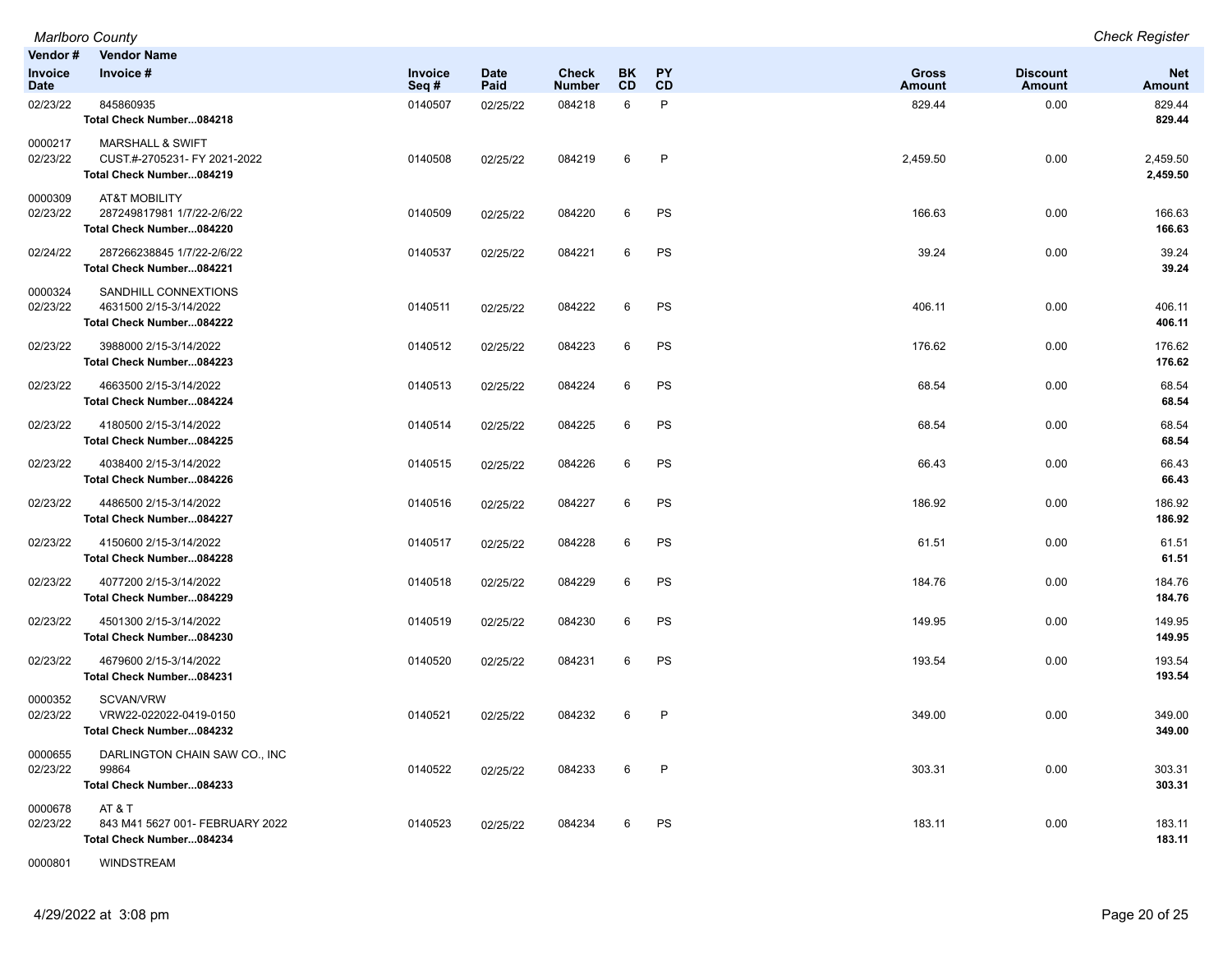| Vendor#                | <b>Vendor Name</b>                                   |                    |                      |                        |                        |              |                        |                                  |                             |
|------------------------|------------------------------------------------------|--------------------|----------------------|------------------------|------------------------|--------------|------------------------|----------------------------------|-----------------------------|
| Invoice<br><b>Date</b> | Invoice #                                            | Invoice<br>Seq#    | <b>Date</b><br>Paid  | <b>Check</b><br>Number | <b>BK</b><br><b>CD</b> | PY<br>CD     | <b>Gross</b><br>Amount | <b>Discount</b><br><b>Amount</b> | <b>Net</b><br><b>Amount</b> |
| 02/23/22               | 010835334- FEBRUARY 2022<br>Total Check Number084235 | 0140524            | 02/25/22             | 084235                 | 6                      | P            | 26.50                  | 0.00                             | 26.50<br>26.50              |
| 0000992                | SHEPPARD UNDERGROUND                                 |                    |                      |                        |                        |              |                        |                                  |                             |
| 02/23/22               | P.O. 83100- P. BLDGS                                 | 0140525            | 02/25/22             | 084236                 | 6                      | P            | 450.00                 | 0.00                             | 450.00                      |
|                        | Total Check Number084236                             |                    |                      |                        |                        |              |                        |                                  | 450.00                      |
| 0001008                | HERALD OFFICE SUPPLY INC                             |                    |                      |                        |                        |              |                        |                                  |                             |
| 02/23/22               | 990512-0                                             | 0140526            | 02/25/22             | 084237                 | 6                      | $\mathsf{P}$ | 36.88                  | 0.00                             | 36.88                       |
|                        | Total Check Number084237                             |                    |                      |                        |                        |              |                        |                                  | 36.88                       |
| 0001114                | <b>HAMILTONS</b>                                     |                    |                      |                        |                        |              |                        |                                  |                             |
| 02/23/22               | 128114                                               | 0140527            | 02/25/22             | 084238                 | 6                      | P            | 99.31                  | 0.00                             | 99.31                       |
| 02/23/22               | 128157                                               | 0140528            | 02/25/22             | 084238                 | 6                      | P            | 147.51                 | 0.00                             | 147.51                      |
| 02/23/22               | 128147                                               | 0140529            | 02/25/22             | 084238                 | 6                      | P            | 43.18                  | 0.00                             | 43.18                       |
| 02/23/22               | 128151                                               | 0140530            | 02/25/22             | 084238                 | 6                      | P            | 16.72                  | 0.00                             | 16.72                       |
| 02/23/22               | 128141                                               | 0140531            | 02/25/22             | 084238                 | 6                      | P            | 435.47                 | 0.00                             | 435.47                      |
| 02/23/22               | 128111                                               | 0140532            | 02/25/22             | 084238                 | 6                      | P            | 435.42                 | 0.00                             | 435.42                      |
|                        | Total Check Number084238                             |                    |                      |                        |                        |              |                        |                                  | 1,177.61                    |
| 0001118                | <b>EDWARDS REFRIGERATION INC</b>                     |                    |                      |                        |                        |              |                        |                                  |                             |
| 02/23/22               | 75832                                                | 0140533            | 02/25/22             | 084239                 | 6                      | P            | 95.00                  | 0.00                             | 95.00                       |
| 02/23/22               | 75877                                                | 0140534            | 02/25/22             | 084239                 | 6                      | P            | 92.88                  | 0.00                             | 92.88                       |
| 02/23/22               | 75833                                                | 0140535            | 02/25/22             | 084239                 | 6                      | P            | 232.12                 | 0.00                             | 232.12                      |
| 02/23/22               | 75547<br>Total Check Number084239                    | 0140536            | 02/25/22             | 084239                 | 6                      | P            | 1,324.00               | 0.00                             | 1,324.00<br>1,744.00        |
|                        |                                                      |                    |                      |                        |                        |              |                        |                                  |                             |
| 0001139                | MARLBORO ELECTRIC COOP INC.                          |                    |                      |                        |                        |              |                        |                                  |                             |
| 02/24/22               | 1480001- FEBRUARY 2022                               | 0140538            | 02/25/22             | 084240                 | 6                      | P<br>P       | 182.00                 | 0.00                             | 182.00                      |
| 02/24/22               | 61311001- FEBRUARY 2022                              | 0140539            | 02/25/22             | 084240                 | 6                      | P            | 158.00<br>951.27       | 0.00                             | 158.00<br>951.27            |
| 02/24/22<br>02/24/22   | 7176006- FEBRUARY 2022<br>7176007- FEBRUARY 2022     | 0140540<br>0140541 | 02/25/22             | 084240<br>084240       | 6<br>6                 | P            | 41.00                  | 0.00<br>0.00                     | 41.00                       |
| 02/24/22               | 7176013- FEBRUARY 2022                               | 0140542            | 02/25/22<br>02/25/22 | 084240                 | 6                      | P            | 34.00                  | 0.00                             | 34.00                       |
| 02/24/22               | 7176016- FEBRUARY 2022                               | 0140543            | 02/25/22             | 084240                 | 6                      | P            | 47.00                  | 0.00                             | 47.00                       |
| 02/24/22               | 7233001- FEBRUARY 2022                               | 0140544            | 02/25/22             | 084240                 | 6                      | P            | 65.00                  | 0.00                             | 65.00                       |
| 02/24/22               | 65484002- FEBRUARY 2022                              | 0140545            | 02/25/22             | 084240                 | 6                      | P            | 255.00                 | 0.00                             | 255.00                      |
|                        | Total Check Number084240                             |                    |                      |                        |                        |              |                        |                                  | 1,733.27                    |
| 0001183                | SC ASSOCIATION OF COUNTIES                           |                    |                      |                        |                        |              |                        |                                  |                             |
| 02/24/22               | MEMBERSHIP FEES- MARLBORO COUNTY                     | 0140546            | 02/25/22             | 084241                 | 6                      | P            | 8,254.32               | 0.00                             | 8,254.32                    |
|                        | Total Check Number084241                             |                    |                      |                        |                        |              |                        |                                  | 8,254.32                    |
| 0001324                | WTH TECHNOLOGY, INC.                                 |                    |                      |                        |                        |              |                        |                                  |                             |
| 02/24/22               | 27658                                                | 0140547            | 02/25/22             | 084242                 | 6                      | P            | 10,224.50              | 0.00                             | 10,224.50                   |
|                        | Total Check Number084242                             |                    |                      |                        |                        |              |                        |                                  | 10,224.50                   |
| 0002096                | MYRTLE BEACH MARRIOTT RESORT                         |                    |                      |                        |                        |              |                        |                                  |                             |
| 02/24/22               | CONF.#71998966-LARRY TURNER                          | 0140548            | 02/25/22             | 084243                 | 6                      | PS           | 1,328.88               | 0.00                             | 1,328.88                    |
|                        | Total Check Number084243                             |                    |                      |                        |                        |              |                        |                                  | 1,328.88                    |
| 02/24/22               | CONF.#71984618-LARRY MCNEIL                          | 0140549            | 02/25/22             | 084244                 | 6                      | PS           | 1,328.88               | 0.00                             | 1,328.88                    |
|                        | Total Check Number084244                             |                    |                      |                        |                        |              |                        |                                  | 1,328.88                    |
| 0002209                | SOUTHERN ENVIRONMENTAL                               |                    |                      |                        |                        |              |                        |                                  |                             |
| 02/24/22               | 24990                                                | 0140550            | 02/25/22             | 084245                 | 6                      | P            | 1,606.00               | 0.00                             | 1,606.00                    |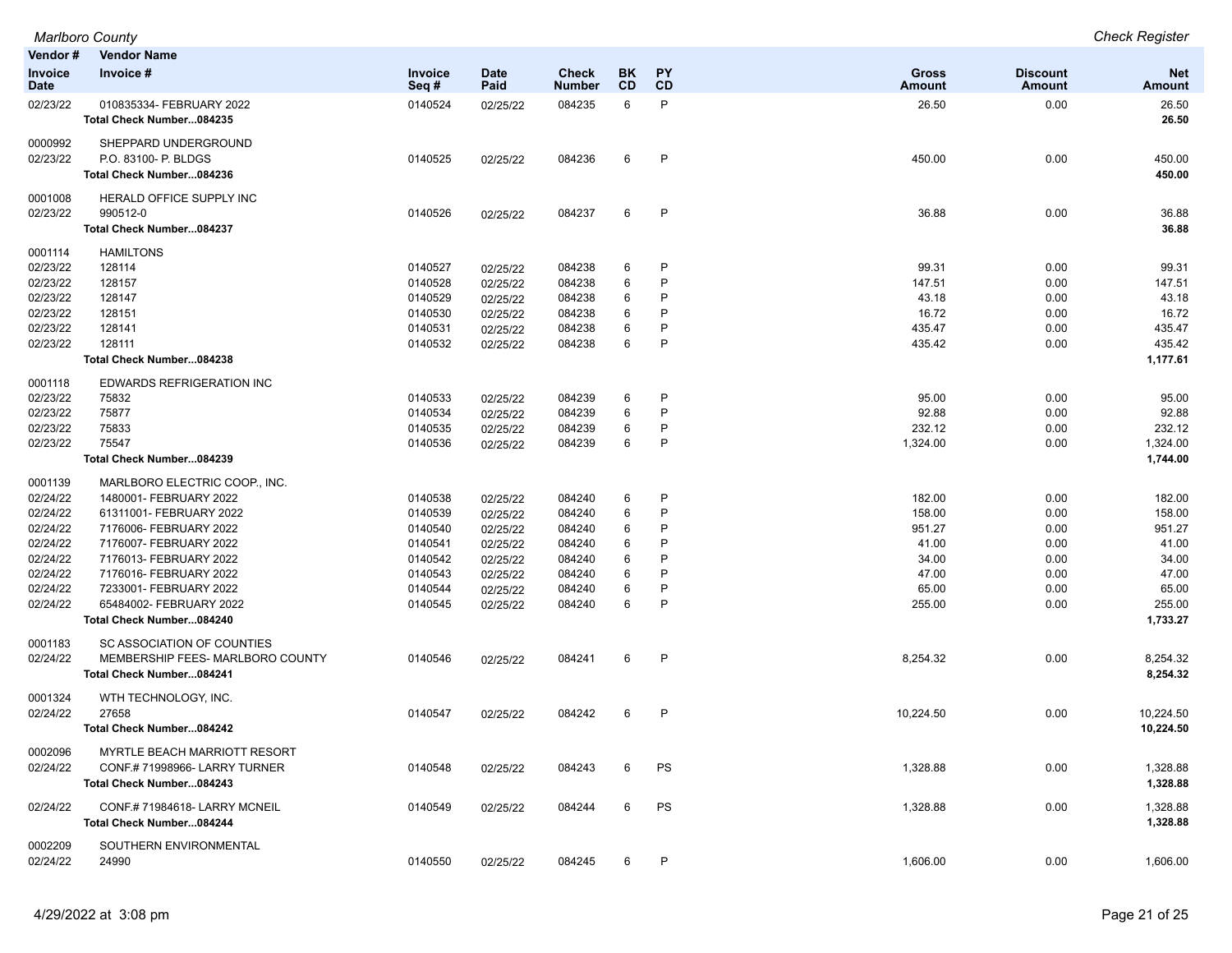|                               | <b>Marlboro County</b>            |                 |                     |                               |                        |                 |                               |                           | <b>Check Register</b>       |
|-------------------------------|-----------------------------------|-----------------|---------------------|-------------------------------|------------------------|-----------------|-------------------------------|---------------------------|-----------------------------|
| Vendor#                       | <b>Vendor Name</b>                |                 |                     |                               |                        |                 |                               |                           |                             |
| <b>Invoice</b><br><b>Date</b> | Invoice #                         | Invoice<br>Seq# | <b>Date</b><br>Paid | <b>Check</b><br><b>Number</b> | <b>BK</b><br><b>CD</b> | <b>PY</b><br>CD | <b>Gross</b><br><b>Amount</b> | <b>Discount</b><br>Amount | <b>Net</b><br><b>Amount</b> |
|                               | Total Check Number084245          |                 |                     |                               |                        |                 |                               |                           | 1,606.00                    |
| 0002471                       | GALLS, LLC                        |                 |                     |                               |                        |                 |                               |                           |                             |
| 02/24/22                      | 020374056                         | 0140551         | 02/25/22            | 084246                        | 6                      | P               | 1,993.33                      | 0.00                      | 1,993.33                    |
|                               | Total Check Number084246          |                 |                     |                               |                        |                 |                               |                           | 1,993.33                    |
| 0004094                       | <b>XEROX CORPORATION</b>          |                 |                     |                               |                        |                 |                               |                           |                             |
| 02/24/22                      | 015536408                         | 0140552         | 02/25/22            | 084247                        | 6                      | $\mathsf{P}$    | 116.72                        | 0.00                      | 116.72                      |
|                               | Total Check Number084247          |                 |                     |                               |                        |                 |                               |                           | 116.72                      |
| 0005010                       | <b>DUKE ENERGY</b>                |                 |                     |                               |                        |                 |                               |                           |                             |
| 02/24/22                      | 9100 8045 8653- FEBRUARY 2022     | 0140553         | 02/25/22            | 084248                        | 6                      | P               | 29.49                         | 0.00                      | 29.49                       |
| 02/24/22                      | 9100 8045 8843- FEBRUARY 2022     | 0140554         | 02/25/22            | 084248                        | 6                      | P               | 17.22                         | 0.00                      | 17.22                       |
| 02/24/22                      | 9100 8049 9678- FEBRUARY 2022     | 0140555         | 02/25/22            | 084248                        | 6                      | P               | 22.71                         | 0.00                      | 22.71                       |
| 02/24/22                      | 9100 8065 4811- FEBRUARY 2022     | 0140556         | 02/25/22            | 084248                        | 6                      | P               | 30.75                         | 0.00                      | 30.75                       |
| 02/24/22                      | 9100 8045 8421- FEBRUARY 2022     | 0140557         | 02/25/22            | 084248                        | 6                      | P               | 167.63                        | 0.00                      | 167.63                      |
| 02/24/22                      | 9100 8049 9454- FEBRUARY 2022     | 0140558         | 02/25/22            | 084248                        | 6                      | P               | 44.56                         | 0.00                      | 44.56                       |
| 02/24/22                      | 9100 8049 9868- FEBRUARY 2022     | 0140559         | 02/25/22            | 084248                        | 6                      | P               | 95.31                         | 0.00                      | 95.31                       |
| 02/24/22                      | 9100 8565 1496- FEBRUARY 2022     | 0140560         | 02/25/22            | 084248                        | 6                      | P               | 37.90                         | 0.00                      | 37.90                       |
| 02/24/22                      | 9100 8565 1660- FEBRUARY 2022     | 0140561         | 02/25/22            | 084248                        | 6                      | P               | 161.36                        | 0.00                      | 161.36                      |
| 02/24/22                      | 9100 8505 5195- FEBRUARY 2022     | 0140562         | 02/25/22            | 084248                        | 6                      | P               | 116.46                        | 0.00                      | 116.46                      |
| 02/24/22                      | 9100 8069 1155- FEBRUARY 2022     | 0140563         | 02/25/22            | 084248                        | 6                      | P               | 172.91                        | 0.00                      | 172.91                      |
|                               | Total Check Number084248          |                 |                     |                               |                        |                 |                               |                           | 896.30                      |
| 0007970                       | SAFEBUILT CAROLINAS, INC.         |                 |                     |                               |                        |                 |                               |                           |                             |
| 02/24/22                      | 0083546-IN                        | 0140564         | 02/25/22            | 084249                        | 6                      | P               | 160.00                        | 0.00                      | 160.00                      |
|                               | Total Check Number084249          |                 |                     |                               |                        |                 |                               |                           | 160.00                      |
| 0008000                       | AT & T                            |                 |                     |                               |                        |                 |                               |                           |                             |
| 02/24/22                      | 843 479 5600 333- FEBRUARY 2022   | 0140565         | 02/25/22            | 084250                        | 6                      | $\mathsf{P}$    | 13,782.15                     | 0.00                      | 13,782.15                   |
|                               | Total Check Number084250          |                 |                     |                               |                        |                 |                               |                           | 13,782.15                   |
| 0008878                       | AT&T                              |                 |                     |                               |                        |                 |                               |                           |                             |
| 02/24/22                      | 143303245- FEBRUARY 2022          | 0140566         | 02/25/22            | 084251                        | 6                      | PS              | 123.85                        | 0.00                      | 123.85                      |
|                               | Total Check Number084251          |                 |                     |                               |                        |                 |                               |                           | 123.85                      |
| 0009440                       | <b>GRAINGER</b>                   |                 |                     |                               |                        |                 |                               |                           |                             |
| 02/24/22                      | 9216666769                        | 0140567         | 02/25/22            | 084252                        | 6                      | P               | 197.01                        | 0.00                      | 197.01                      |
|                               | Total Check Number084252          |                 |                     |                               |                        |                 |                               |                           | 197.01                      |
| 1111181                       | AT&T                              |                 |                     |                               |                        |                 |                               |                           |                             |
| 02/24/22                      | 030 403 9844 001- FEBRUARY 2022   | 0140568         | 02/25/22            | 084253                        | 6                      | $\mathsf{P}$    | 133.51                        | 0.00                      | 133.51                      |
|                               | Total Check Number084253          |                 |                     |                               |                        |                 |                               |                           | 133.51                      |
| 2800117                       | <b>SCATT</b>                      |                 |                     |                               |                        |                 |                               |                           |                             |
| 02/24/22                      | REGISTRATION- DELORICE BARRINGTON | 0140570         | 02/25/22            | 084254                        | 6                      |                 | 150.00                        | 0.00                      | 150.00                      |
|                               | Total Check Number084254          |                 |                     |                               |                        |                 |                               |                           | 150.00                      |
| 02/24/22                      | REGISTRATION- SHARON SANDERS      | 0140571         | 02/25/22            | 084255                        | 6                      | PS              | 150.00                        | 0.00                      | 150.00                      |
|                               | Total Check Number084255          |                 |                     |                               |                        |                 |                               |                           | 150.00                      |
| 2800167                       | HILTON MYRTLE BEACH RESORT        |                 |                     |                               |                        |                 |                               |                           |                             |
| 02/24/22                      | CONF# 3232741330- SHARON SANDERS  | 0140569         | 02/25/22            | 084256                        | 6                      | $\mathsf{P}$    | 332.28                        | 0.00                      | 332.28                      |
|                               | Total Check Number084256          |                 |                     |                               |                        |                 |                               |                           | 332.28                      |
|                               |                                   |                 |                     |                               |                        |                 |                               |                           |                             |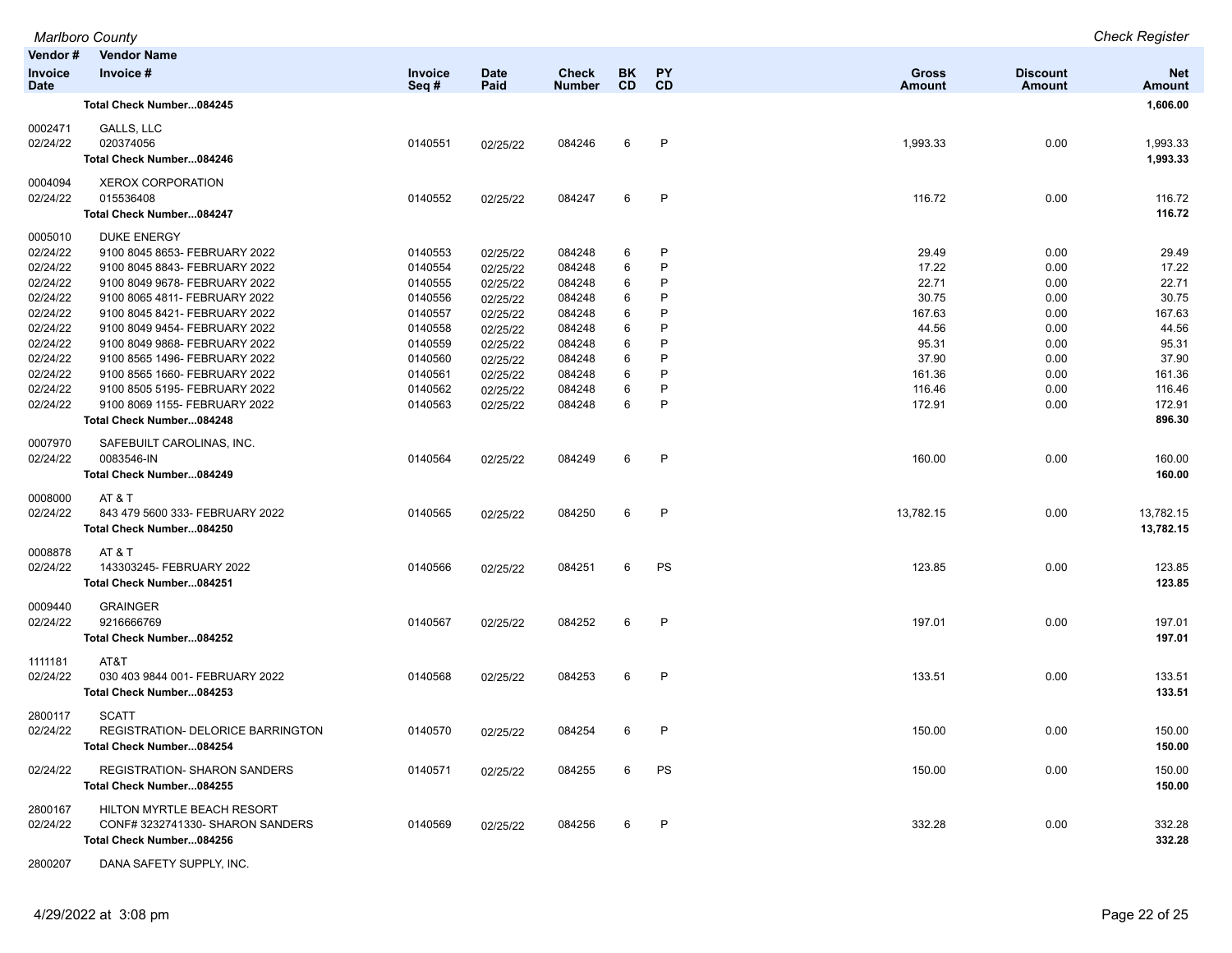| <b>Marlboro County</b>  | <b>Check Register</b> |
|-------------------------|-----------------------|
| Vondor #<br>Vandor Namo |                       |

| Vendor#                       | <b>Vendor Name</b>                   |                           |                     |                               |                 |                 |                               |                                  |                             |
|-------------------------------|--------------------------------------|---------------------------|---------------------|-------------------------------|-----------------|-----------------|-------------------------------|----------------------------------|-----------------------------|
| <b>Invoice</b><br><b>Date</b> | Invoice #                            | <b>Invoice</b><br>Seq $#$ | <b>Date</b><br>Paid | <b>Check</b><br><b>Number</b> | <b>BK</b><br>CD | <b>PY</b><br>CD | <b>Gross</b><br><b>Amount</b> | <b>Discount</b><br><b>Amount</b> | <b>Net</b><br><b>Amount</b> |
| 02/24/22                      | 774103                               | 0140572                   | 02/25/22            | 084257                        | 6               | P               | 375.84                        | 0.00                             | 375.84                      |
| 02/24/22                      | 774320                               | 0140573                   | 02/25/22            | 084257                        | 6               | P               | 225.72                        | 0.00                             | 225.72                      |
| 02/24/22                      | 774101                               | 0140574                   | 02/25/22            | 084257                        | 6               | P               | 1,659.96                      | 0.00                             | 1,659.96                    |
|                               | Total Check Number084257             |                           |                     |                               |                 |                 |                               |                                  | 2,261.52                    |
| 2800281                       | <b>INGRAM LIBRARY SERVICE</b>        |                           |                     |                               |                 |                 |                               |                                  |                             |
| 02/24/22                      | 57748051                             | 0140575                   | 02/25/22            | 084258                        | 6               | P               | 12.33                         | 0.00                             | 12.33                       |
| 02/24/22                      | 57748050                             | 0140576                   | 02/25/22            | 084258                        | 6               | P               | 35.16                         | 0.00                             | 35.16                       |
| 02/24/22                      | 57748049                             | 0140577                   | 02/25/22            | 084258                        | 6               | P               | 11.56                         | 0.00                             | 11.56                       |
| 02/24/22                      | 57748048                             | 0140578                   | 02/25/22            | 084258                        | 6               | P               | 41.36                         | 0.00                             | 41.36                       |
| 02/24/22                      | 57787573                             | 0140579                   | 02/25/22            | 084258                        | 6               | P               | 11.85                         | 0.00                             | 11.85                       |
| 02/24/22                      | 57787572                             | 0140580                   | 02/25/22            | 084258                        | 6               | P               | 35.19                         | 0.00                             | 35.19                       |
| 02/24/22                      | 57858305                             | 0140581                   | 02/25/22            | 084258                        | 6               | P               | 154.71                        | 0.00                             | 154.71                      |
| 02/24/22                      | 57843019                             | 0140582                   | 02/25/22            | 084258                        | 6               | P               | 32.35                         | 0.00                             | 32.35                       |
| 02/24/22                      | 57890551                             | 0140583                   | 02/25/22            | 084258                        | 6               | P               | 18.76                         | 0.00                             | 18.76                       |
| 02/24/22                      | 57895193                             | 0140584                   | 02/25/22            | 084258                        | 6               | P               | 89.49                         | 0.00                             | 89.49                       |
| 02/24/22                      | 57895194                             | 0140585                   | 02/25/22            | 084258                        | 6               | P               | 19.43                         | 0.00                             | 19.43                       |
| 02/24/22                      | 57787574                             | 0140586                   | 02/25/22            | 084258                        | 6               | P               | 29.98                         | 0.00                             | 29.98                       |
|                               | Total Check Number084258             |                           |                     |                               |                 |                 |                               |                                  | 492.17                      |
| 2800459                       | CARESOUTH CAROLINA. INC.             |                           |                     |                               |                 |                 |                               |                                  |                             |
| 02/24/22                      | P.O. 83096- PERSONNEL                | 0140587                   | 02/25/22            | 084259                        | 6               | P               | 2,477.30                      | 0.00                             | 2,477.30                    |
|                               | Total Check Number084259             |                           |                     |                               |                 |                 |                               |                                  | 2,477.30                    |
| 2800580                       | DOUBLE TREE COLUMBIA                 |                           |                     |                               |                 |                 |                               |                                  |                             |
| 02/24/22                      | CONF.# 87712934- SANDY WILKES        | 0140588                   | 02/25/22            | 084260                        | 6               | $\mathsf{P}$    | 390.33                        | 0.00                             | 390.33                      |
|                               | Total Check Number084260             |                           |                     |                               |                 |                 |                               |                                  | 390.33                      |
| 2800581                       | U.S. PATRIOT, LLC                    |                           |                     |                               |                 |                 |                               |                                  |                             |
| 02/24/22                      | 884839                               | 0140589                   | 02/25/22            | 084261                        | 6               | P               | 66.96                         | 0.00                             | 66.96                       |
| 02/24/22                      | 884445                               | 0140590                   | 02/25/22            | 084261                        | 6               | P               | 22.68                         | 0.00                             | 22.68                       |
| 02/24/22                      | 887622                               | 0140591                   | 02/25/22            | 084261                        | 6               | P               | 19.44                         | 0.00                             | 19.44                       |
| 02/24/22                      | 885927                               | 0140592                   | 02/25/22            | 084261                        | 6               | P               | 61.56                         | 0.00                             | 61.56                       |
|                               | Total Check Number084261             |                           |                     |                               |                 |                 |                               |                                  | 170.64                      |
| 2800592                       | CENTER POINT LARGE PRINT             |                           |                     |                               |                 |                 |                               |                                  |                             |
| 02/24/22                      | 1911650                              | 0140593                   | 02/25/22            | 084262                        | 6               | P               | 3,839.76                      | 0.00                             | 3,839.76                    |
|                               | Total Check Number084262             |                           |                     |                               |                 |                 |                               |                                  | 3,839.76                    |
| 2800762                       | AT & T                               |                           |                     |                               |                 |                 |                               |                                  |                             |
| 02/24/22                      | 843 M41 1132 001 1891- FEBRUARY 2022 | 0140594                   | 02/25/22            | 084263                        | 6               | PS              | 42.46                         | 0.00                             | 42.46                       |
|                               | Total Check Number084263             |                           |                     |                               |                 |                 |                               |                                  | 42.46                       |
| 2800789                       | TRINITY BEHAVIORAL CARE              |                           |                     |                               |                 |                 |                               |                                  |                             |
| 02/24/22                      | 4TH QTR. DRUG/ALCOHOL TEST           | 0140595                   | 02/25/22            | 084264                        | 6               | P               | 765.00                        | 0.00                             | 765.00                      |
|                               | Total Check Number084264             |                           |                     |                               |                 |                 |                               |                                  | 765.00                      |
| 2800922                       | <b>ACTION PLUS IDEAS</b>             |                           |                     |                               |                 |                 |                               |                                  |                             |
| 02/24/22                      | 10277                                | 0140596                   | 02/25/22            | 084265                        | 6               | P               | 847.00                        | 0.00                             | 847.00                      |
|                               | Total Check Number084265             |                           |                     |                               |                 |                 |                               |                                  | 847.00                      |
| 2800923                       | AXIS FORENSIC TOXICOLOGY, INC.       |                           |                     |                               |                 |                 |                               |                                  |                             |
| 02/24/22                      | 79806                                | 0140597                   | 02/25/22            | 084266                        | 6               | P               | 370.00                        | 0.00                             | 370.00                      |
|                               | Total Check Number084266             |                           |                     |                               |                 |                 |                               |                                  | 370.00                      |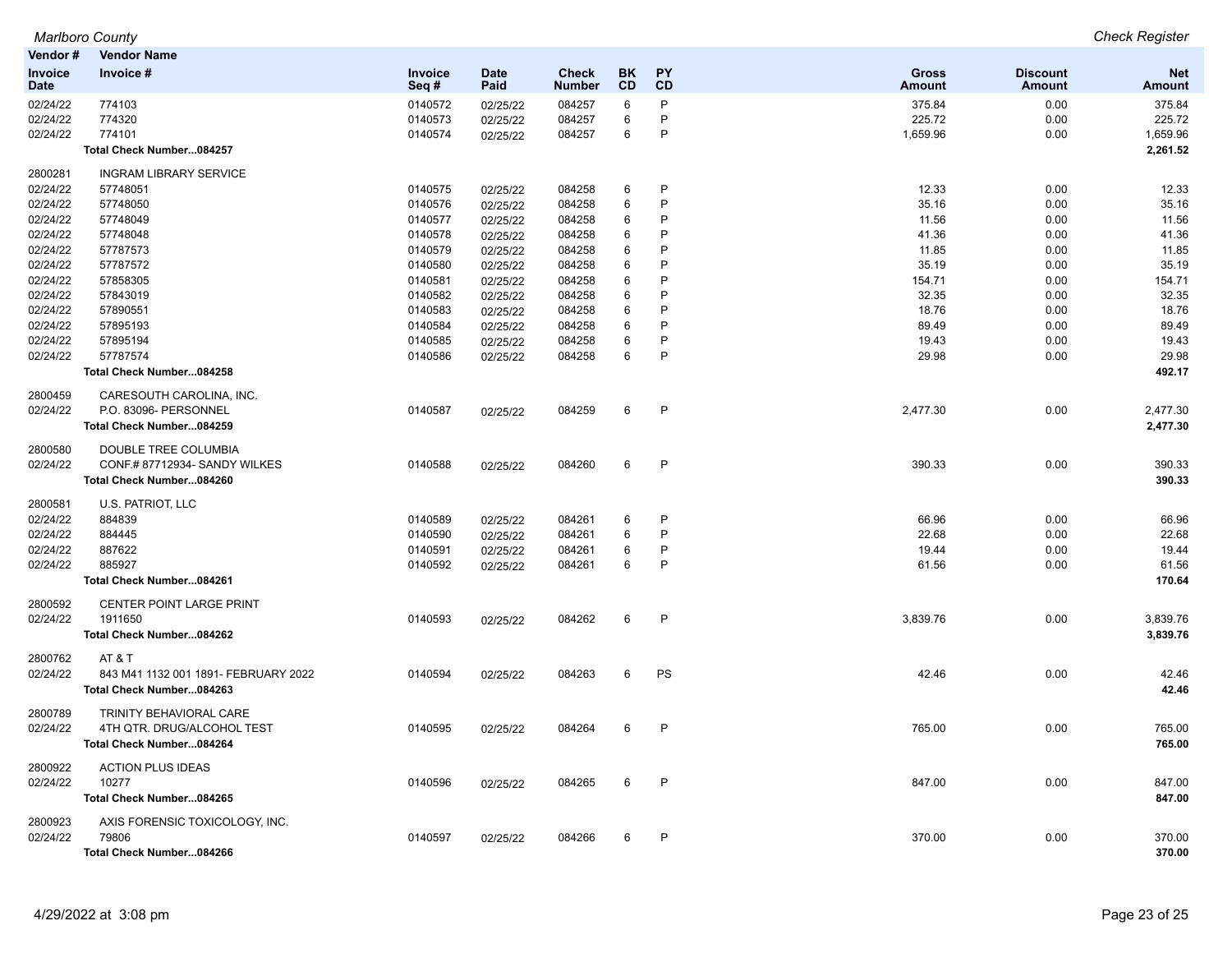| Vendor #<br>Invoice<br><b>Date</b> | <b>Vendor Name</b><br>Invoice #                                                  | Invoice<br>Seq#    | <b>Date</b><br>Paid  | <b>Check</b><br><b>Number</b> | <b>BK</b><br><b>CD</b> | <b>PY</b><br>CD | <b>Gross</b><br><b>Amount</b> | <b>Discount</b><br>Amount | <b>Net</b><br><b>Amount</b>    |
|------------------------------------|----------------------------------------------------------------------------------|--------------------|----------------------|-------------------------------|------------------------|-----------------|-------------------------------|---------------------------|--------------------------------|
| 2801042<br>02/24/22                | DUNCAN-PARNELL INC.<br>1132880<br>Total Check Number084267                       | 0140598            | 02/25/22             | 084267                        | 6                      | P               | 380.10                        | 0.00                      | 380.10<br>380.10               |
| 2801253<br>02/24/22                | <b>WELLS FARGO FINANCIAL LEASING</b><br>5018807568<br>Total Check Number084268   | 0140599            | 02/25/22             | 084268                        | 6                      | P               | 796.12                        | 0.00                      | 796.12<br>796.12               |
| 2801261<br>02/24/22                | TMS INTERNATIONAL, LLC<br>10257335<br>Total Check Number084269                   | 0140600            | 02/25/22             | 084269                        | 6                      | P               | 3,898.77                      | 0.00                      | 3,898.77<br>3,898.77           |
| 2801285<br>02/24/22                | <b>HENRY SCHEIN</b><br>16688148<br>Total Check Number084270                      | 0140601            | 02/25/22             | 084270                        | 6                      | P               | 366.16                        | 0.00                      | 366.16<br>366.16               |
| 2801303<br>02/24/22                | LINDE GAS & EQUIPMENT INC.<br>68804364<br>Total Check Number084271               | 0140602            | 02/25/22             | 084271                        | 6                      | P               | 167.98                        | 0.00                      | 167.98<br>167.98               |
| 2801343<br>02/24/22                | EMS MANAGEMENT & CONSULTANTS<br>045382<br>Total Check Number084272               | 0140603            | 02/25/22             | 084272                        | 6                      | P               | 1,144.42                      | 0.00                      | 1,144.42<br>1,144.42           |
| 2801373<br>02/25/22                | TIAA COMMERCIAL FINANCE, INC.<br>8742562<br>Total Check Number084273             | 0140604            | 02/25/22             | 084273                        | 6                      | P               | 216.35                        | 0.00                      | 216.35<br>216.35               |
| 2801389<br>02/25/22                | <b>SEGRA</b><br>2142667<br>Total Check Number084274                              | 0140605            | 02/25/22             | 084274                        | 6                      | P               | 13.61                         | 0.00                      | 13.61<br>13.61                 |
| 2801550<br>02/25/22<br>02/25/22    | UNIFIRST CORPORATION<br>298 2948969<br>298 2946802<br>Total Check Number084275   | 0140606<br>0140607 | 02/25/22<br>02/25/22 | 084275<br>084275              | 6<br>6                 | P<br>P          | 525.15<br>1,035.02            | 0.00<br>0.00              | 525.15<br>1,035.02<br>1,560.17 |
| 2801603<br>02/25/22                | HERALD ADVOCATE ADV. PAYMENTS<br>22047430-RECREATION<br>Total Check Number084276 | 0140608            | 02/25/22             | 084276                        | 6                      | $\mathsf{P}$    | 808.56                        | 0.00                      | 808.56<br>808.56               |
| 2801635<br>02/25/22                | THE FMRT GROUP<br>25688<br>Total Check Number084277                              | 0140609            | 02/25/22             | 084277                        | 6                      | P               | 890.00                        | 0.00                      | 890.00<br>890.00               |
| 2801636<br>02/25/22                | YOURMEMBERSHIP.COM, INC.<br>R55285335<br>Total Check Number084278                | 0140610            | 02/25/22             | 084278                        | 6                      | P               | 498.00                        | 0.00                      | 498.00<br>498.00               |
| 2801637<br>02/25/22                | <b>MARC HARARI</b><br><b>INV.# 1-ANTHONY SELLERS</b><br>Total Check Number084279 | 0140611            | 02/25/22             | 084279                        | 6                      | P               | 300.00                        | 0.00                      | 300.00<br>300.00               |
| 2801638<br>02/25/22                | <b>MARK'S PLUMBING PARTS</b><br>INV002000440<br>Total Check Number084280         | 0140612            | 02/25/22             | 084280                        | 6                      | P               | 1,822.24                      | 0.00                      | 1,822.24<br>1,822.24           |